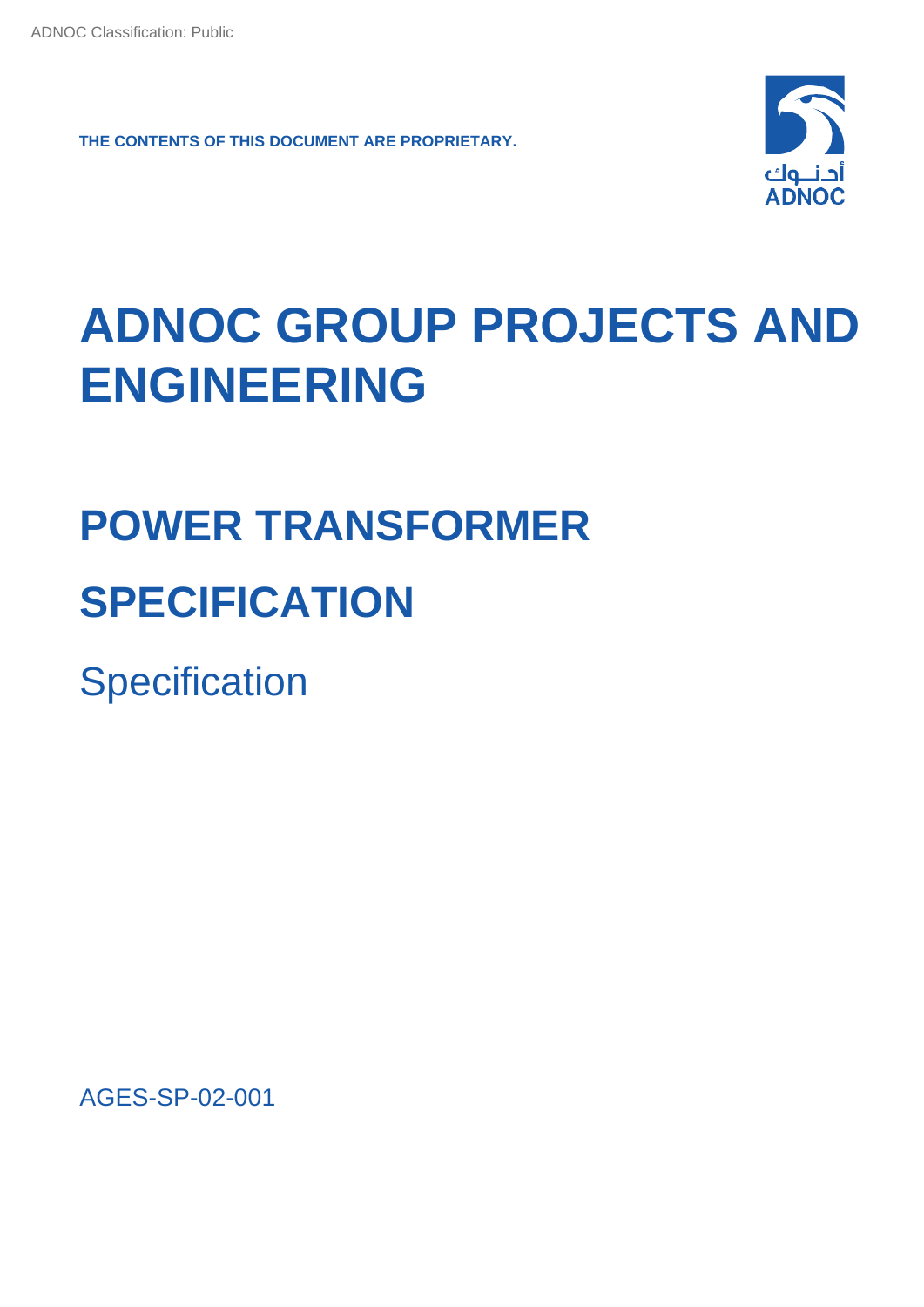

#### **GROUP PROJECTS & ENGINEERING / PT&CS DIRECTORATE**

| <b>CUSTODIAN</b> | Group Projects & Engineering / PT&CS                      |
|------------------|-----------------------------------------------------------|
| <b>ADNOC</b>     | Specification applicable to ADNOC & ADNOC Group Companies |

Group Projects & Engineering is the owner of this Specification and responsible for its custody, maintenance and periodic update.

In addition, Group Projects & Engineering is responsible for communication and distribution of any changes to this Specification and its version control.

This specification will be reviewed and updated in case of any changes affecting the activities described in this document.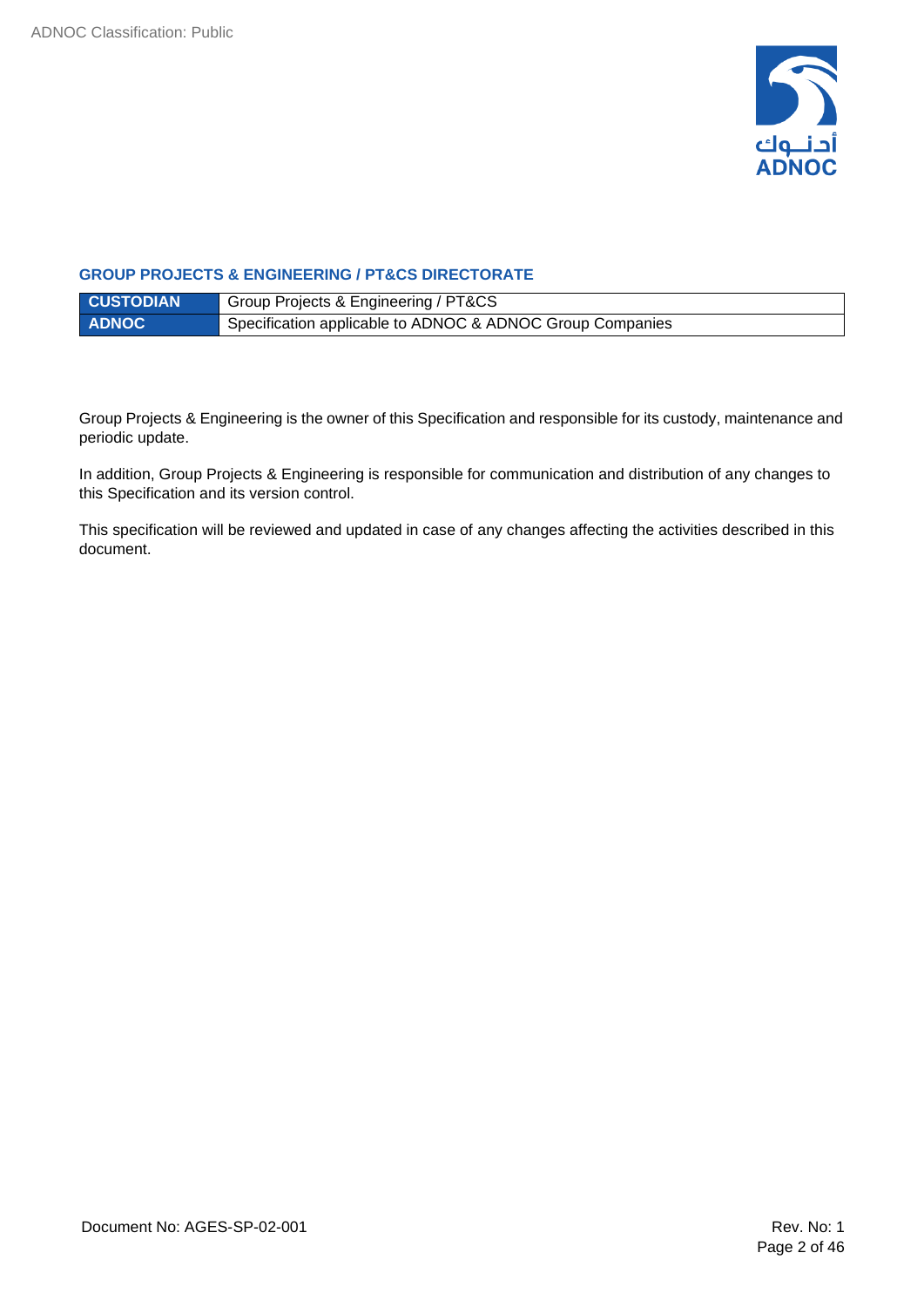

#### **INTER-RELATIONSHIPS AND STAKEHOLDERS**

- a) The following are inter-relationships for implementation of this Specification:
	- i. ADNOC Upstream and ADNOC Downstream Directorates and
	- ii. ADNOC Onshore, ADNOC Offshore, ADNOC Sour Gas, ADNOG Gas Processing. ADNOC LNG, ADNOC Refining, ADNOC Fertilisers, Borouge, Al Dhafra Petroleum, Al Yasat
- b) The following are stakeholders for the purpose of this Specification:

ADNOC PT&CS Directorate.

- c) This Specification has been approved by the ADNOC PT&CS is to be implemented by each ADNOC Group company included above subject to and in accordance with their Delegation of Authority and other governance-related processes in order to ensure compliance
- d) Each ADNOC Group company must establish/nominate a Technical Authority responsible for compliance with this Specification.

#### **DEFINED TERMS / ABBREVIATIONS / REFERENCES**

"**ADNOC**" means Abu Dhabi National Oil Company.

"**ADNOC Group**" means ADNOC together with each company in which ADNOC, directly or indirectly, controls fifty percent (50%) or more of the share capital.

"**Approving Authority**" means the decision-making body or employee with the required authority to approve Policies & Procedures or any changes to it.

"**Business Line Directorates**" or "**BLD**" means a directorate of ADNOC which is responsible for one or more Group Companies reporting to, or operating within the same line of business as, such directorate.

"**Business Support Directorates and Functions**" or "**Non- BLD**" means all the ADNOC functions and the remaining directorates, which are not ADNOC Business Line Directorates.

"**CEO**" means chief executive officer.

"**Group Company**" means any company within the ADNOC Group other than ADNOC.

**"Specification"** means this Power Transformer specification

#### **CONTROLLED INTRANET COPY**

The intranet copy of this document located in the section under Group Policies on One ADNOC is the only controlled document. Copies or extracts of this document, which have been downloaded from the intranet, are uncontrolled copies and cannot be guaranteed to be the latest version.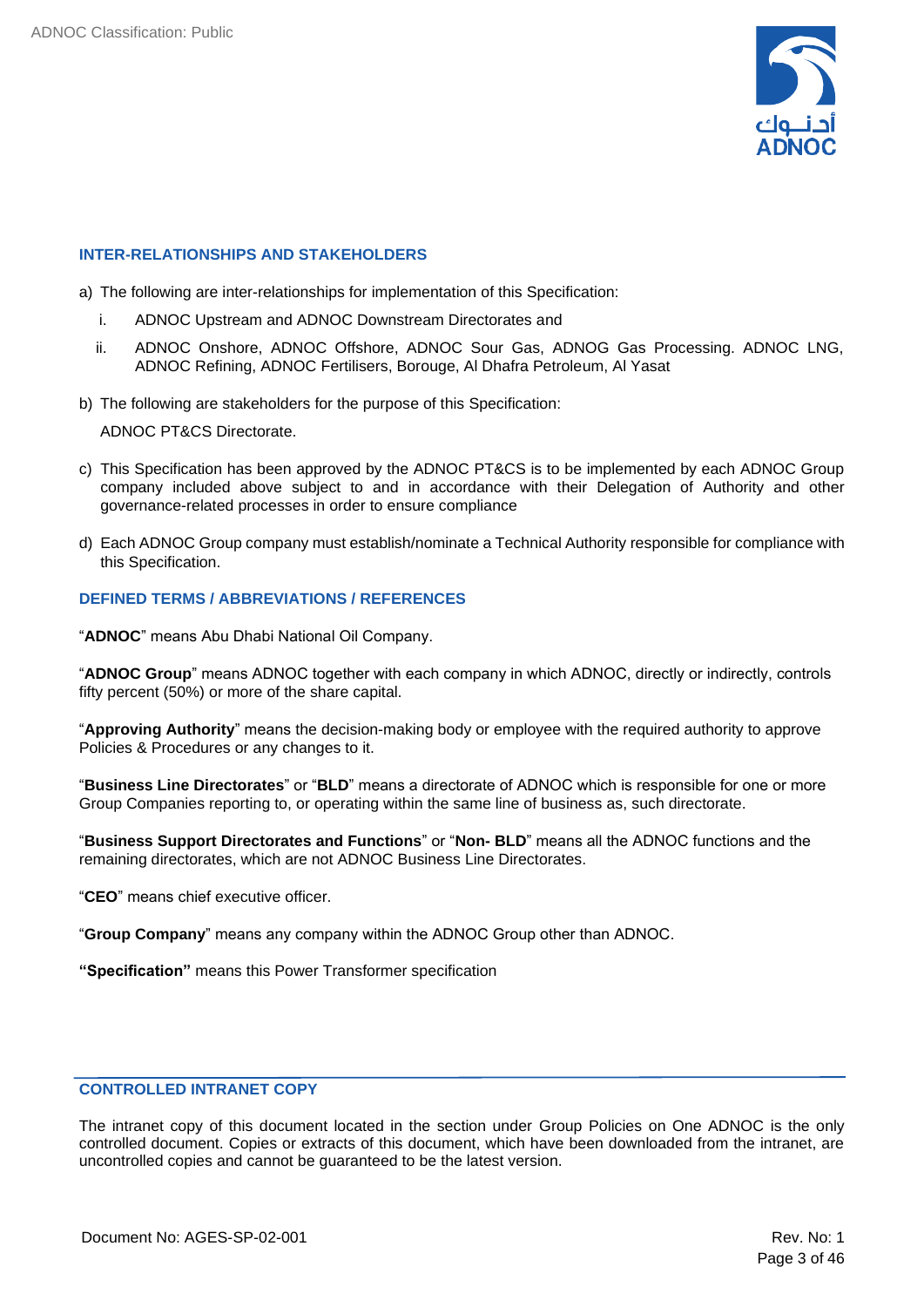

#### **TABLE OF CONTENTS**

| 1 <sub>1</sub> |     |                                                     |
|----------------|-----|-----------------------------------------------------|
| 2.             |     |                                                     |
| 3.             |     |                                                     |
|                | 3.1 |                                                     |
|                | 3.2 |                                                     |
| 4.             |     |                                                     |
|                | 4.1 |                                                     |
|                |     |                                                     |
| 5.             |     |                                                     |
|                | 5.1 |                                                     |
|                | 5.2 |                                                     |
|                | 5.3 | OTHER REFERENCES (OTHER CODES/IOC STANDARDS) ETC 12 |
| 6.             |     |                                                     |
| $\mathbf{7}$ . |     |                                                     |
| 8.             |     |                                                     |
|                | 8.1 |                                                     |
|                | 8.2 |                                                     |
|                | 8.3 |                                                     |
|                | 8.4 |                                                     |
|                |     |                                                     |
| 9.             |     |                                                     |
|                | 9.1 |                                                     |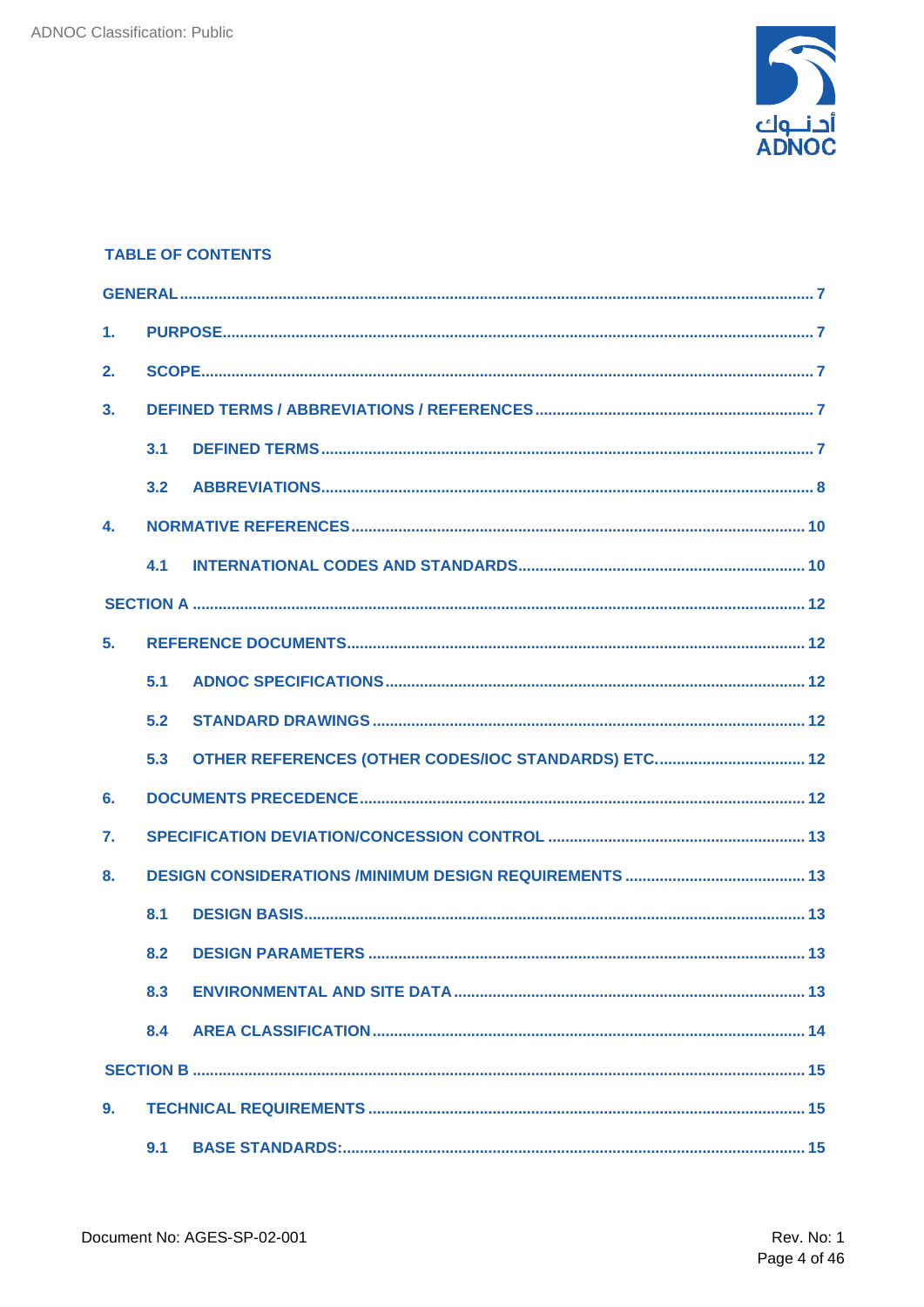

|     | 9.2               | ADDITIONS AND AMENDMENTS TO CLAUSES RELATING TO IEC 60076-1 15           |
|-----|-------------------|--------------------------------------------------------------------------|
|     | 9.3               | <b>ADDITIONS AND AMENDMENTS TO CLAUSES RELATING TO IEC 60076-11 (DRY</b> |
|     | 9.4               | ADDITIONS AND AMENDMENTS TO CLAUSES RELATING TO IEC 60214-1 (ON-         |
| 10. |                   |                                                                          |
|     | 10.1              |                                                                          |
|     | 10.2 <sub>1</sub> |                                                                          |
|     | 10.3              |                                                                          |
|     |                   |                                                                          |
|     | 10.5              |                                                                          |
|     | 10.6              |                                                                          |
|     |                   |                                                                          |
|     |                   |                                                                          |
|     |                   |                                                                          |
|     |                   |                                                                          |
|     |                   |                                                                          |
|     |                   | 10.12 TEMPERATURE MEASUREMENT FOR DRY TYPE TRANSFORMERS  30              |
|     |                   |                                                                          |
|     |                   |                                                                          |
|     |                   |                                                                          |
| 11. |                   |                                                                          |
| 12. |                   |                                                                          |
|     |                   |                                                                          |
| 13. |                   |                                                                          |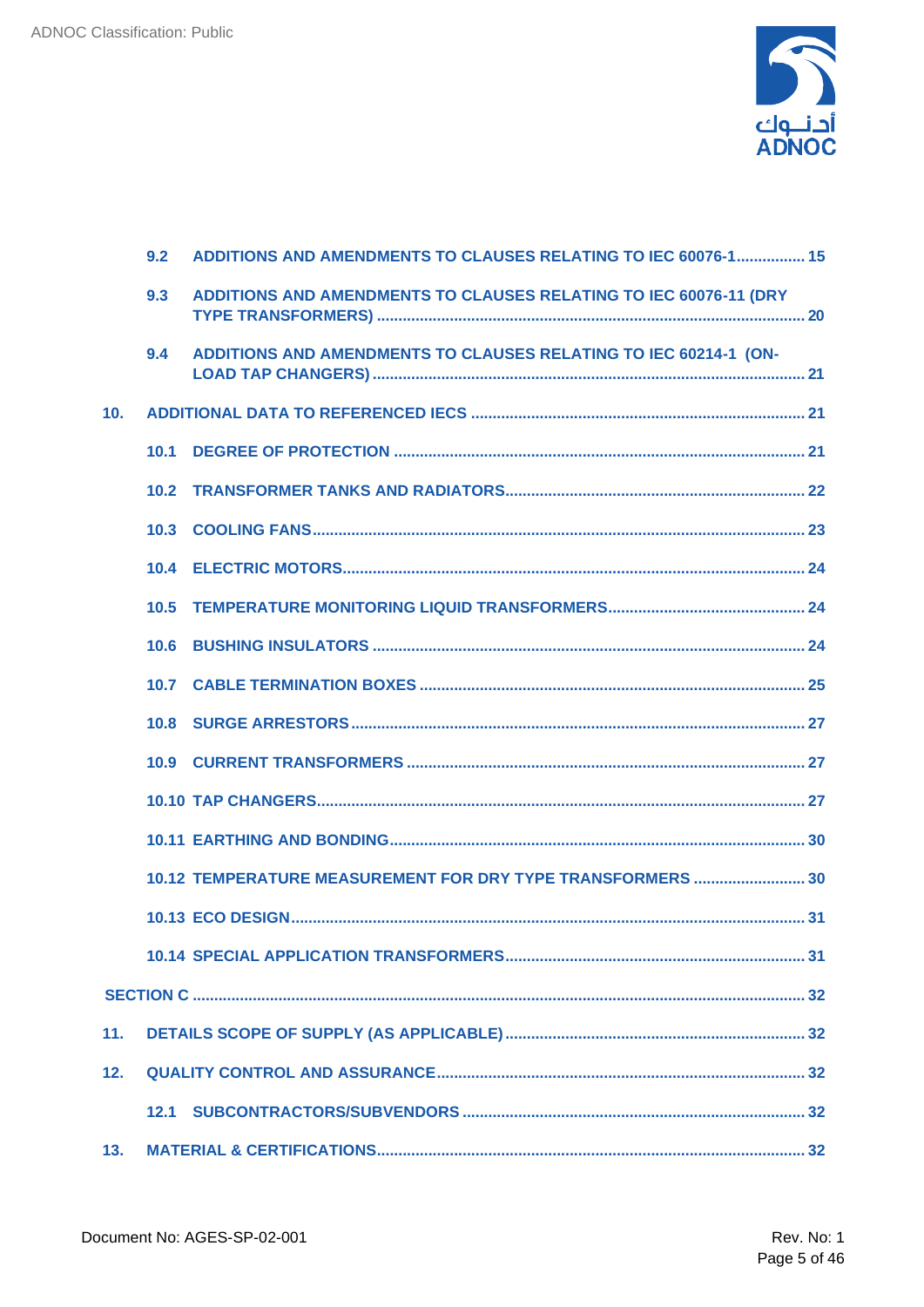

| 14.             |      |                                                                                 |  |  |
|-----------------|------|---------------------------------------------------------------------------------|--|--|
|                 | 14.1 |                                                                                 |  |  |
|                 | 14.2 |                                                                                 |  |  |
|                 | 14.3 |                                                                                 |  |  |
|                 |      |                                                                                 |  |  |
|                 | 14.5 |                                                                                 |  |  |
|                 |      |                                                                                 |  |  |
| 15.             |      |                                                                                 |  |  |
| 16.             |      |                                                                                 |  |  |
| 17.             |      |                                                                                 |  |  |
| 18.             |      |                                                                                 |  |  |
| 19.             |      |                                                                                 |  |  |
|                 | 19.1 |                                                                                 |  |  |
|                 |      |                                                                                 |  |  |
| 20 <sub>1</sub> |      |                                                                                 |  |  |
|                 |      |                                                                                 |  |  |
| 21.             |      |                                                                                 |  |  |
| 22.             |      |                                                                                 |  |  |
|                 |      |                                                                                 |  |  |
| 23.             |      | <b>ANNEXURE 1 - AUXILIARY AND CONTROL EQUIPMENT ADDITIONAL REQUIREMENTS  42</b> |  |  |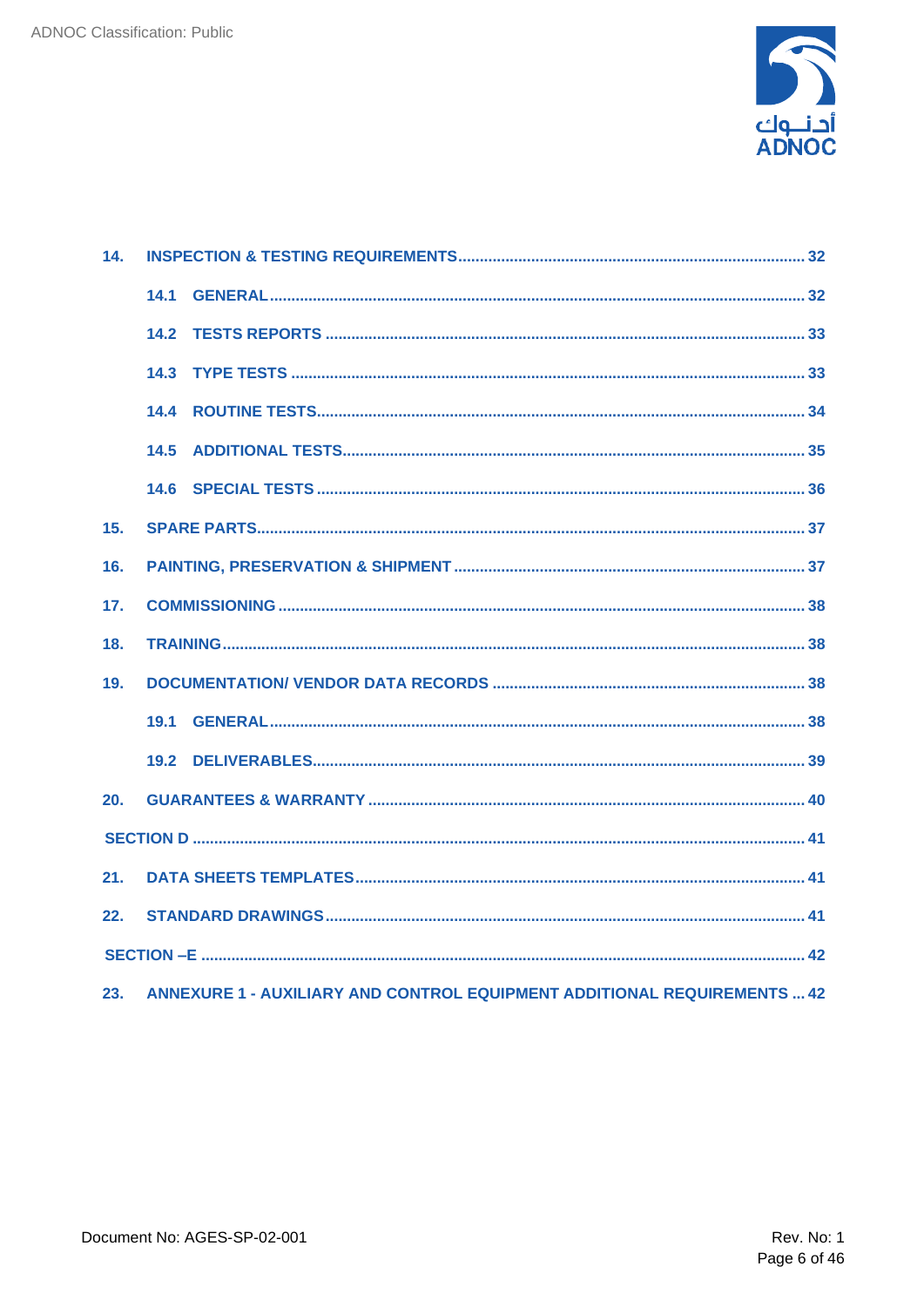

### <span id="page-6-0"></span>GENERAL

#### <span id="page-6-1"></span>**1. PURPOSE**

The purpose of this specification is to specify the requirements of the design, performance, materials, manufacturing, inspection, testing, documentation and preparation for shipment of power transformers and reactors.

#### <span id="page-6-2"></span>**2. SCOPE**

- a) This specification provides the requirements of design, manufacture, testing, and supply of power transformers and reactors, and applies to the following equipment. i.Liquid immersed transformers
	- ii.Dry type transformers
	- iii.Auto-transformers
	- iv.On-load tap changers and controls
	- v.Special application transformers such as:
		- ASD transformers
		- Motor unit transformers
		- Generator unit transformers
		- Neutral Earthing Transformers
- b) Throughout the text of this document the term 'transformers' will mean 'transformers and reactors' as applicable.
- c) For the project and site specific additional requirements, refer to supplementary requirements stated in respective project's Purchase Requisition documentation.

#### <span id="page-6-3"></span>**3. DEFINED TERMS / ABBREVIATIONS / REFERENCES**

#### <span id="page-6-4"></span>3.1 DEFINED TERMS

COMPANY shall mean Abu Dhabi National Oil Company or any of its group companies. It may also include an agent or consultant authorized to act for, and on behalf of the COMPANY

CONTRACTOR shall mean the company contracted to carry out engineering work on behalf of ADNOC

VENDOR shall mean the manufacturer or supplier of the equipment

The term (PSR), where used, shall indicate a process safety requirement.

The word 'Shall' indicates a requirement.

The word 'Should' indicates a recommendation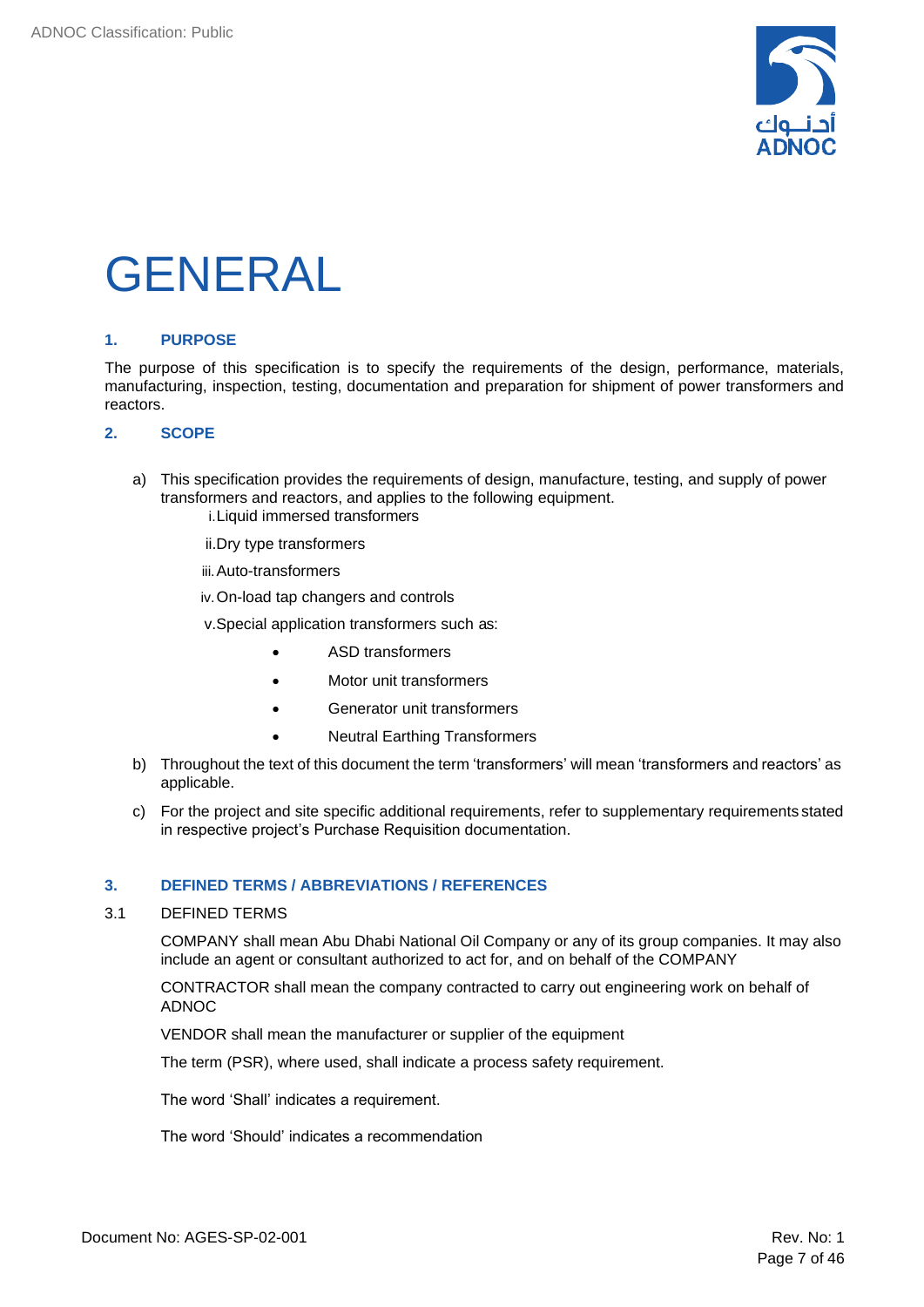

#### <span id="page-7-0"></span>3.2 ABBREVIATIONS

| <b>Abbreviations</b> |                                                 |
|----------------------|-------------------------------------------------|
| <b>ASD</b>           | Adjustable Speed Drive                          |
| <b>AVR</b>           | Automatic Voltage Regulator                     |
| <b>BIL</b>           | <b>Basic Insulation Level</b>                   |
| <b>BOD</b>           | Basis of Design                                 |
| <b>BS</b>            | <b>British Standards</b>                        |
| CEO                  | <b>Chief Executive Officer</b>                  |
| <b>CFVV</b>          | Constant Flux Variable Voltage                  |
| <b>CT</b>            | <b>Current Transformer</b>                      |
| <b>DETC</b>          | De-energised Tap Changer                        |
| <b>DGA</b>           | <b>Dissolved Gas Analysis</b>                   |
| <b>DGS</b>           | Design Guidelines Specification                 |
| <b>ECMS</b>          | <b>Electrical Control and Monitoring System</b> |
| EN                   | European Norm                                   |
| <b>FAT</b>           | <b>Factory Acceptance Test</b>                  |
| <b>GRP</b>           | <b>Glass Reinforced Plastic</b>                 |
| HV                   | High Voltage (above 1000V)                      |
| <b>IEC</b>           | International Electrotechnical Committee        |
| <b>IMS</b>           | <b>Integrated Management System</b>             |
| <b>IOC</b>           | International Oil Companies                     |
| ΙP                   | Ingress Protection                              |
| <b>ISO</b>           | International Organization for Standardization  |
| <b>ITP</b>           | Inspection and Test Plan                        |
| <b>KNAN</b>          | Synthetic Fluid Natural Air Natural             |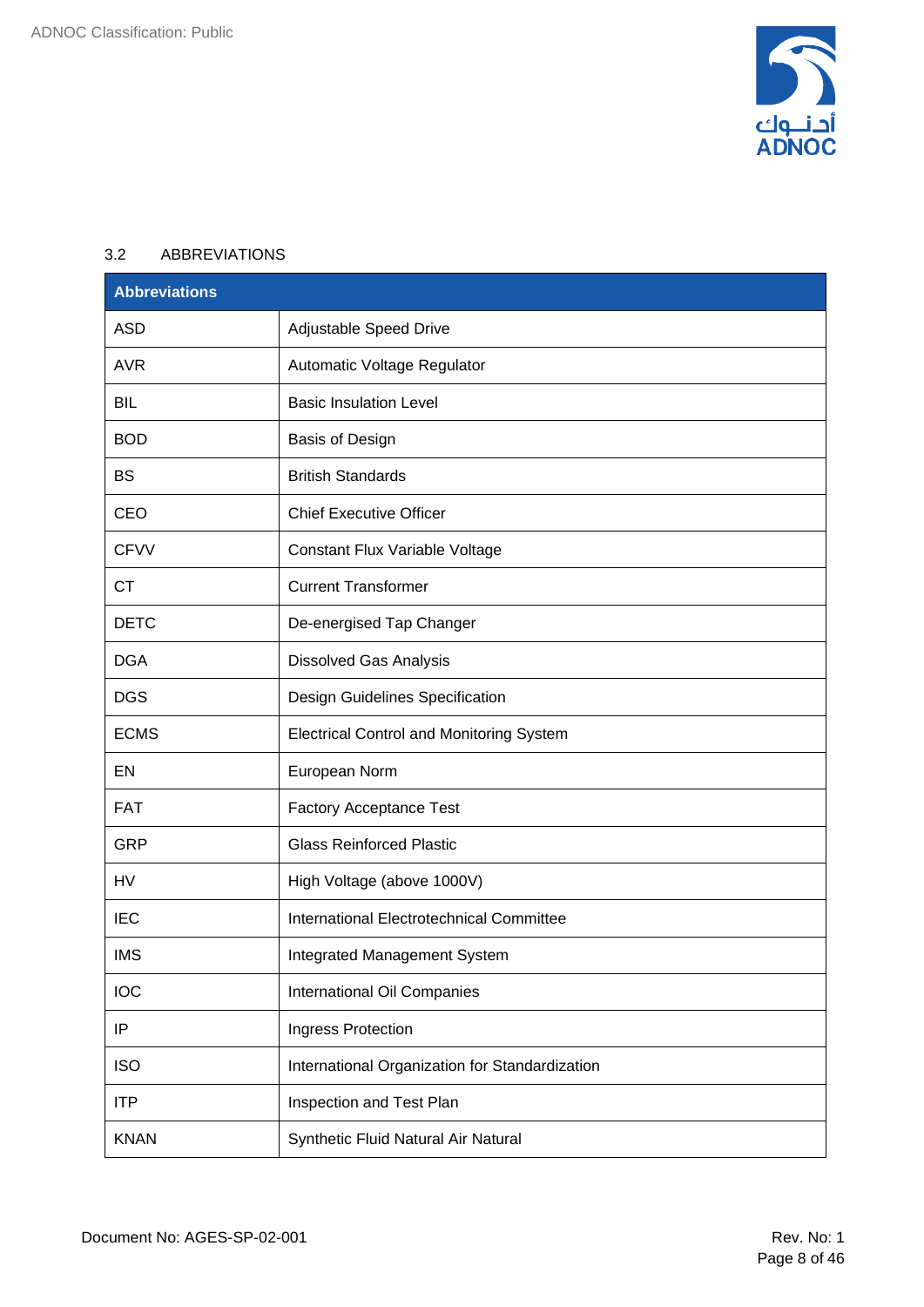

| kV          | Kilo volt                                                  |
|-------------|------------------------------------------------------------|
| <b>kVA</b>  | Kilo Volt-ampere (Apparent Power)                          |
| kW          | Kilo Watt                                                  |
| <b>LED</b>  | <b>Light Emitting Diode</b>                                |
| <b>LNAF</b> | Liquid Natural Air Forced                                  |
| <b>LNAN</b> | Liquid Natural Air Natural                                 |
| LV          | Low Voltage (less than 1000V)                              |
| <b>MCB</b>  | <b>Miniature Circuit Breaker</b>                           |
| <b>MVA</b>  | Mega Volt-ampere (Apparent Power)                          |
| <b>NPV</b>  | Net Present Value                                          |
| <b>OLTC</b> | On-load Tap Changer                                        |
| <b>PD</b>   | <b>Partial Discharge</b>                                   |
| <b>PE</b>   | <b>Protective Earth</b>                                    |
| <b>PSR</b>  | <b>Process Safety Requirement</b>                          |
| <b>PTC</b>  | Positive Temperature Coefficient (Thermistors)             |
| PT 100      | Resistor with expected resistance R0 = 100 $\Omega$ at 0°C |
| QA          | <b>Quality Assurance</b>                                   |
| QC          | <b>Quality Control</b>                                     |
| <b>RACI</b> | Responsibility assignment matrix                           |
| <b>RIP</b>  | (Epoxy) Resin Impregnated Paper                            |
| <b>RIS</b>  | (Epoxy) Resin Impregnated Synthetics                       |
| <b>ROM</b>  | Read-only Memory                                           |
| <b>RCCB</b> | <b>Residual Current Circuit Breaker</b>                    |
| <b>RTCC</b> | Remote Tap Changer Cabinet                                 |
| <b>RTU</b>  | <b>Remote Terminal Unit</b>                                |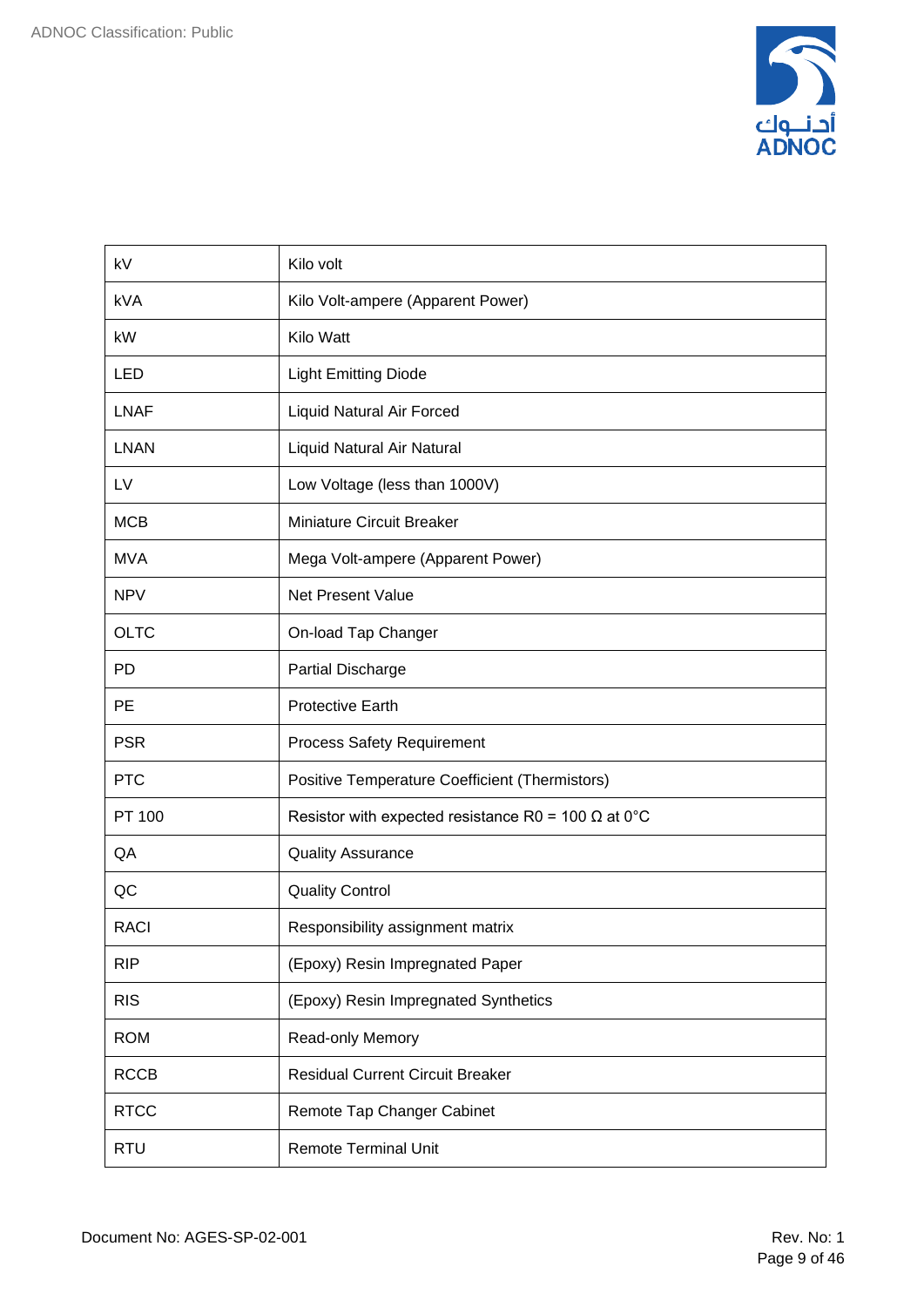

| <b>RTD</b>  | Resistance Temperature Detector |
|-------------|---------------------------------|
| <b>SPCC</b> | Society for Protective Coatings |
| <b>TBC</b>  | To Be Confirmed                 |
| VT          | Voltage Transformer             |

#### <span id="page-9-0"></span>**4. NORMATIVE REFERENCES**

#### <span id="page-9-1"></span>4.1 INTERNATIONAL CODES AND STANDARDS

The following documents are referred to in this specification and some or all of their content is therefore deemed to constitute requirements of this specification as set out below.

| IEC 60034:     | Rotating electrical machines                                                                                            |
|----------------|-------------------------------------------------------------------------------------------------------------------------|
| IEC 60076:     | Power transformers                                                                                                      |
| IEC 60076-1    | General                                                                                                                 |
| IEC 60076-2    | Temperature rise for liquid-immersed transformers                                                                       |
| IEC 60076-3    | Insulation Levels, Dielectric Tests and External Clearances in Air                                                      |
| IEC 60076-4    | Guide to the lightning impulse and switching impulse testing - Power transformers<br>and reactors                       |
| IEC 60076-5    | Ability to withstand short circuit                                                                                      |
| IEC 60076-6    | Reactors                                                                                                                |
| IEC 60076-7    | Loading guide for oil-immersed power transformers                                                                       |
| IEC 60076-8    | Application guide                                                                                                       |
| IEC 60076-10   | Determination of sound levels                                                                                           |
| IEC 60076-11   | Dry-type power transformers                                                                                             |
| IEC 60076-12   | Loading guide for dry-type power transformers                                                                           |
| IEC 60079      | Explosive atmospheres - All Parts                                                                                       |
| IEC 60085:     | Electrical insulation - Thermal evaluation and designation                                                              |
| IEC 60099-1:   | Surge arresters – Part 1: Non-linear resistor type gapped surge arresters for a.c.<br>systems                           |
| IEC 60137:     | Insulated bushings for alternating voltages above 1000V                                                                 |
| IEC 60146-1-3: | Semiconductor convertors – General requirements and line commutated convertors<br>- Part 1-3: Transformers and reactors |
| IEC 60214:     | Tap-changers                                                                                                            |
| IEC 60214-2:   | Tap-changers - Part 2: Application guide                                                                                |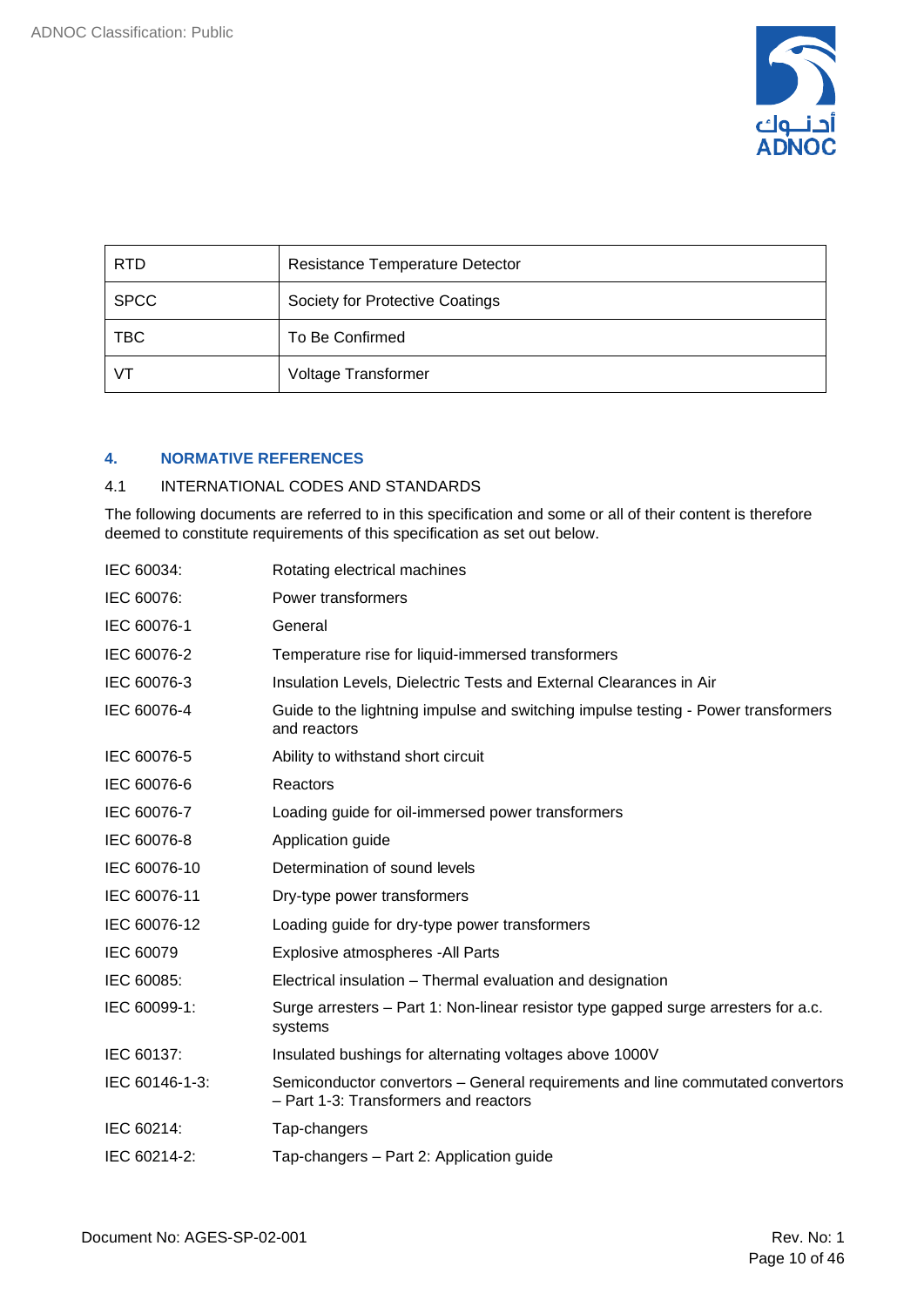

| IEC 60270:         | High-Voltage test techniques - Partial discharge measurements                                                                               |
|--------------------|---------------------------------------------------------------------------------------------------------------------------------------------|
| IEC 60296          | Fluids for electrotechnical applications - Unused mineral insulating oils for<br>transformers and switchgear                                |
| IEC 60529:         | Degrees of protection provided by enclosures (IP Code)                                                                                      |
| IEC 61099:         | Insulating liquids – Specifications for unused synthetic organic esters for electrical<br>purposes                                          |
| IEC 61378-1        | Converter transformers Part 1: Transformers for industrial applications.                                                                    |
| IEC 61439:         | Low-voltage switchgear and controlgear assemblies                                                                                           |
| IEC 61869          | <b>Instrument Transformers</b>                                                                                                              |
| IEC 62155          | Hollow pressurised and unpressurised ceramic and glass insulators for use in<br>electrical equipment with rated voltages greater than 1000V |
| IEC 62535:         | Insulating Liquids - Test method for detection of potentially corrosive sulphur in used<br>and unused insulating oil                        |
| IECEx 02           | IEC System for Certification to Standards relating to Equipment for use in Explosive<br>Atmospheres (IECEx System)                          |
| ISO 8503-2:        | Preparation of Steel Substrates before application of paints and related products.                                                          |
| <b>ANSI C-37.2</b> | <b>Electrical Power System Device Function Numbers</b>                                                                                      |
|                    |                                                                                                                                             |

Where transformers are defined on datasheets for service on an offshore installation, the equipment shall also conform to requirements for such equipment, as defined in the following standards:

- IEC 60092-101 Electrical installations in ships Part 101: Definitions and general requirements.
- IEC 61892-3 Mobile and Fixed Offshore Units Electrical Installations Part 3: Equipment.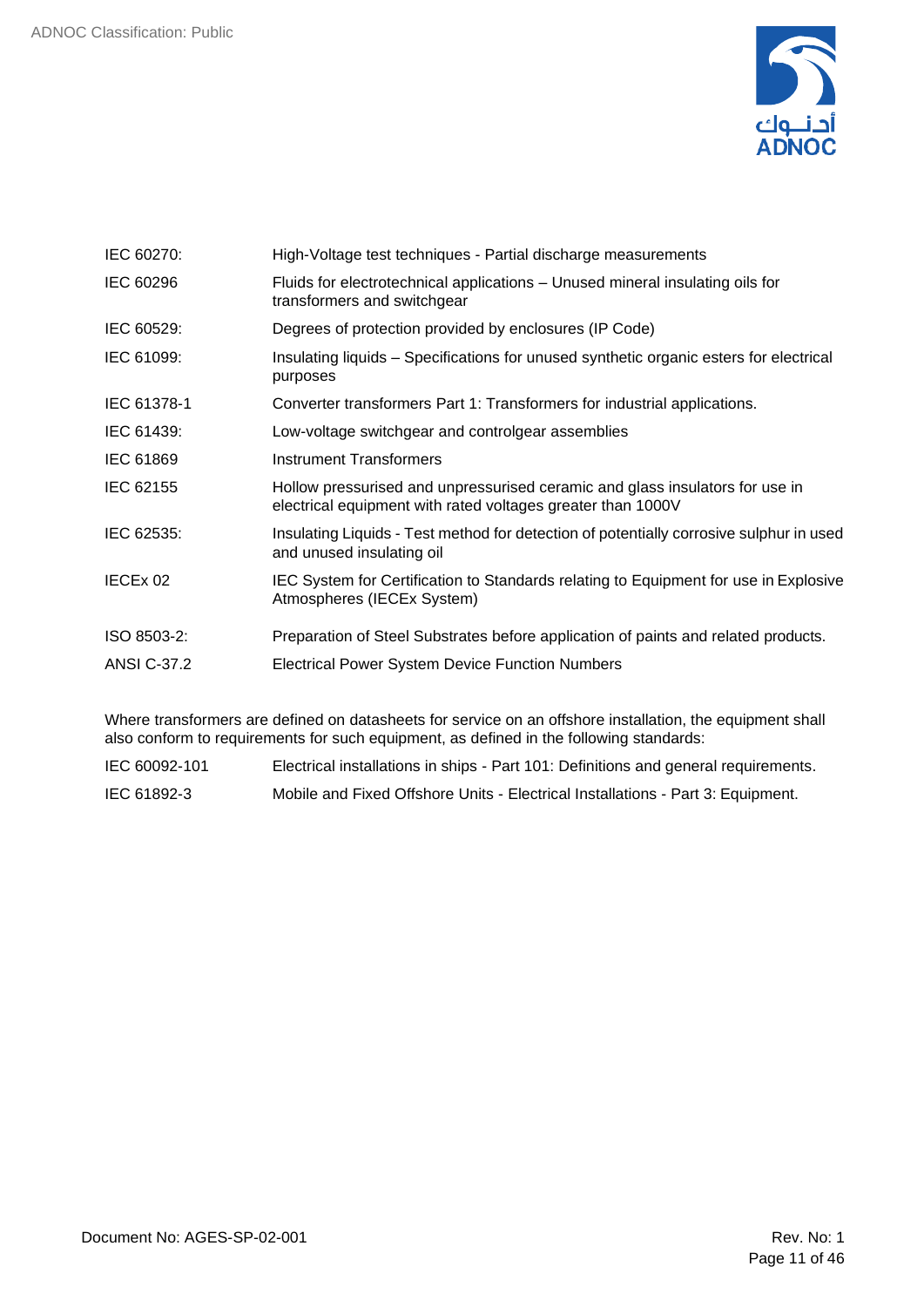

## <span id="page-11-0"></span>**SECTION A**

#### <span id="page-11-1"></span>**5. REFERENCE DOCUMENTS**

<span id="page-11-2"></span>5.1 ADNOC SPECIFICATIONS

AGES-SP-02-007 HV & LV induction motors specification

AGES-SP-02-004 Adjustable speed drives specification

AGES-SP-02-008 Electrical control and monitoring system specification.

LATER ADNOC tagging and numbering procedure

LATER ADNOC painting, preservation and shipment specification

<span id="page-11-3"></span>5.2 STANDARD DRAWINGS

To be advised

<span id="page-11-4"></span>5.3 OTHER REFERENCES (OTHER CODES/IOC STANDARDS) ETC.

Shell DEP, TOTAL.

#### <span id="page-11-5"></span>**6. DOCUMENTS PRECEDENCE**

The specifications and codes referred to in this specification shall, unless stated otherwise, be the latest approved issue at the time of Purchase Order placement.

It shall be the CONTRACTOR 'S responsibility to be, or to become, knowledgeable of the requirements of the referenced Codes and Standards.

The CONTRACTOR shall notify the COMPANY of any apparent conflict between this specification, the related data sheets, the Codes and Standards and any other specifications noted herein.

Resolution and/or interpretation precedence shall be obtained from the COMPANY in writing before proceeding with the design/manufacture.

In case of conflict, the order of document precedence shall be: UAE Statutory requirements

ADNOC Codes of Practice

Equipment datasheets and drawings

Project Specifications and standard drawings

Company Specifications

National/International Standards

Any conflicts shall be highlighted to the COMPANY/CONTRACTOR and a resolution proposed.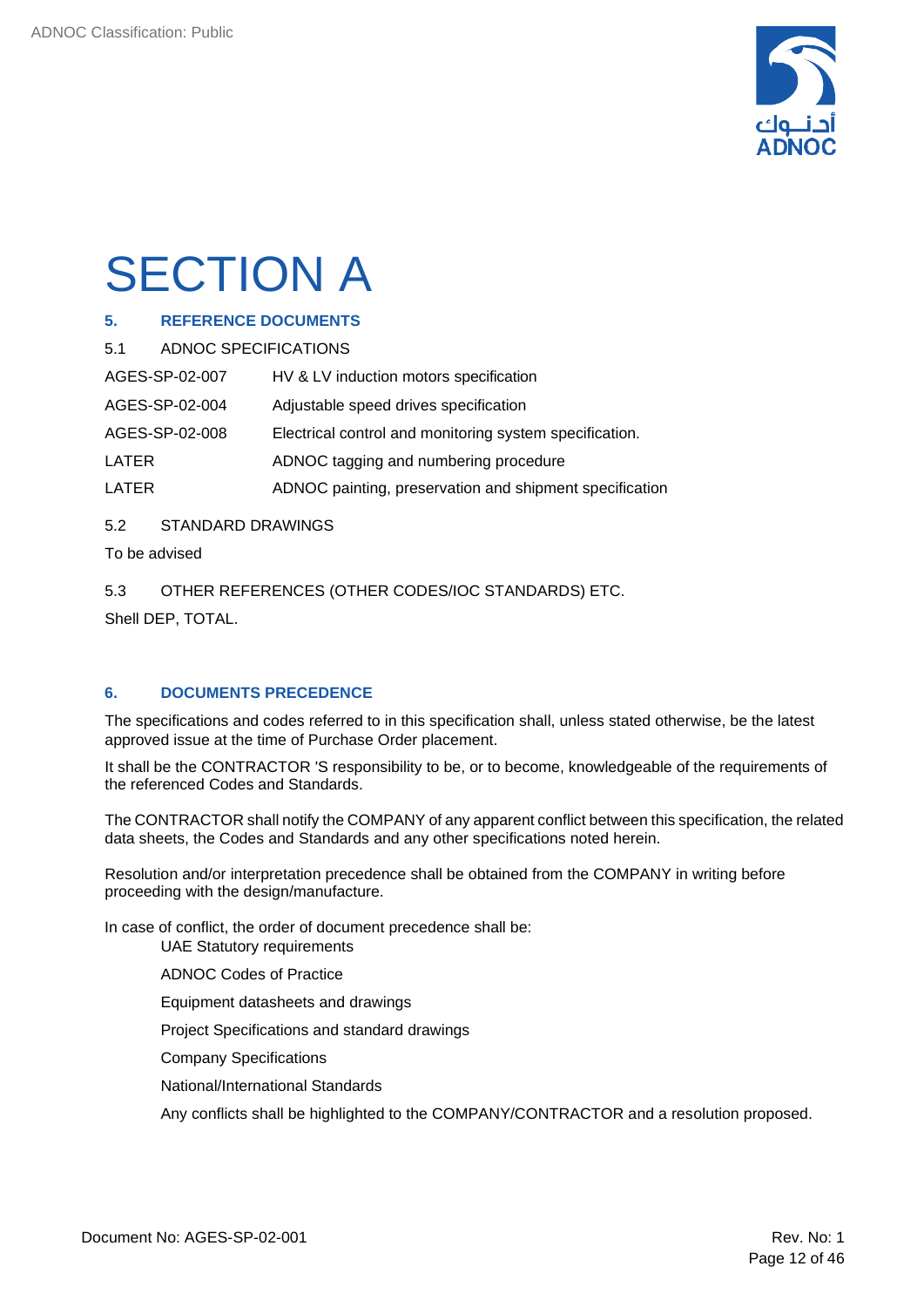

#### <span id="page-12-0"></span>**7. SPECIFICATION DEVIATION/CONCESSION CONTROL**

Deviations from this specification are only acceptable where the VENDOR has listed in his quotation the requirements he cannot, or does not wish to comply with, and the COMPANY/CONTRACTOR has accepted in writing the deviations before the order is placed.

In the absence of a list of deviations, it will be assumed that the VENDOR complies fully with this specification.

Any technical deviations to the Purchase Order and its attachments including, but not limited to, the Data Sheets and Narrative Specifications shall be sought by the VENDOR only through Concession Request Format. Concession requests require CONTRACTOR'S and COMPANY'S review/approval, prior to the proposed technical changes being implemented. Technical changes implemented prior to COMPANY approval are subject to rejection.

#### <span id="page-12-1"></span>**8. DESIGN CONSIDERATIONS /MINIMUM DESIGN REQUIREMENTS**

#### <span id="page-12-2"></span>8.1 DESIGN BASIS

- a) The transformers shall have a minimum design life of 25 years when operating within design parameters.
- b) The transformers shall be suitable for continuous operation at full rating under the service conditions specified for a minimum period of 40,000 hours without the need for planned maintenance requiring a unit shutdown.
- c) Motor, controlgear, assemblies, and components with less than 3 years proven operational service shall only be used if permitted by COMPANY.
- d) If the transformer is to be operated at V/Hz in excess of 5% of rated V/Hz, the same shall be stated in data sheet.
- <span id="page-12-3"></span>8.2 DESIGN PARAMETERS

Refer to data sheet

#### <span id="page-12-4"></span>8.3 ENVIRONMENTAL AND SITE DATA

- a) Transformers shall be suitable for installation outdoor or indoor as stated on the data sheet.
- b) Outdoor Conditions
	- i. Without protective shelter, exposed to direct sunlight.
	- ii. That has a saliferous, sulphurous and dusty environment in conformance with ISO 12944 parts 2 and 5 classes:
	- iii. C5-I for onshore facilities.
	- iv. C5-M for offshore facilities.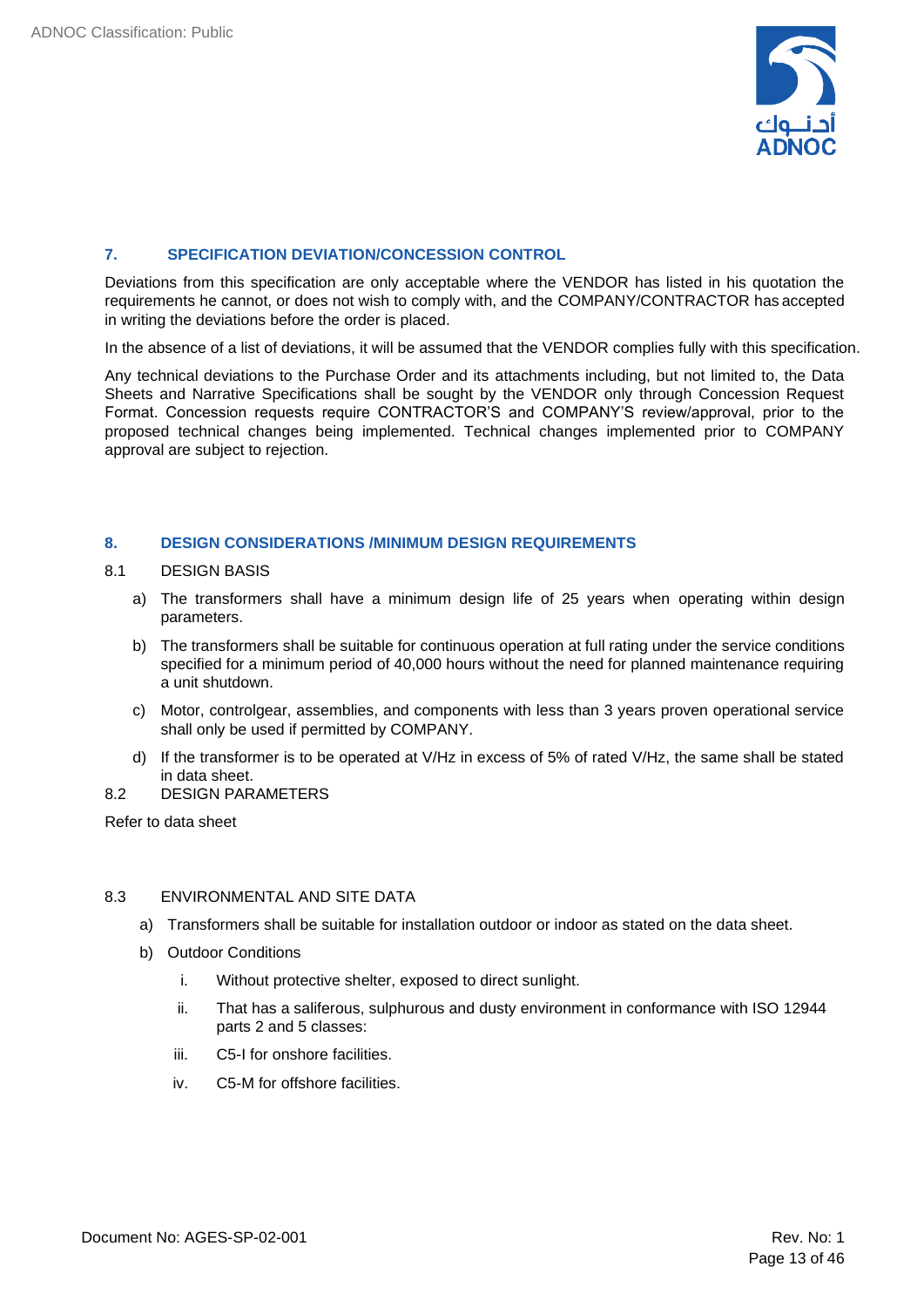

#### Table 1 Outdoor ambient air temperature and humidity

|                 | <b>Max ambient</b><br>(°C) | <b>Hottest</b><br>monthly<br>average<br>temp.(°C) | <b>Annual</b><br>average<br>temp. $(^{\circ}C)$ | Min temp.<br>$(^{\circ}C)$ | Max relative<br>humidity |
|-----------------|----------------------------|---------------------------------------------------|-------------------------------------------------|----------------------------|--------------------------|
| <b>ONSHORE</b>  | 54                         | 44                                                | 34                                              | > 5                        | 97% at 43°C              |
| <b>OFFSHORE</b> | 48                         | 38                                                | 28                                              | > 5                        | 97% at 43°C              |

#### c) Indoor Conditions

Table 2 Indoor ambient air temperature and humidity

|                                          | <b>Max ambient</b><br>(°C) | <b>Hottest</b><br>monthly<br>average<br>temp.(°C) | <b>Annual</b><br>average<br>temp. $(^{\circ}C)$ | Min temp.<br>$(^{\circ}C)$ | <b>Max relative</b><br>humidity |
|------------------------------------------|----------------------------|---------------------------------------------------|-------------------------------------------------|----------------------------|---------------------------------|
| <b>ONSHORE</b><br>and<br><b>OFFSHORE</b> | 40                         | 30                                                | 20                                              | > 5                        | $< 90\%$                        |

#### <span id="page-13-0"></span>8.4 AREA CLASSIFICATION

- a) Transformers for installation in hazardous area shall conform to IEC 60079.
- b) Equipment installed in hazardous area shall be certified in accordance with IECEx System by an approved Certification Body.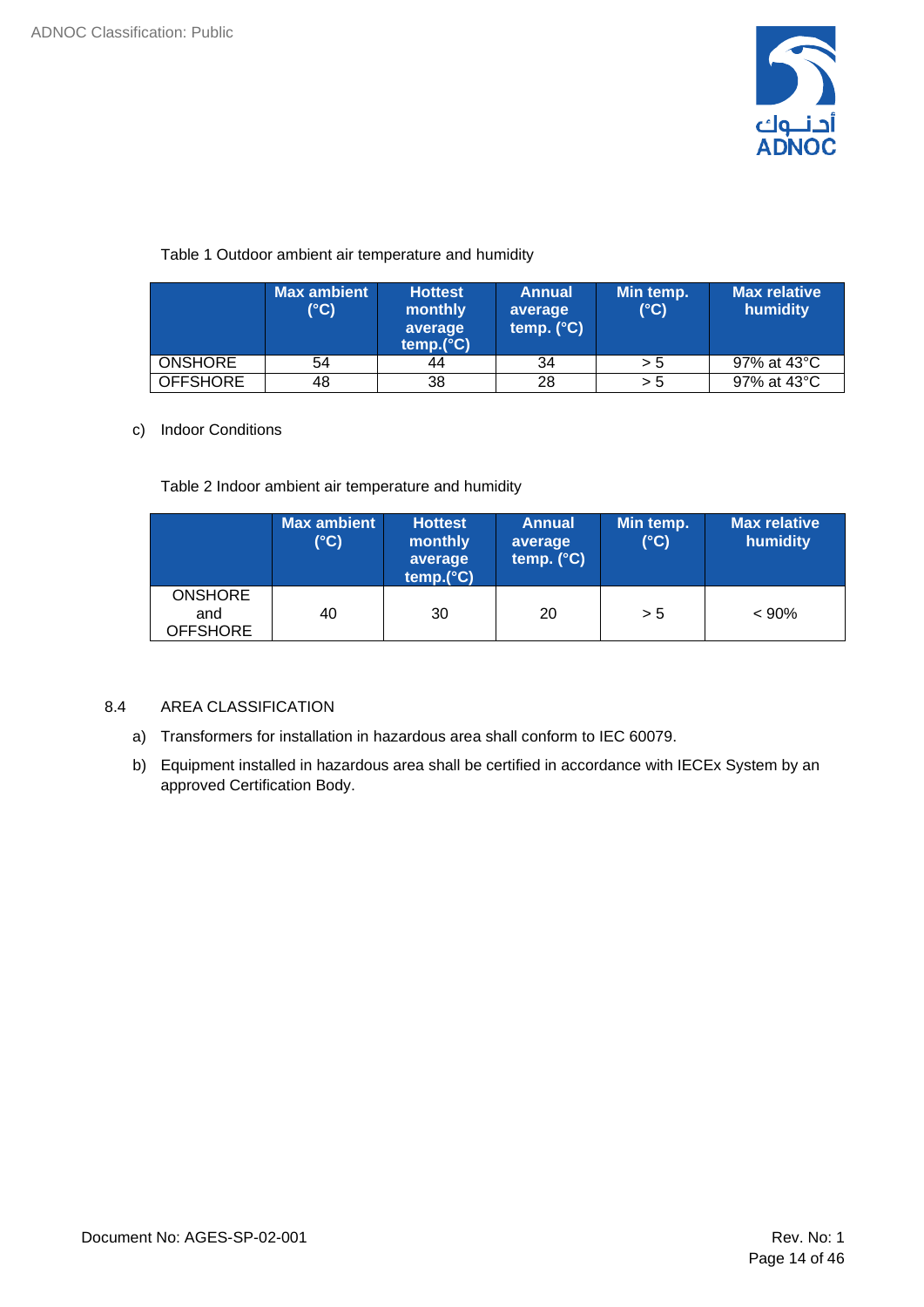

### <span id="page-14-0"></span>SECTION B

#### <span id="page-14-1"></span>**9. TECHNICAL REQUIREMENTS**

#### <span id="page-14-2"></span>9.1 BASE STANDARDS:

The transformers shall comply with

IEC 60076-1

IEC 60076-11

IEC 60214-1

Associated standards referenced in the above standards.

#### <span id="page-14-3"></span>9.2 ADDITIONS AND AMENDMENTS TO CLAUSES RELATING TO IEC 60076-1

#### **IEC Clause 4.2 b) - Normal Service Conditions**

1. Transformers shall be rated for continuous operation in the site conditions given in section 8.3 of this specification unless specified otherwise on the data sheets.

#### **IEC Clause 5.1.1 (Rating) General**

1. Transformer up to and including 2500 kVA are required to be capable of delivering rated current at up to 105% of rated voltage continuously. Where specified in the data sheet higher rated transformers shall also be capable of delivering rated current at 105 % rated voltage.

#### **IEC Clause 5.1.4 Loading Beyond Rated Power**

1. General Service Transformers feeding a group of motors shall be capable of withstanding infrequent restarting loads of up to 1.8 times the transformer rated current. Five such restarts may take place in succession at 5 second intervals.

#### **IEC Clause 5.2 Cooling Mode**

- 1 Unless specified otherwise, the transformer shall be naturally cooled. The cooling medium will be specified on Data Sheet.
- 2 Where a provision for forced cooling is specified in the Data Sheet, the forced cooling shall increase the rated power by 25% minimum.
- 3 Requirements for redundant cooling fans and N+1 radiators shall be stated in the data sheet.
- 4 Liquid-immersed transformers shall be cooled by means of removable, bolted, flange mounted radiators.
- 5 It shall be possible to remove radiators without draining liquid from the tank or header.
- 6 Header tanks shall be provided with isolation valves and vent pipes to the conservator to allow bleeding of air.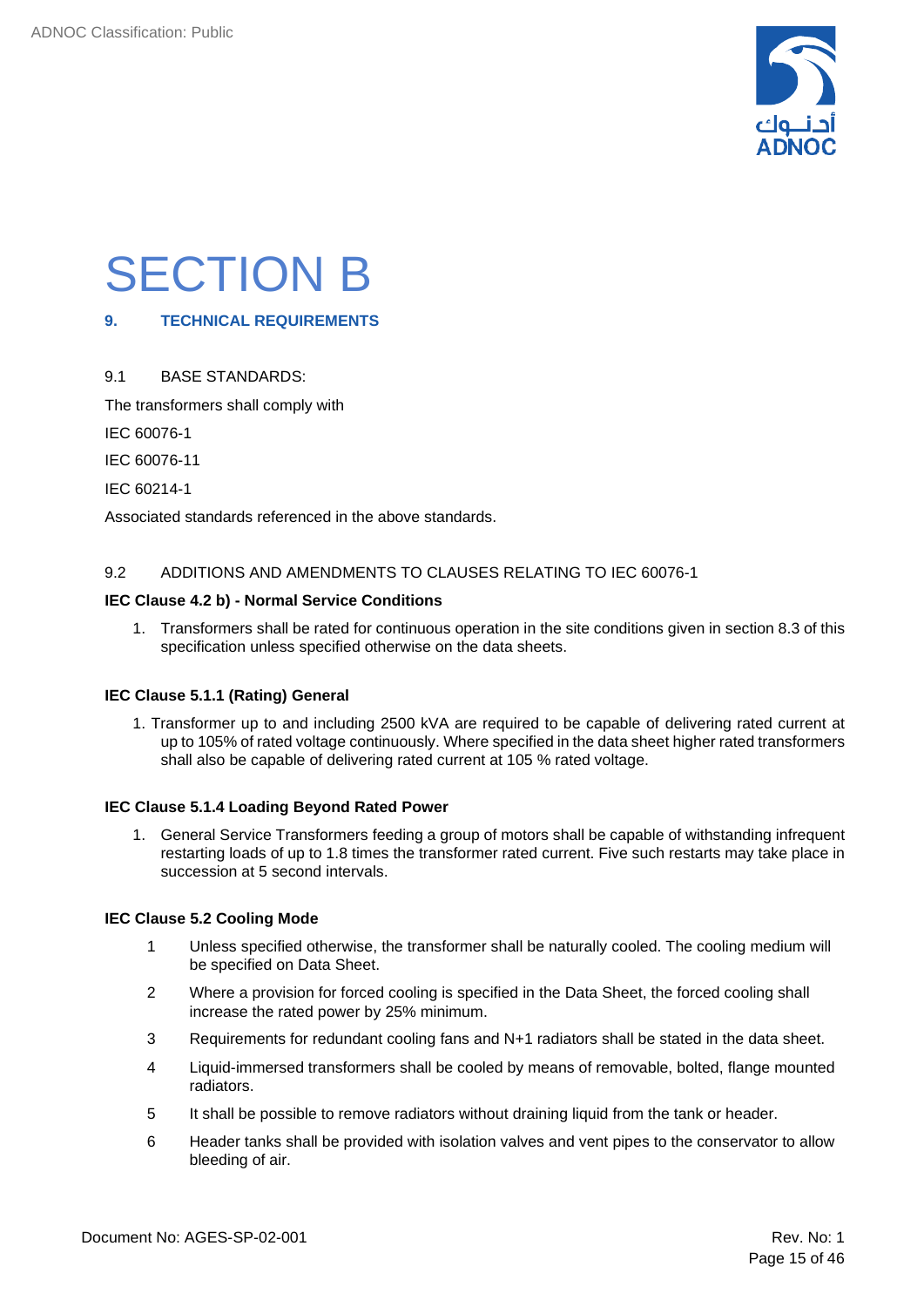

#### **IEC Clause 5.7.1 Transformer Classification**

1. Motor unit transformers shall be capable of withstanding three successive motor starts and a further two successive starts after a half-hour cooling-off period.

#### **IEC Clause 5.7.2 Winding Connection and Number of Phases**

- 1 The winding arrangement shall be Dyn11, unless otherwise specified on the data sheet.
- 2 Winding connections inside transformers shall be brazed or crimped.
- 3 The open delta of tertiary winding shall be brought out and shall be shorted and grounded by solid copper bars.
- 4 Transformer winding shall be made of copper. The use of Aluminium winding shall be subject to COMPANY approval.
- 5 Winding insulation level shall be as below.
	- a) For cable connected liquid immersed transformers: Lower of the two options given in IEC 60076‑3 Table 2
	- b) For overhead line connected liquid immersed transformers: Upper of the two options given in IEC 60076‑3 Table 2
	- c) For dry type transformers: As given in the IEC 60076‑11, Table 3
- 6 Where specified on data sheet transformers shall be provided with an earthed metallic screen between HV and LV windings.
- 7 Insulation:
	- a) For transformers installed onshore, the insulation liquid shall be one of the following types as specified on the data sheet.
		- i. Mineral type shall conform to IEC 60296.
		- ii. Silicone liquid shall conform to IEC 60836.
		- iii. Synthetic organic esters shall conform to IEC 61099.
	- b) For transformers installed offshore, synthetic organic esters shall be used.
	- c) Where environmental and/or fire protection requirements prohibit the use of mineral oil, a higher flash point fluid such as natural or synthetic ester to be used

#### **IEC Clause 5.7.3 Sound Level**

The VENDOR shall submit with his quotation the maximum sound level of the transformer with forced cooling in operation.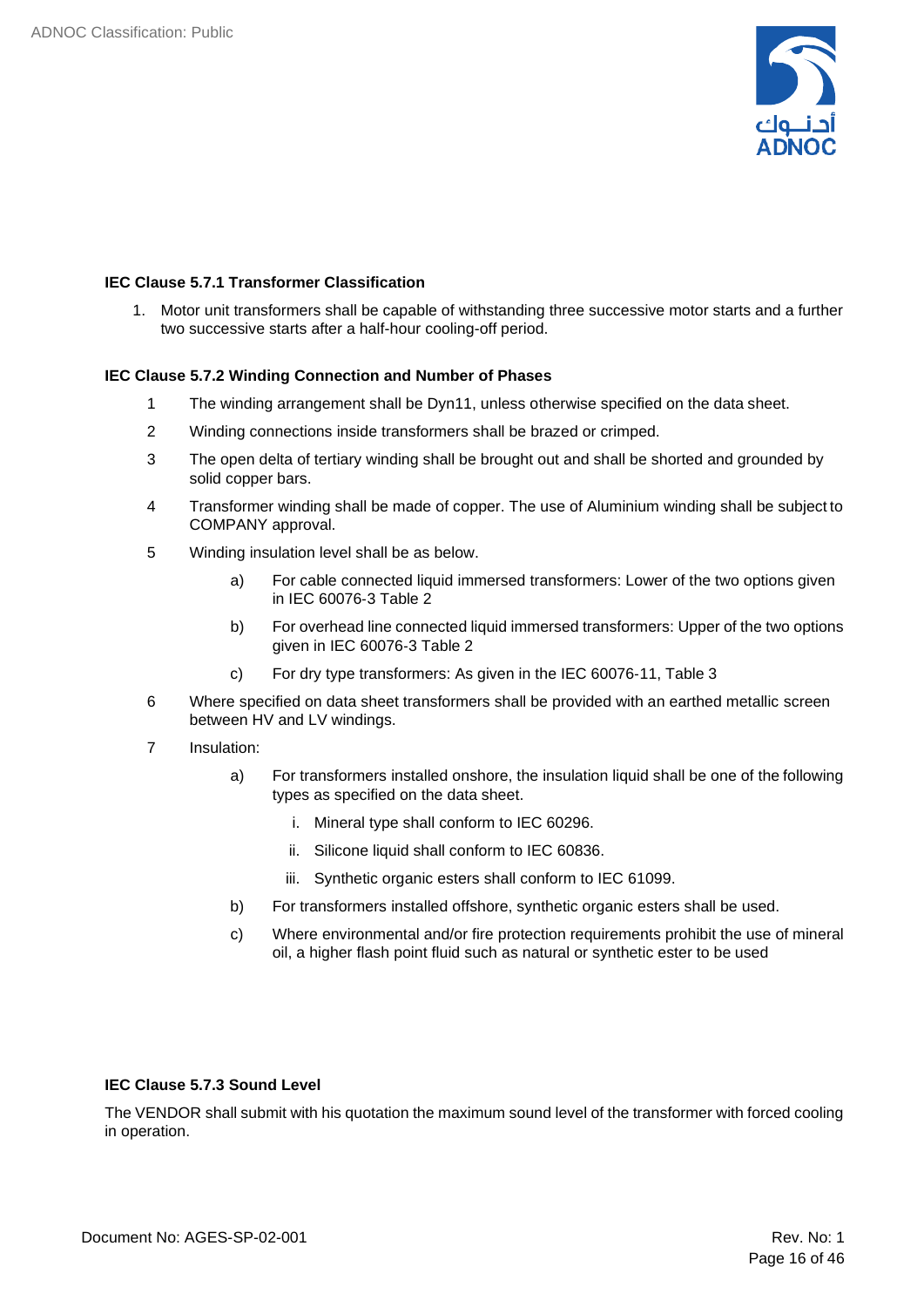

Unless otherwise agreed, the following sound levels at the stated measuring distances as proposed in IEC 60076-10 shall be adhered to:

- 1 For Distribution type transformers: 65 dB(A) at 0.3m
- 2 For Dry-type transformers, without enclosure: 65 dB(A) at 1.0m
- 3 For all other transformers: 65 dB(A) at 1.0m
- 4 For Dry-type transformers with forced cooling facilities operating (with or without enclosure): 80 dB(A) at 1.0m
- 5 For all other transformers, with forced cooling facilities operating: 80 dB(A) at 2.0m

#### **IEC Clause 5.7.4.1 Transport Limitation**

Transport and Handling:

- 1 Transport limitation including size, weight, acceleration in excess of 1g or any special consideration shall be specified on the data sheet/project documentation.
- 2 Transformer shall be shipped filled with insulating liquid or dry air in an upright position. If shipped without insulating liquid, the transformer shall be liquid filled under vacuum after delivery as outlined in the installation procedures.
- 3 Transformer and associated cooling equipment when transported separately shall each be provided with lifting lugs to facilitate transport and assemble at site.
- 4 Removable covers on the tank shall be provided with additional lug.
- 5 Transformer with assembled mass more than 2000 Kg shall be provide with jacking pads.
- 6 Unless otherwise specified on the data sheet, transformer shall be designed for skid movement in all directions without the use of rollers, plates or rails.
- 7 Lifting and jacking points shall be provided on tanks, enclosures and frames. Location of lifting and jacking points shall be clearly indicated on the general arrangement drawings and marked on the tanks, enclosure and frame.
- 8 Transformers rated 1 MVA and above shall be shipped with 3-axis impact recorder attached.
- 9 In addition, a sweep frequency response analysis shall be conducted before transport and again at site, after installation, for all transformers rated 100MVA and above.

#### **IEC Clause 6.2 Tapping Voltage**

Unless otherwise specified on the data sheet:

- 1 Either de-energised (DETC) or on-line (OLTC) tap changer shall be provided.
- 2 DETC shall have following constant kVA taps, unless specified otherwise on data sheet or single line diagrams.
	- a) Centre tap at rated voltage
	- b) 2.5% and 5% above rated voltage
	- c) 2.5% and 5% below rated voltage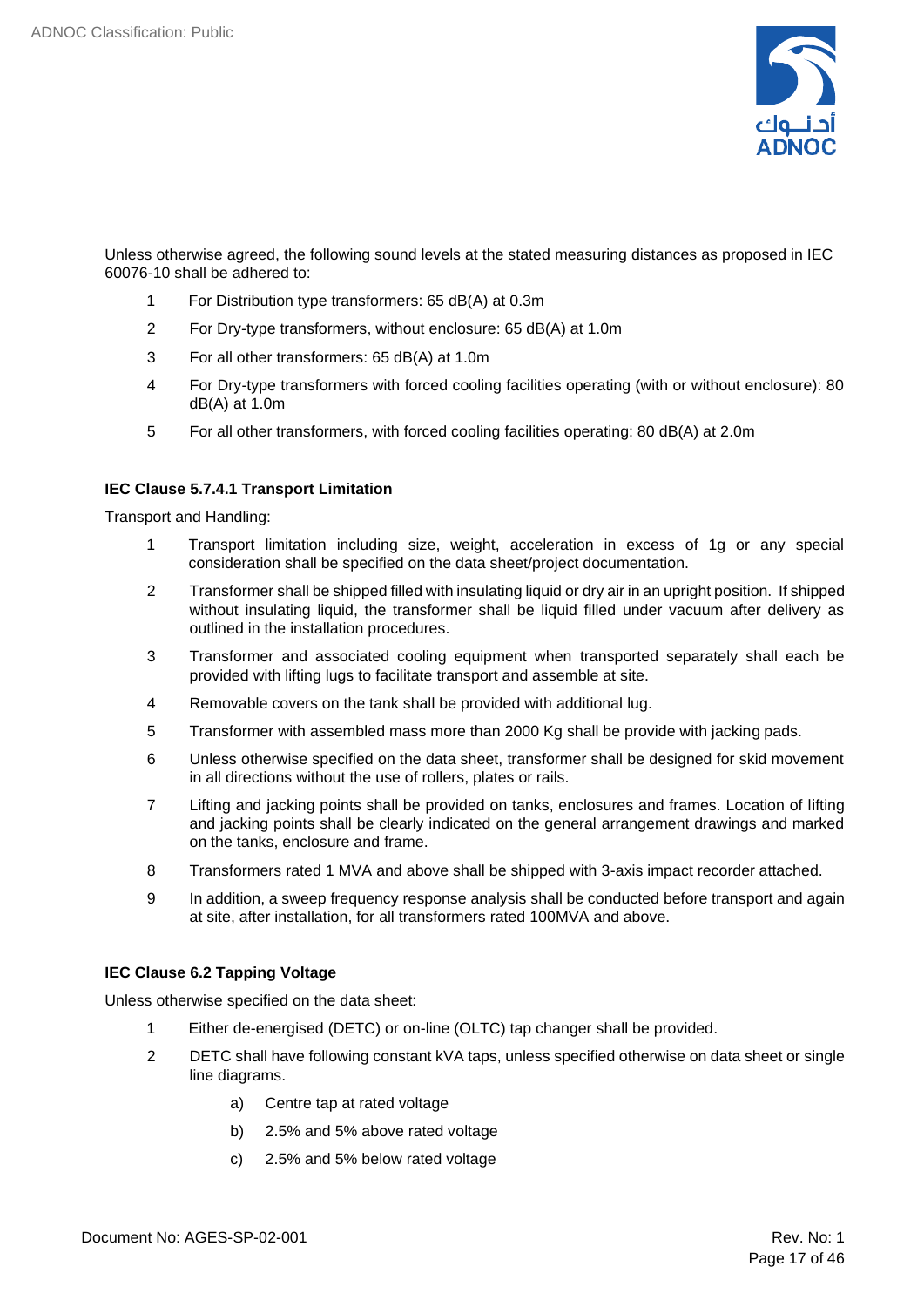

- 3 OLTC tapping voltage variation shall be of constant flux variation (CFVV) category, and shall have the following taps:
	- a) Centre tap at rated voltage
	- b) 10% above rated voltage with 8 tap positions of 1.25% steps
	- c) 10% below rated voltage with 8 tap positions of 1.25%
- 4 All tappings shall be provided on the HV side

#### **IEC Clause 6.3 Tapping Power. Full-power tappings – reduced-power tappings**

The tappings shall be full power tappings unless otherwise stated in the data sheet.

#### **IEC Clause 6.5 Specification of Short-circuit Impedance**

The VENDOR shall specify short circuit impedance at all tappings.

#### **IEC Clause 8.1 General (Rating Plates)**

- 1 Rating plates shall be
	- a) Stainless steel.
	- b) Easily accessible.
	- c) Mounted on non-removable part of the transformer.
- 2 The nameplate diagram shall include full details of current transformers mounted within the transformer.

#### **IEC Clause 9.2 Dimensioning of neutral connection**

1 The transformer neutral as a minimum shall be fully rated for the full rated current.

#### **IEC Clause 9.3 Liquid Preservation System**

- 1 Unless otherwise specified, liquid-immersed transformers up to 2000 kVA shall be hermetically sealed type.
- 2 Transformers rated above 2000 kVA and up to 3150 kVA may be either hermetically sealed or of the conservator type
- 3 Unless otherwise specified in the data sheet liquid-immersed transformers above 3150 kVA shall be conservator type.

#### **IEC Clause 9.5 Centre of Gravity Marking**

The centre of gravity of the transformer shall be shown on transformer general arrangement drawing for both operating and transportation conditions.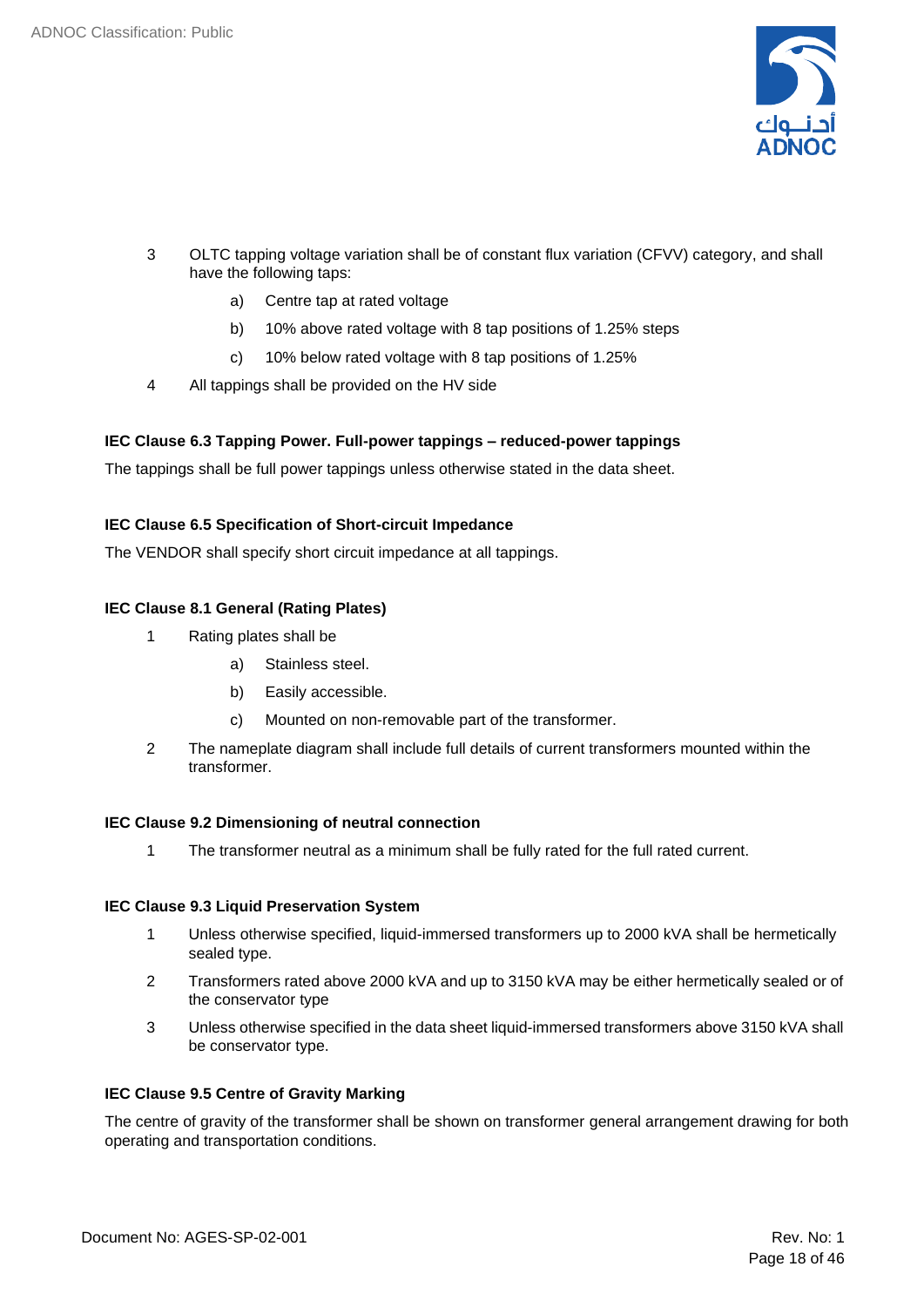

#### **IEC Clause 10 Tolerances**

- 1 Unless otherwise specified the design tolerances shall conform to Table 1 of IEC 60076-1.
- 2 The VENDOR shall provide guaranteed values for the following
	- a) No-load losses
	- b) Load losses.
	- c) Forced cooling electrical load consumption.

#### **IEC Clause 11.0 Test**

- 1 Routine tests shall be performed on all transformers and reactors.
- 2 Routine tests for liquid immersed transformers shall conform to IEC 60076‑1.
- 3 Routine tests for dry type transformers shall conform to IEC 60076‑11.
- 4 Routine tests for reactors shall conform to IEC 60076‑6.
- 5 Rated short duration power frequency withstand voltage shall be selected from:
	- a) IEC 60076‑3, Table 2 for liquid immersed transformers.
	- b) IEC 60076-11 for dry type transformers.
- 6 Where type test certificates are not available for identical transformers, the first unit shall be type tested in conformance to the relevant part of IEC 60076.
- 7 Requirements for type and special tests can be waived if corresponding certification is made available for equipment of identical design and rating, as defined in IEC 60076-1.
- 8 If specified on data sheets additional tests shall be identified by supplier and subject to agreement by Company responsible engineer prior to Purchase Order.
- 9 Sealed tank transformers shall be filled with liquid and subject to a leak test of 1 bar(g) without loss of pressure for 24 h.
- 10 Conservator type transformers shall be subjected to a leak test of 0,3 bar(g) without loss of pressure for 24 h.
- 11 Transformers not of a standard prototype design previously tested shall be impulse tested in conformance to IEC 60076.

#### **Annex F Facilities for Future Fitting of Condition Monitoring Systems**

- 1 Where specified in the requisition online condition monitoring as below shall be provided.
- 2 Transformers shall be provided with digitally enabled instrumentation for online continuous monitoring as below, including OLTC as applicable.
	- a) Oil-filled transformers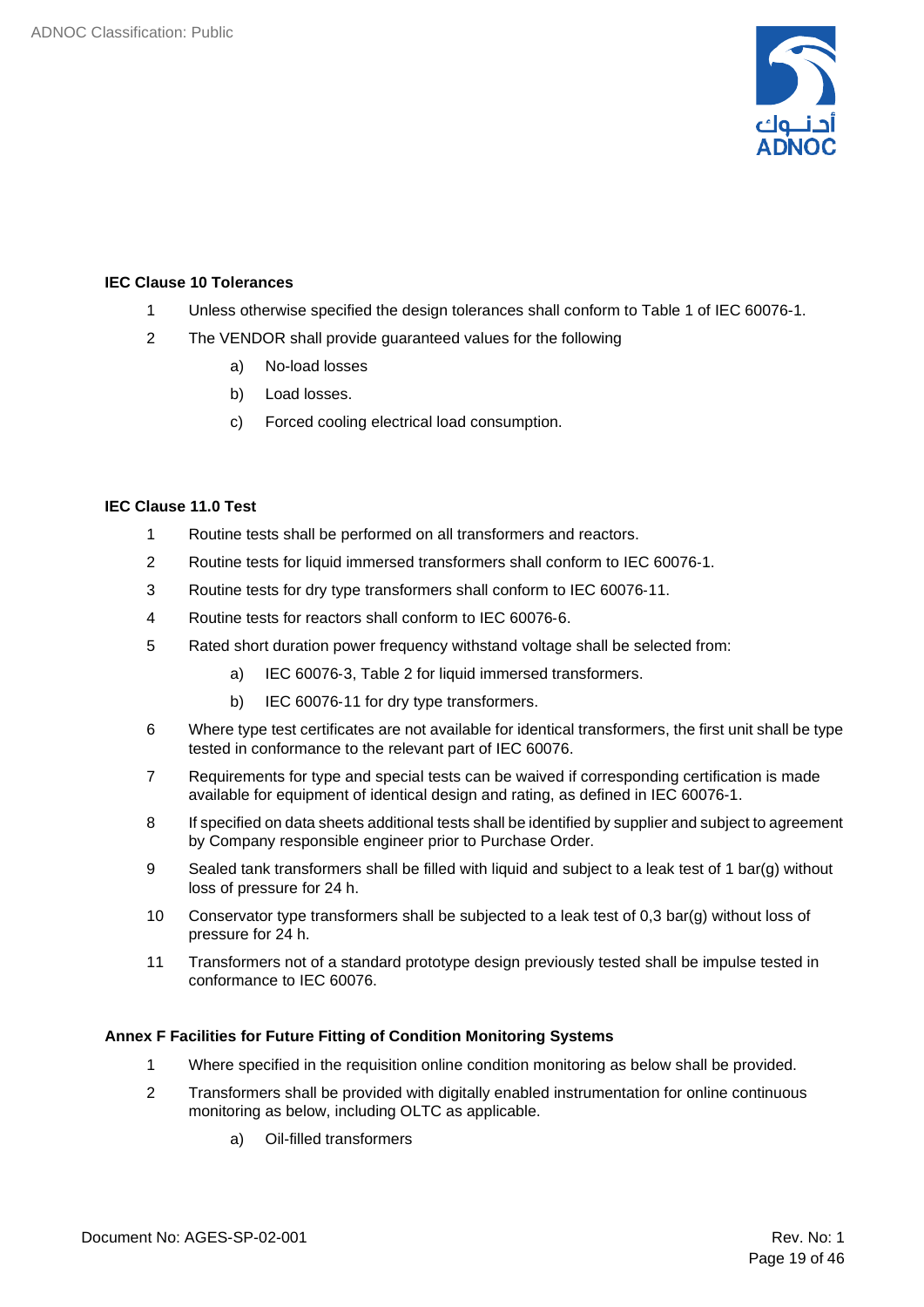

- i. Top liquid temperature
- ii. Winding temperature
- iii. Ambient temperature
- iv. Liquid level
- v. Tank pressure.
- b) Oil-filled transformers rated 10MVA and above
	- i. Dissolved Gas Analysis (DGA) monitors
	- ii. Partial Discharge (PD) sensors
- c) Dry-type transformers
	- i. Winding temperature
	- ii. Ambient temperature
	- iii. Partial Discharge (PD) sensors, where specified
- 3 All monitored quantities shall be communicated to the ECMS by way of Modbus RTU and/or IEC 61850 protocols.

#### <span id="page-19-0"></span>9.3 ADDITIONS AND AMENDMENTS TO CLAUSES RELATING TO IEC 60076-11 (DRY TYPE TRANSFORMERS)

#### **IEC Clause 4.2 Normal Service Conditions**

- 1 Transformers shall be rated for continuous operation in the site conditions given in section 8.3 of this specification unless specified otherwise on the data sheets.
- 2 The transformer shall be suitable for Climatic Class C1, Environmental Class E2 and Fire Behaviour Class F1

#### **IEC Clause 5.4 Transport and Storage**

- 1 Dry type transformers shall have a minimum of two lifting lugs welded or bolted to the enclosure in a location that prevents tipping of the transformer when lifted.
- 2 If bus connection is used, dry type transformers shall have skids that allow movement in four directions to allow alignment of primary bushing.
- 3 Transformers rated 1 MVA and above shall be shipped with 3-axis impact recorder attached.

#### **IEC Clause 5.12 Components and Materials**

- 1 The transformers shall be one of the following design as specified on the data sheet.
	- a) HV/LV dry type transformers shall be cast resin encapsulated or air open woundwith a minimum insulation class F
	- b) LV/LV dry type transformers shall be either cast resin encapsulated with an insulating class F or impregnated with an insulating class H.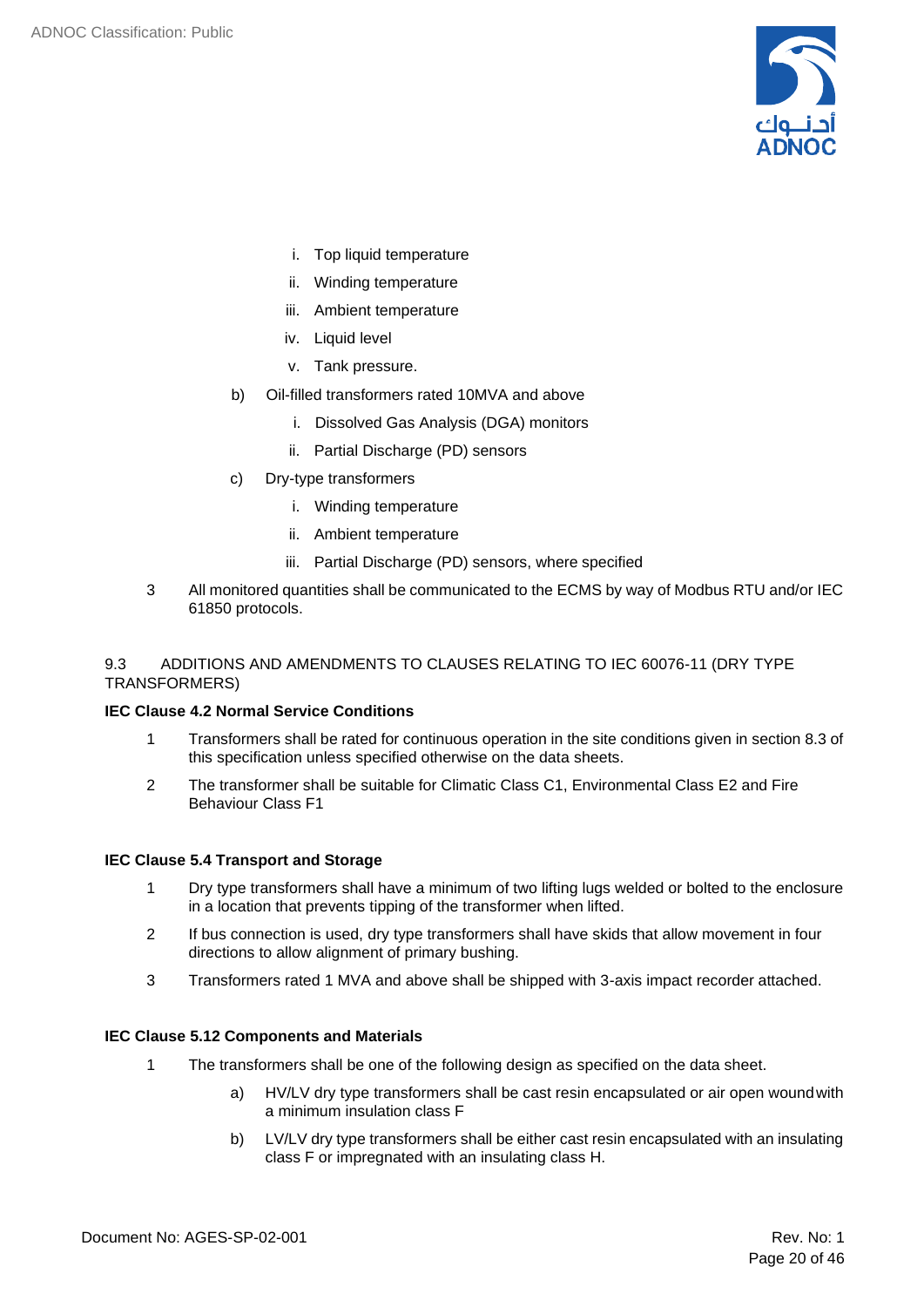

- c) Encapsulated design shall be used in offshore living quarters
- 2 The core laminations shall be specially treated to avoid moisture ingress and consequent core corrosion.

#### **IEC Clause 6.0 Tappings**

- 1 Unless otherwise specified on the data sheet, Off-load tap changer on dry type transformer shall be bolted links link type.
- 2 The tapping range shall be  $\pm 5$  % in steps of 2.5 % (5 tap positions).
- 3 The tap position shall be visible from outside the transformer panel enclosure.

#### <span id="page-20-0"></span>9.4 ADDITIONS AND AMENDMENTS TO CLAUSES RELATING TO IEC 60214-1 (ON-LOAD TAP CHANGERS)

#### **IEC Clause 5 Requirements for On-load Tap Changers**

Included in section 10.9

#### **IEC Clause 5.1.4.4 Pressure Relief Device**

Included in section 10.2.5

#### **IEC Clause 7.1.3 Handles and Drives**

- 1 The operating handle shall be of metal.
- 2 It shall allow operation without the need for tools.
- 3 It shall be located in a directly accessible position, not requiring the removal of any covers.
- 4 One handle shall operate all phases simultaneously.

#### **IEC Clause 7.1.5 Interlocks**

The operating handle shall be provided with padlock facilities to lock the tap changer in each position.

#### <span id="page-20-1"></span>**10. ADDITIONAL DATA TO REFERENCED IECS**

#### <span id="page-20-2"></span>10.1 DEGREE OF PROTECTION

- a) Unless specified otherwise on the data sheet the minimum degree of protection for all equipment in accordance with IEC 60529 shall be as below. This applies to all enclosures, cable boxes, marshalling boxes and accessories.
	- i. IP31 for indoor installations onshore
	- ii. IP55 for outdoor installations onshore
	- iii. IP56 for outdoor installations offshore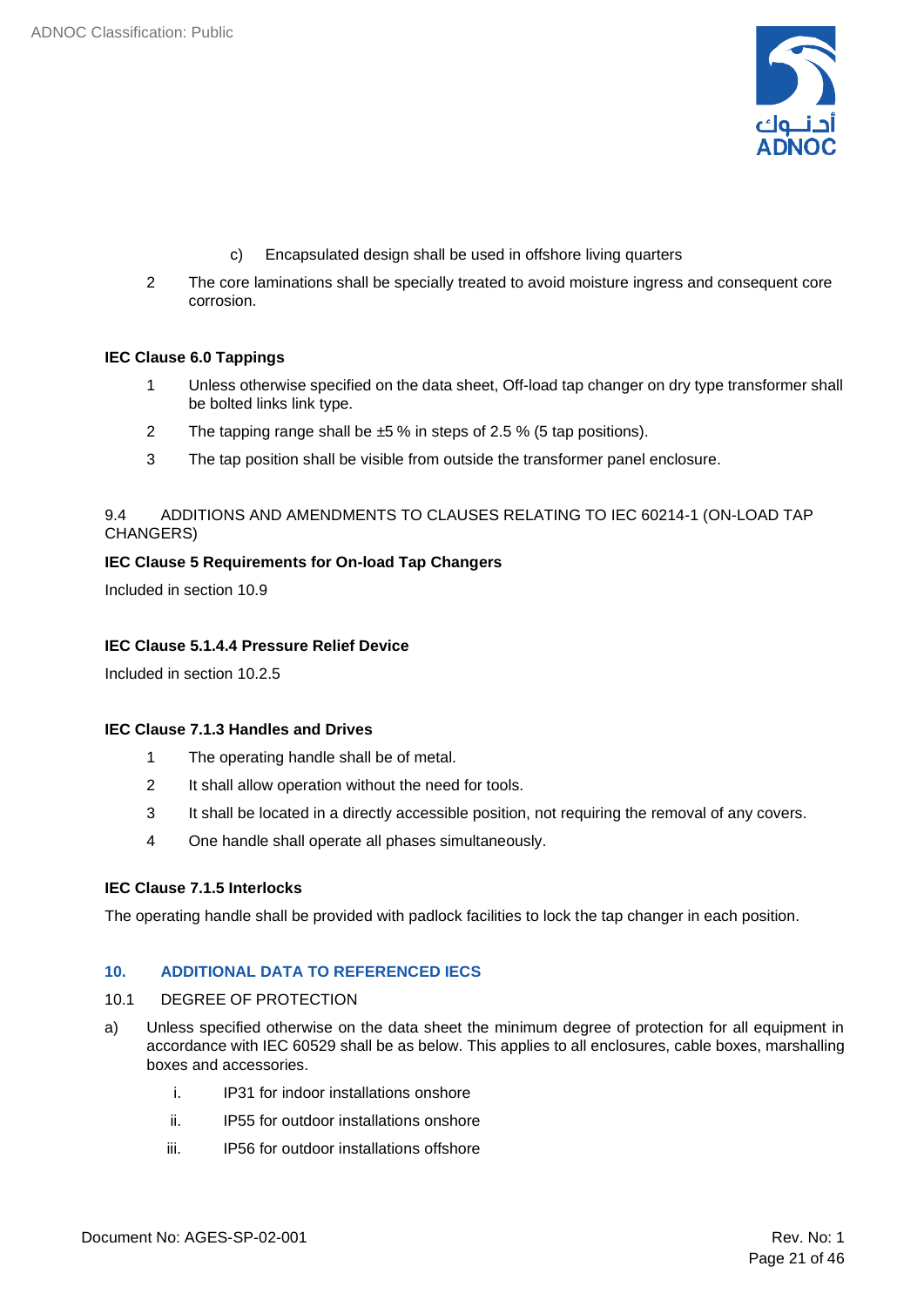

#### <span id="page-21-0"></span>10.2 TRANSFORMER TANKS AND RADIATORS:

#### 10.2.1 General:

- a) Transformer tanks and radiators shall be constructed of steel.
- b) Radiators and corrugated tanks shall be hot-dip galvanised
- c) Each transformer shall be fitted with one filling/filter connection valve near the top of the tank and one drain/filter valve near the bottom of the tank.
- d) Transformer tanks shall be provided with a minimum one liquid sampling valve for each independent fluid compartment with unrestricted access (e.g., for DGA measurements).

#### 10.2.2 Sealed tanks:

- a) The tank cover shall be welded to the tank with a continuous weld.
- b) The use of bolted covers shall be subject to approval by the COMPANY.
- c) Pressure relief devices with trip contact shall be fitted on the tank cover.

#### 10.2.3 Transformers with Conservators

Conservators shall be removable for transport purposes and be provided with:

- a) Buchholz relays with alarm and trip contacts
- b) Level indicator.
- c) Filling hole with valve.
- d) Combined filter and drain valve.
- e) Detachable end plate.
- f) Lockable isolating valve.
- g) Regenerative type dehydrating breather.
- h) Sump shall be provided to prevent sludge and moisture from being drawn into transformer.
- i) Electrical connections shall not be obstructed by the position of the conservator.
- j) Conservators shall be provided with either a prismatic or magnetic liquid level indicator, readable from ground level.
- k) Where specified on the data sheet a conservator that prevents contact between the oil in the transformer tank and the ambient air shall be used, e.g., either the membrane type or multicompartment type of split conservator.

#### 10.2.4 OLTC Diverter Switch:

a) The diverter switch liquid compartment shall preferably be connected to a separate conservator section of the main conservator of the transformer. A segregated section may be used subject to COMPANY approval.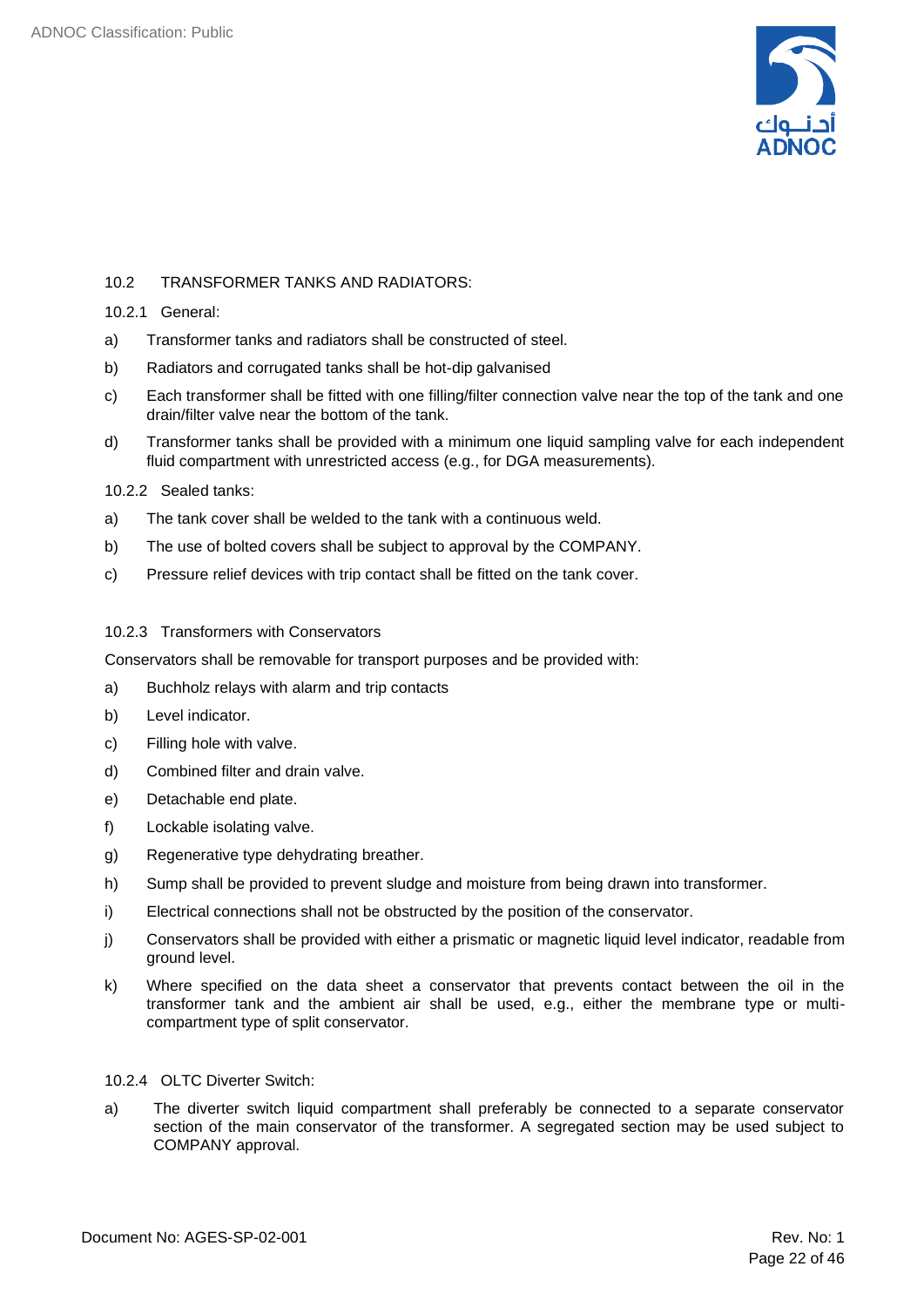

- b) The diverter switch oil compartment shall be provided with the following facilities:
	- i. Liquid sampling connection at bottom of compartment;
	- ii. One filling/filter connection valve and one drain/filter connection valve;
	- iii. A dehydrating breather;
	- iv. Liquid-flow controlled relay.
- 10.2.5 Pressure Relief Devices:
- a) Pressure relief device shall be provided for transformers 1600 kVA and above.
- b) The pressure relief device shall:
	- i. Have a minimum two pair of changeover contacts.
	- ii. Be spring-loaded, self-resetting type.
	- iii. Be capable of operating without electrical power.
	- iv. Be mounted on the tank cover
- c) Discharge of liquid from the relief device shall be directed in a safe direction and clear of any operating position.
- d) The pressure devices shall operate at a static pressure which shall be less than the test pressure on tank.

#### 10.2.6 Radiators

The radiators shall be provided with

- a) Inlet isolating valves
- b) Outlet isolating valves
- c) Liquid filling plug
- d) Liquid drain valve with cap and padlock or requiring special tools to operate.

#### 10.2.7 Valves

The following shall apply:

- a) Valves shall be provided with permanently marked position indication for open or closed position.
- b) It shall be possible to padlock each valve in either the "open" or "closed" position. Alternatively, the valve shall require special tool to operate.
- c) Drain valves and those provided for connection of mobile liquid filtration equipment shall have screwed plugs.

#### <span id="page-22-0"></span>10.3 COOLING FANS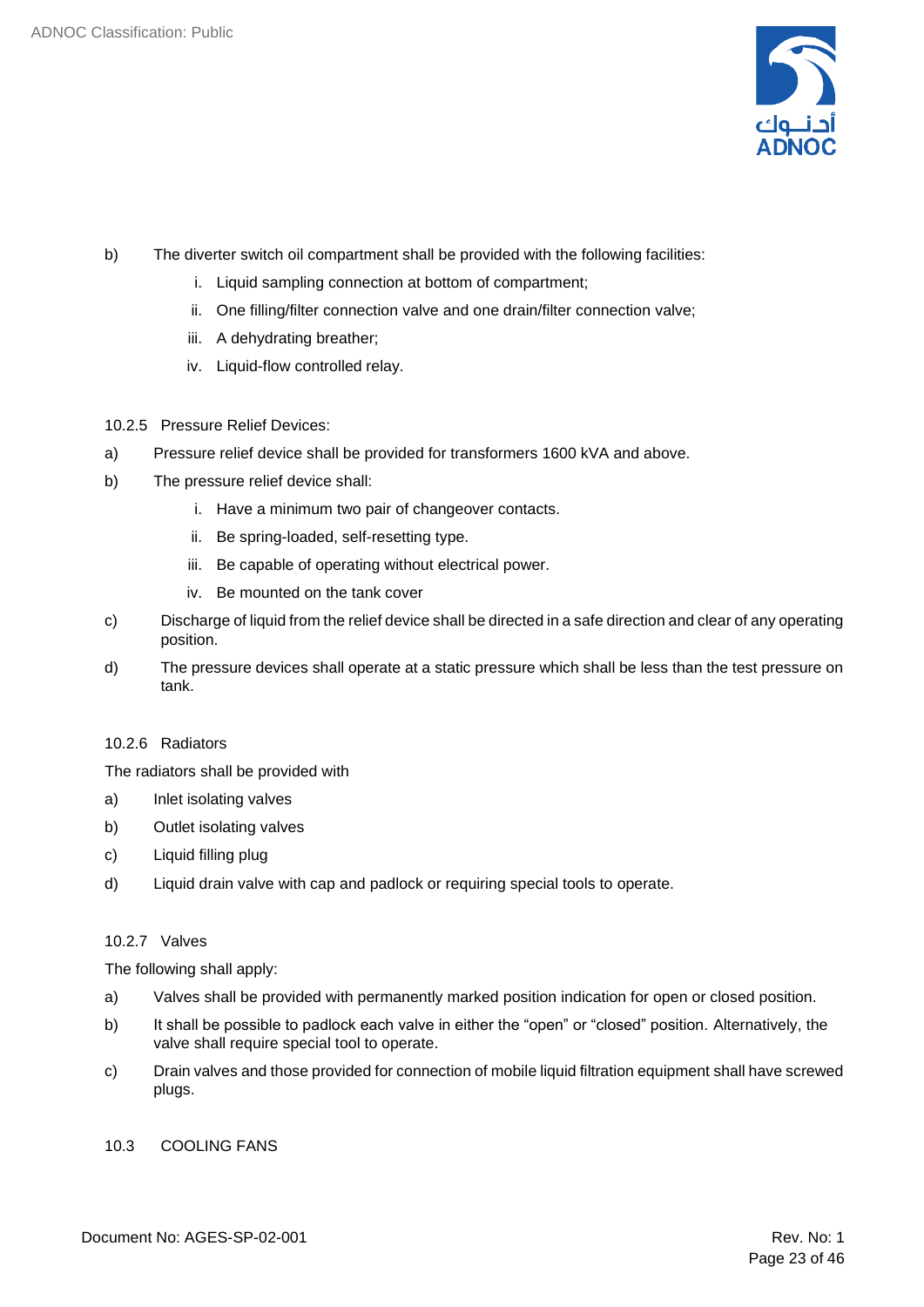

- a) Forced air cooled transformers shall be provided with duty and standby motor driven cooling fans.
- b) External fans shall be either of non-corroding material or shall be treated with a corrosion resistant coating.
- c) Fan covers shall be made of metallic material and treated with a corrosion resistant coating. The use of fan covers made of non-metallic material requires approval from the COMPANY.
- d) Special consideration shall be given to the fan design if it is located in a Hazardous Area.
- e) Air duct and fan protective covers shall be provided to prevent:
	- i. Accidental contact with fan blades or other moving parts.
	- ii. Ingress of harmful matter.
- f) Unless otherwise specified, liquid immersed transformers rated greater than 10 MVA shall be provided with two stages of forced cooling for example ONAN/ONAF1/ONAF2.

#### <span id="page-23-0"></span>10.4 ELECTRIC MOTORS

- a) Electric motors installed on transformer package shall comply with ADNOC motor specification (Specification reference to be advised).
- b) Motors shall have Class F insulation with temperature rise limited to Class B.
- c) Motors in hazardous area shall be certified for installation in the hazardous area as specified in the Data Sheet.

#### <span id="page-23-1"></span>10.5 TEMPERATURE MONITORING LIQUID TRANSFORMERS

- a) Temperature monitoring for liquid transformers shall consist of thermometer pocket, thermometer or thermocouple sensors, and dial type indicator.
- b) Thermometer pockets shall be in accordance with:
	- i. A tubular pocket shall be welded into the tank cover plate to accommodate either a thermometer or a thermocouple probe. The pocket shall be oil-filled to provide proper heat transfer.
	- ii. Thermometer pockets shall have a sealing cap held captive by an external chain.
	- iii. Thermometer pockets shall be located such that thermometer readings indicate top liquid temperature.
- c) Hot liquid temperature indicators shall have:
	- i. A dial calibrated in degrees Centigrade.
	- ii. Total of four adjustable setting contacts two each for remote alarm and trip purposes.
	- iii. Two adjustable contacts to control cooling fans
	- iv. A hand-reset pointer to register the highest temperature attained.

#### <span id="page-23-2"></span>10.6 BUSHING INSULATORS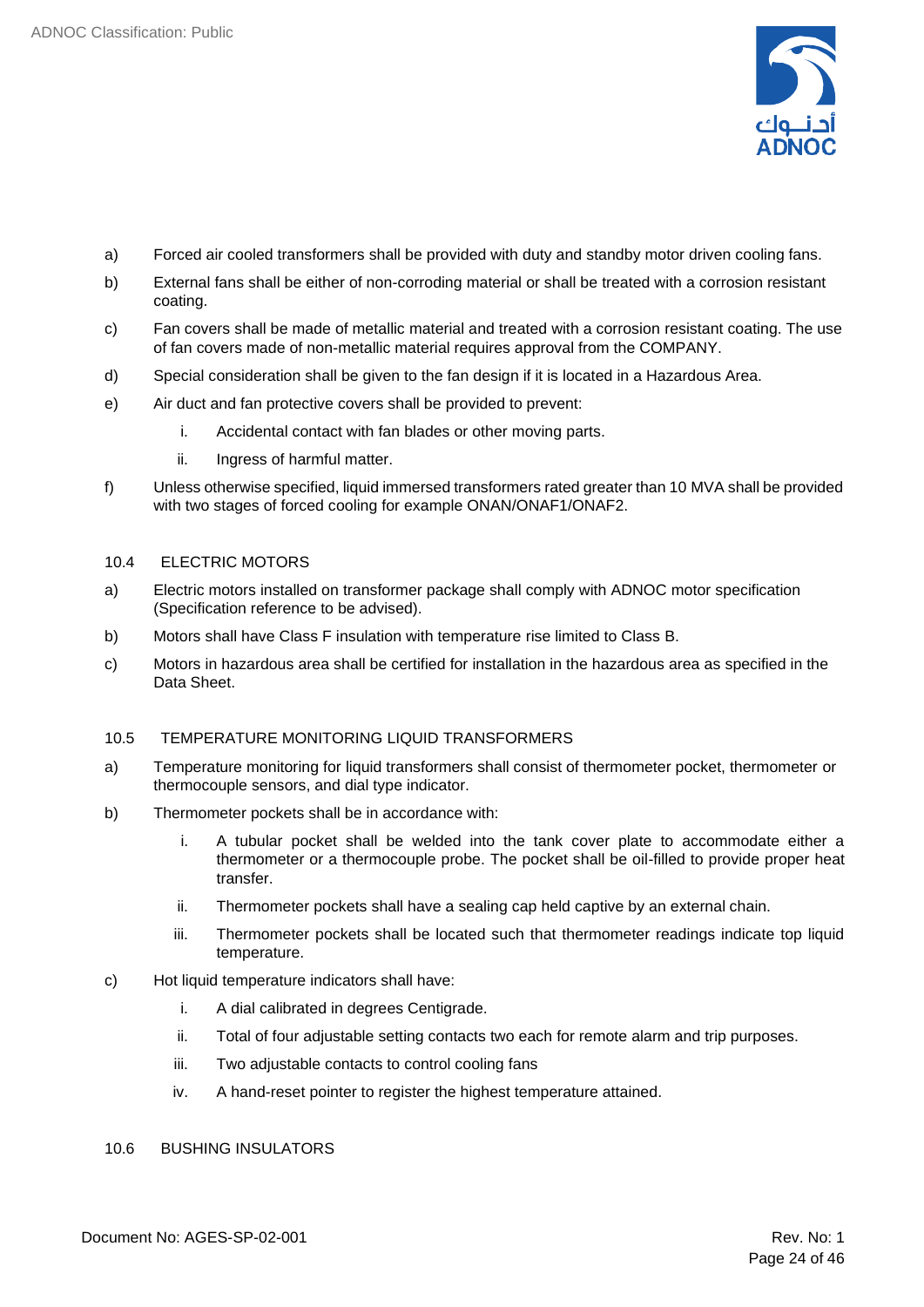

Bushing Insulators shall comply with the following:

- a) HV bushings shall conform to IEC 60137
- b) Bushings shall be suitable for operation in the environmental conditions defined for the transformer.
- c) Unless specified on data sheets, creepage distances for bushings shall be sized for heavy contamination where directly exposed to atmosphere, as defined in IEC 60137. Creepage for bushings fully enclosed shall be rated for light contamination.
- d) Elastimold type bushings and elbow connections shall be used for connections rated up to 11kV and current up to 1250 Amps. HV bushings for higher ratings shall be either Epoxy Resin Impregnated Paper (RIP) type or Epoxy Resin Impregnated Synthetics (RIS).
- e) Porcelain or silicone rubber insulator sheds shall be used on the bushings, where applicable.
- f) Each end of the HV bushings shall be compatible with the medium into which it will be terminated.
- g) Transformer internal winding ends that are tied to the bushings, shall always remain under the transformer liquid level.
- h) It shall be possible to remove any bushing completely without removing tank covers. Easy access shall also be provided for internal connections of bushings without extensive dismantling of external mountings such as radiators, terminal boxes, etc.
- i) A suitable manhole for checking of the bushing internal connections shall be provided at a location easily accessible from the tank cover.

#### <span id="page-24-0"></span>10.7 CABLE TERMINATION BOXES

- a) Separate cable boxes shall be provided for the following.
	- i. High-voltage side cables
	- ii. Low-voltage side Cables
	- iii. Neutral cable box for earthing of the neutral
	- iv. Instrumentation, alarm and trip devices, CT secondary cables
	- v. Forced cooling devices cables.
	- vi. On-load tap changer cables
- b) Positioning of Cable Boxes:
	- i. H.V. & L.V. cable boxes shall be preferably positioned on opposite side walls of the transformer. Top mounted cable boxes for larges transformers may be acceptable, subject to COMPANY approval.
	- ii. Cable boxes with pressure relief facilities shall be positioned to vent gases to a safe area.
	- iii. Auxiliary cable boxes shall be mounted on the side of the transformer in an accessible position.
- c) Cable Box Design and Construction:
	- i. Cable boxes shall be air-filled phase insulate.
	- ii. Cable boxes shall be designed to prevent accumulation of condensation.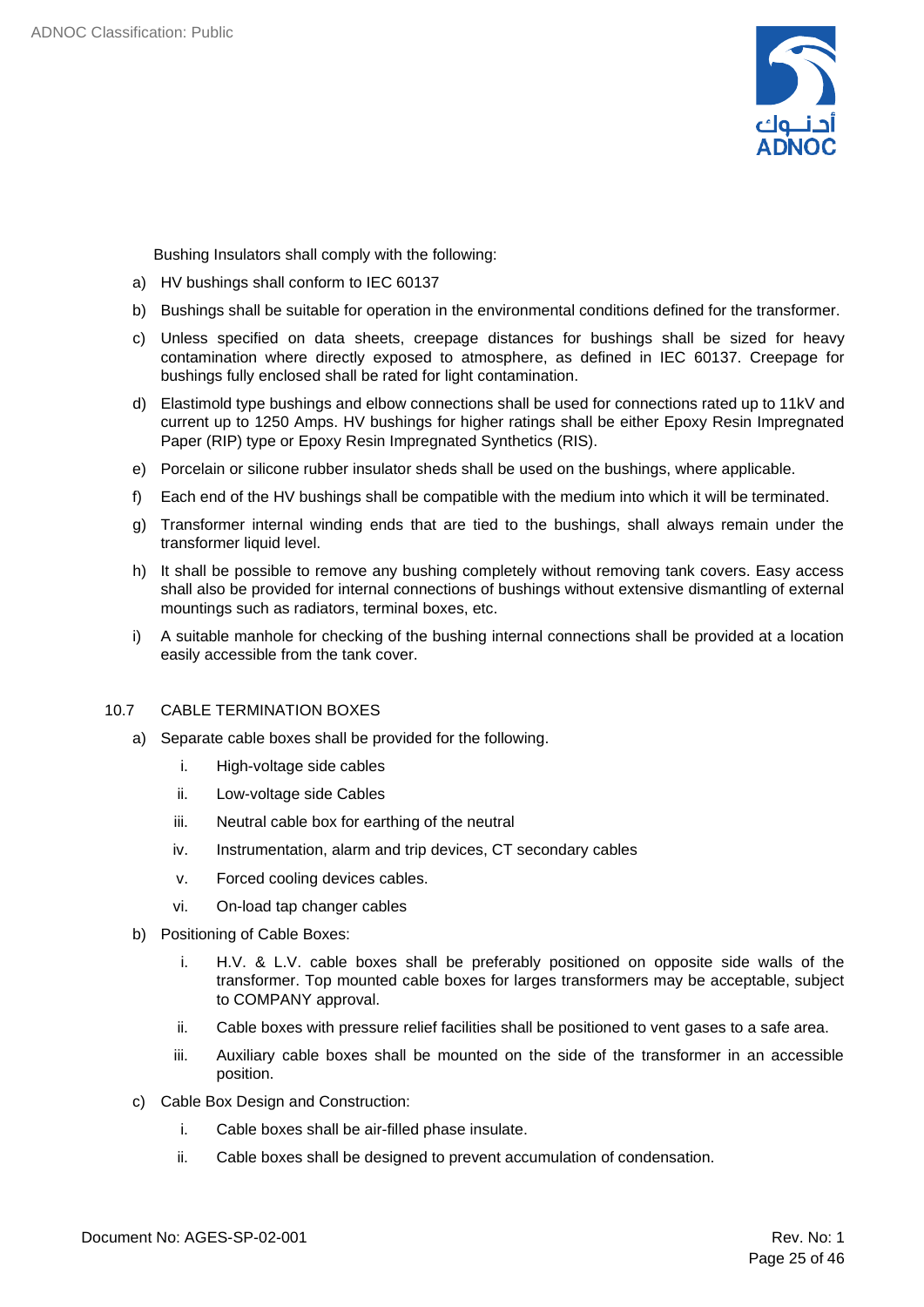

- iii. Cable boxes shall be designed to prevent exposure to ultraviolet sun rays.
- iv. Cable box covers shall be secured, using gasket and non-loosening bolts or screws.
- v. Cable box covers shall not be removable without the use of tools.
- vi. Cable boxes shall allow single-core conductors to be connected straight on to the terminating point without the need to bend the conductors.
- vii. Cable boxes shall be suitable for the Short Circuit rating as specified in the data sheet.
- viii. For outdoor cable boxes canopies with an overhang of at least 50 mm on all sides shall be fitted over for protection against sun and water. An air space of at least 50 mm above the top cover shall be provided for ventilation.
- ix. All connections shall be sized to carry the maximum continuous current, includingoverloads and through-fault currents. Test certificates or calculations shall be available for all main cable boxes to confirm short circuit withstands capability.
- x. Removable cover access plates shall be provided with handles or, when having a mass of 25 kg or more, shall be provided with lifting lugs.
- xi. For outdoor environments, nuts, bolts, studs, and washers shall be stainless steel. Painted surfaces shall be protected by nylon washers placed between the steel washer and the painted surface.
- xii. Cable Testing Provision: Each cable box shall have isolating and earthing facilities to allow high voltage dielectric testing of the cable and transformer.
- d) Cable Terminations shall be designed as detailed below:
	- i. Cable terminations shall be provided for cables types and sizes shall be as specified on the Data Sheet.
	- ii. The Internal arrangement shall keep the various circuits clearly separate from each other, permitting easy and safe maintenance access from ground level.
	- iii. Gland plates shall be sized for cables as specified on the data sheets.
	- iv. Gland plates for single core cables shall be non-magnetic material.
	- v. Threaded entries shall be tapped ISO metric with a constant pitch of 1.5 mm.
	- vi. Up to 33kV, cables shall be terminated using compression type connectors. Where specified in the requisition, the cables shall be terminated using Elastimold type terminations or approved equivalent.
	- vii. Single core phase and neutral cable terminations shall be provided with suitably selected compression-type cable glands, mounted on a non-magnetic gland plate.
	- viii. Main cable boxes shall be provided with an earth bar for termination of cable screens.
	- ix. If required, bus duct termination shall be air filled, phase insulated, phase separated or phase segregated, as specified on data sheets.
	- x. On four wire systems the neutral shall be brought out to the main cable box as well as to neutral cable box.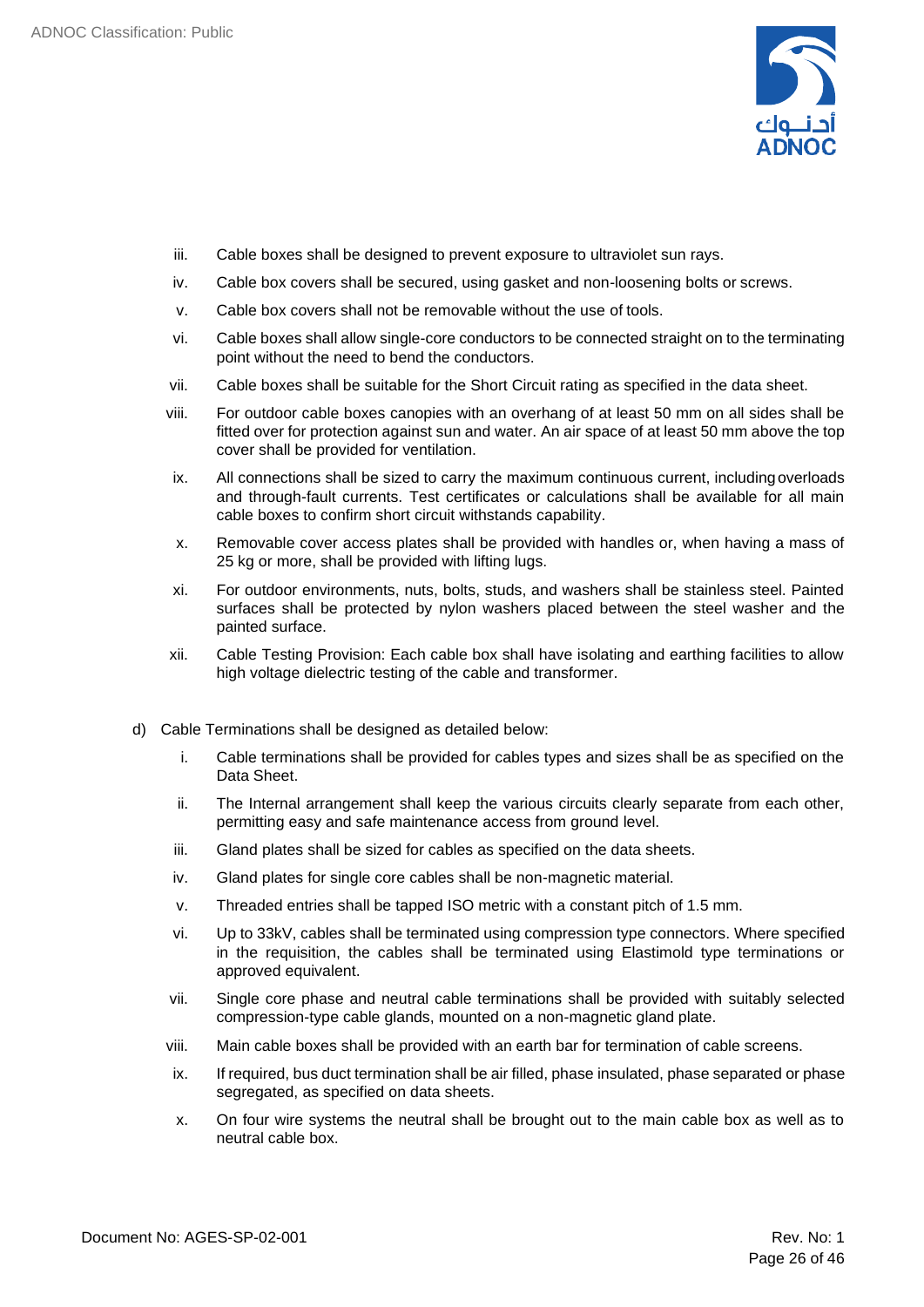

- xi. The spacing between supports/clamps for the main cables shall not exceed 500 mm
- xii. The routing of cables shall not obstruct transformer cooling.
- xiii. A marshalling box shall be provided for cabling the external connections to instrument and auxiliary devices. See Appendix 1 for wiring details.
- e) Bus Duct Terminations are detailed below
	- i. Where bus duct is specified for the secondary connection, the terminal box shall be provided with flange to match up to the equipment which will be provided by others. The VENDOR will be required to coordinate his termination designs with the selected VENDOR of bus duct.
	- ii. Adequate provision shall be made for the support and fastening of the ducting at the throat of the ducting to the throat of the transformer.
	- iii. The transformer terminals shall provide a sufficient pre-drilled contact area for accepting flexible connectors, and proper access shall be provided for bushings inside the transformer throat while the duct remains in place.
- f) Where the transformer connection is to Gas Insulated Busducts:
	- i. Top mounted bolt flanged oil-to-gas high voltage bushings shall be provided for connection to SF6 gas insulated busducts.
	- ii. Special provisions may be necessary in the event of connection directly to the TRANSCO National Grid.

#### <span id="page-26-0"></span>10.8 SURGE ARRESTORS

Where surge arrestors are specified on the Data Sheet, the cable boxes shall be designed for direct connection of silicone-type, metal oxide surge arrestors and the related bushings (double flange bushings). Surge Arrestors shall be compliant with IEC 60099-4 (2014). They shall be provided with the polymeric housing of silicone which shall be of an explosion and shatter-resistant design. Arresters shall be fitted with mA meter to show the leakage current and operation counter.

#### <span id="page-26-1"></span>10.9 CURRENT TRANSFORMERS

- a) Current transformers shall be provided in accordance with the data sheet and single line diagram
- b) Current transformers shall conform to IEC 61869-2.
- c) All secondary terminals of current transformers shall be wired to a terminal block in the transformer auxiliary cable box.
- d) Current transformer secondary circuits shall be provided with shorting links at outgoing terminals.

#### <span id="page-26-2"></span>10.10 TAP CHANGERS

10.10.1 De-energised Tap Changers (DETC):

De-energised or on-load tap changer shall be provided as specified on the data sheet, and as follows: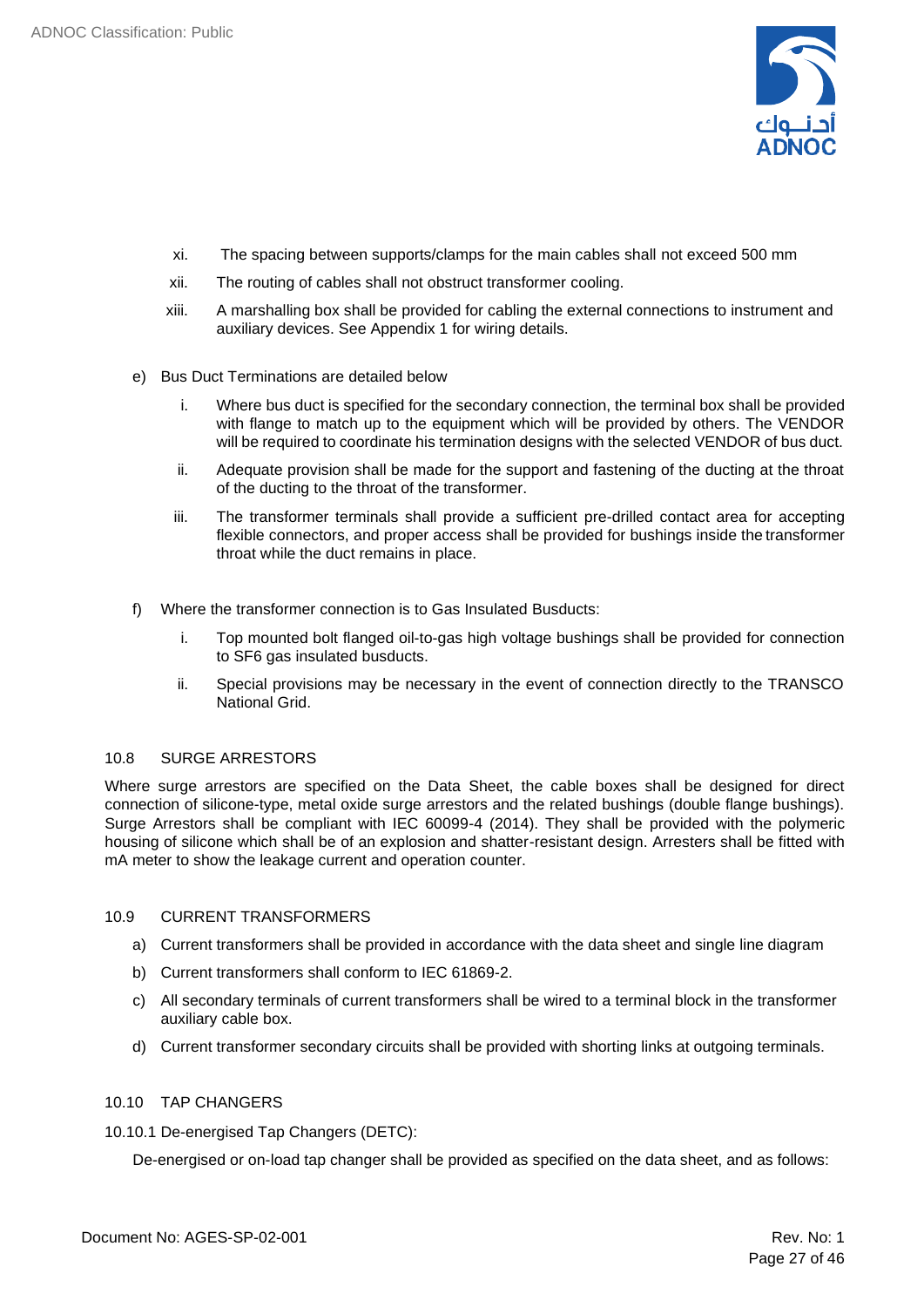

- a) The tapping switch shall be positively located in each tap position and lockable only in those positions
- b) The operating handle shall be provided with a padlock to lock the tap changer in each position.
- c) Mechanical end stops shall be provided.
- d) The operating handle shall be of metal and sized to allow operation without tools.
- e) The handle shall be located in a directly accessible position and not requiring the removal of any covers.
- f) Tap positions shall be clearly marked in line with the data listed on the rating plate.
- g) One handle shall operate all phases simultaneously.

#### 10.10.2 On-load Tap Changer (OLTC):

Where specified each transformer shall be equipped with OLTC including control panels as detailed below.

- a) Motor operated on-load-tap-changer (OLTC):
	- i. OLTC shall be tank mounted or shall be installed in a separate tank
	- ii. The tap changer shall be a polyphase unit with a single drive mechanism
	- iii. One filling/filter connection valve and one drain/filter connection valve.
	- iv. Regenerative-type, dehydrating breather, located at an accessible position
	- v. The insulating medium for the tap changer shall be the same as for the HV windings, unless stated otherwise in the Data Sheet
- b) Local tap changer control panel:

The local control panel shall be mounted on the transformer tank at an accessible height. The following controls shall be available from this panel as a minimum.

- i. The OLTC gear shall have diverter resistance. The current diverting contacts shall be housed in a separate liquid chamber segregated from the main tank of the transformer. The contacts shall be accessible for inspection and their tips shall be replaceable.
- ii. The tap changer operation shall start on a "Raise" or "Lower" impulse of short duration and shall "seal-in" and complete the step by itself. The duration of a signal beyond the time required for operation shall not initiate a second operation.
- iii. Electrical and mechanical interlocks shall be provided on the "Raise" and "Lower" contactors.
- iv. Tap changer motor protection shall consist of an overcurrent and single phase protection automatic air circuit breaker with manual reset, or alternatively, a contactor with an isolating device. An alarm shall be communicated to the RTCC of operation of any motor protective devices.
- v. Means shall be provided to ensure that the operating mechanism can be locked only when the switches are closed and making full contact.
- vi. Local/Off/Remote selection (remote control is from RTCCP)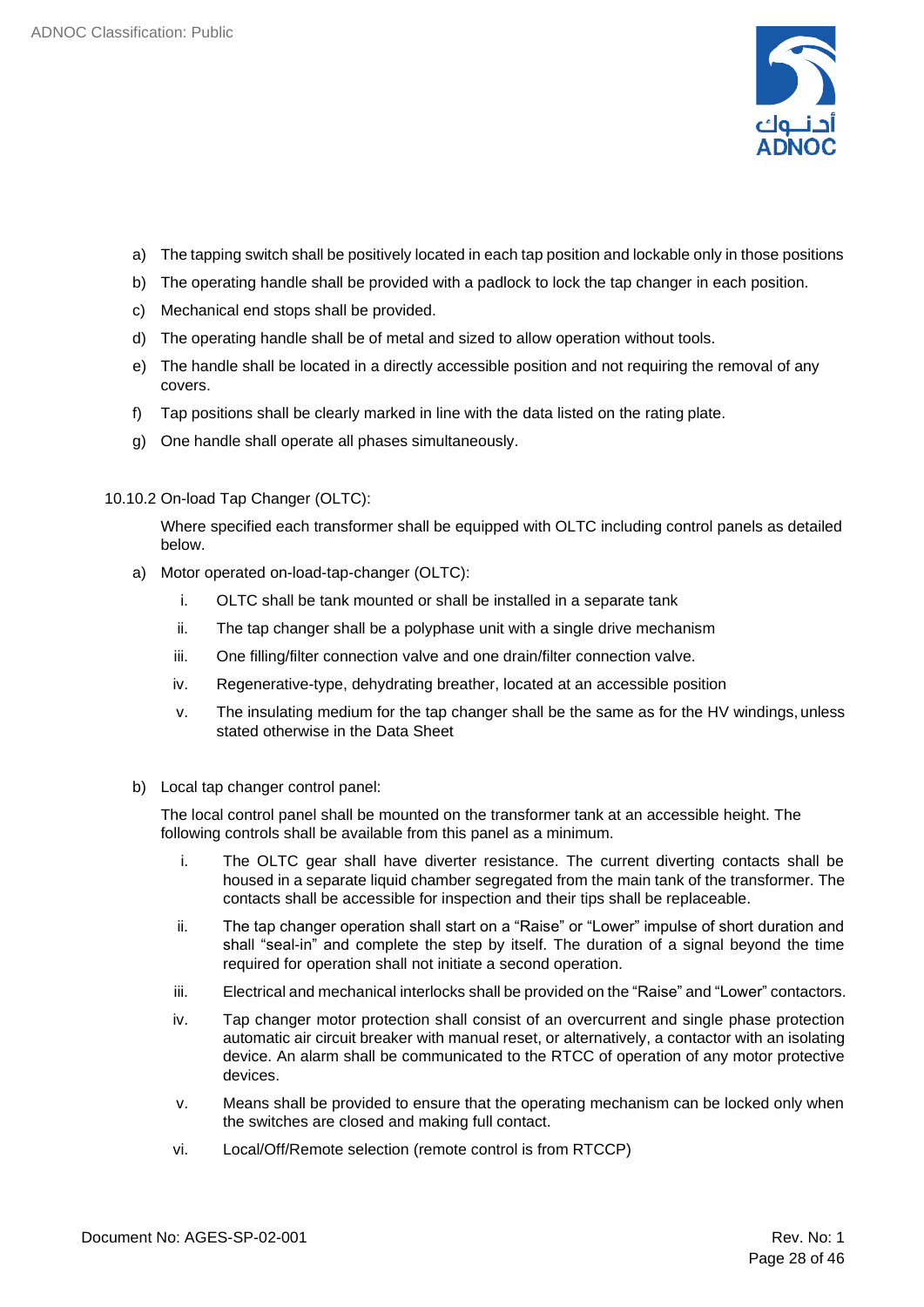

- vii. Tap raise and lower push buttons
- viii. Emergency stop
- ix. Tap position indicator.
- x. "Tap change in progress" indicating lamp (white).
- xi. "Tap changer fault" indicating lamp (red).
- xii. Individual fault indications with two sets of voltage-free changeover contacts
- xiii. A six-figure counter.
- xiv. Crank handle for manual operation in the event of an auxiliary supply failure
- c) Remote tap changer control (RTCC) panel

The following control and monitoring functions shall be provided at the RTCC as a minimum. The control panel shall be located inside an electrical room in the local substation.

- i. RTCCP/OFF/ECMS control selector switch
- ii. Tap position indicator
- iii. Winding temperature indicator
- iv. Oil temperature indicator
- v. Voltage higher/lower control switch
- vi. Annunciator panel for all transformer trips/alarms
- vii. Interface with ECMS via serial link to enable full control and monitoring from ECMS
- viii. Automatic voltage regulator relay (AVR)
- ix. AVR auto/manual selector switch
- x. Master/follower controls for transformers operating in parallel
- 10.10.3 Control Panels
	- a) Dual redundant feeders with auto transfer system shall be provided for control power supplies to each control panel. Auto transfer will be prevented if the feeder is tripped due to a fault downstream of the supply MCB.
	- b) The local control panel and the remote panel shall comply with the requirements given in Annexure 1.

#### 10.10.4 Tap Changer ECMS Interface

Unless otherwise specified the following control and monitoring signals shall be communicated to EMCS.

- a) Common Alarm
- b) Common Tripped
- c) Control Mode
- d) Tap Changing in Progress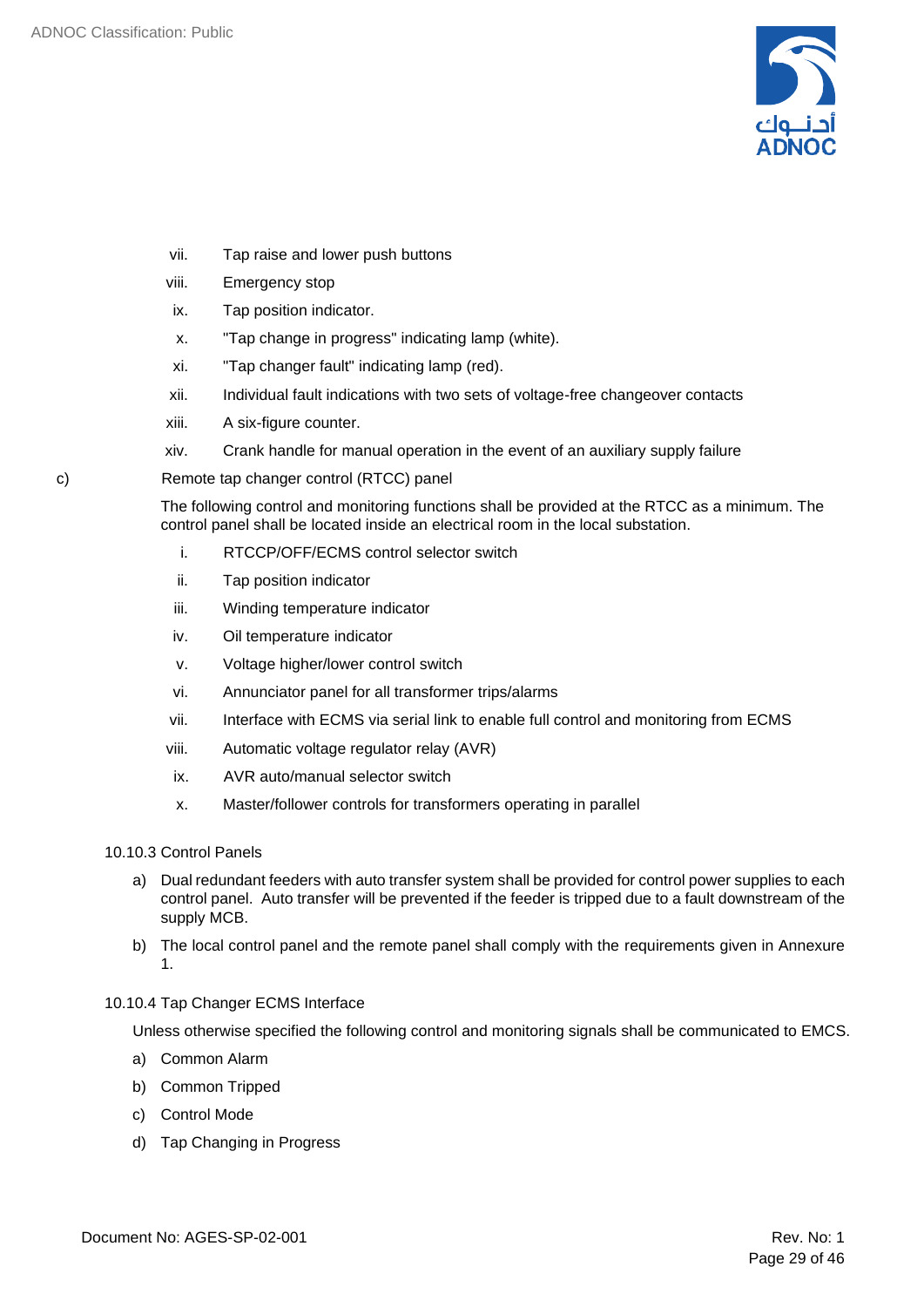

- e) AVR Control Mode Automatic
- f) AVR Control Mode Manual
- g) Tap Changer Fault Alarm
- h) Tap Position Indication
- i) OLTC Tap Raise / Lower Commands
- j) Set points
- k) Winding and oil temperatures

#### <span id="page-29-0"></span>10.11 EARTHING AND BONDING

- 10.11.1 Frame and Core Earthing
	- a) Transformers shall be provided with two earth terminals on the outside of the transformer mainframe or tank wall, for connection to an external earthing grid.
	- b) Each earth connection shall consist of a brass or stainless steel M 10 bolt with nuts and washers, unless specified otherwise.
	- c) The magnetic core shall be earthed to the tank cover at one point only through removable links. Disconnection of this link will enable the insulation between the core and tank be tested at voltages up to 2.5 kV.
	- d) Where specified in the data sheet, an earth fault detection scheme shall be installed on the transformer tank. The protection shall comprise a fast-acting protection device and all necessary components to trip the supply to the transformer in the event of an internal earth fault. In this case, the tank shall be fully insulated from the base frame and travelling wheels or fixed supports. The mounting of all accessories shall consider and maintain the integrity of the tank earth fault protection scheme. The VENDOR shall propose a suitable protection scheme to fulfil this requirement.

#### 10.11.2 Bonding:

- a) All metallic components, such as cable boxes and their internal earthing bars or studs, shall be bonded to the transformer mainframe or tank.
- b) All flange joints, which are separated from the main transformer tank by gaskets, shall be connected thereto via adequately rated copper earthing connections. Connecting bolts shall not serve the purpose of earth continuity.
- c) Internal earthing wires of cable boxes shall be connected to frame of cable boxes.
- d) A copper earthing bar complete with nuts, bolts, and washers shall be provided for earthing cable protective screens and armouring in all cable boxes.

#### <span id="page-29-1"></span>10.12 TEMPERATURE MEASUREMENT FOR DRY TYPE TRANSFORMERS

The following temperature monitoring facilities shall be provided

- a) Thermistors or PT 100 resistance temperature sensors for each phase shall be provided.
- b) Temperature sensors shall be cabled to a control panel mounted on the transformer enclosure.
- c) The thermistors shall be of the positive temperature coefficient (PTC) type.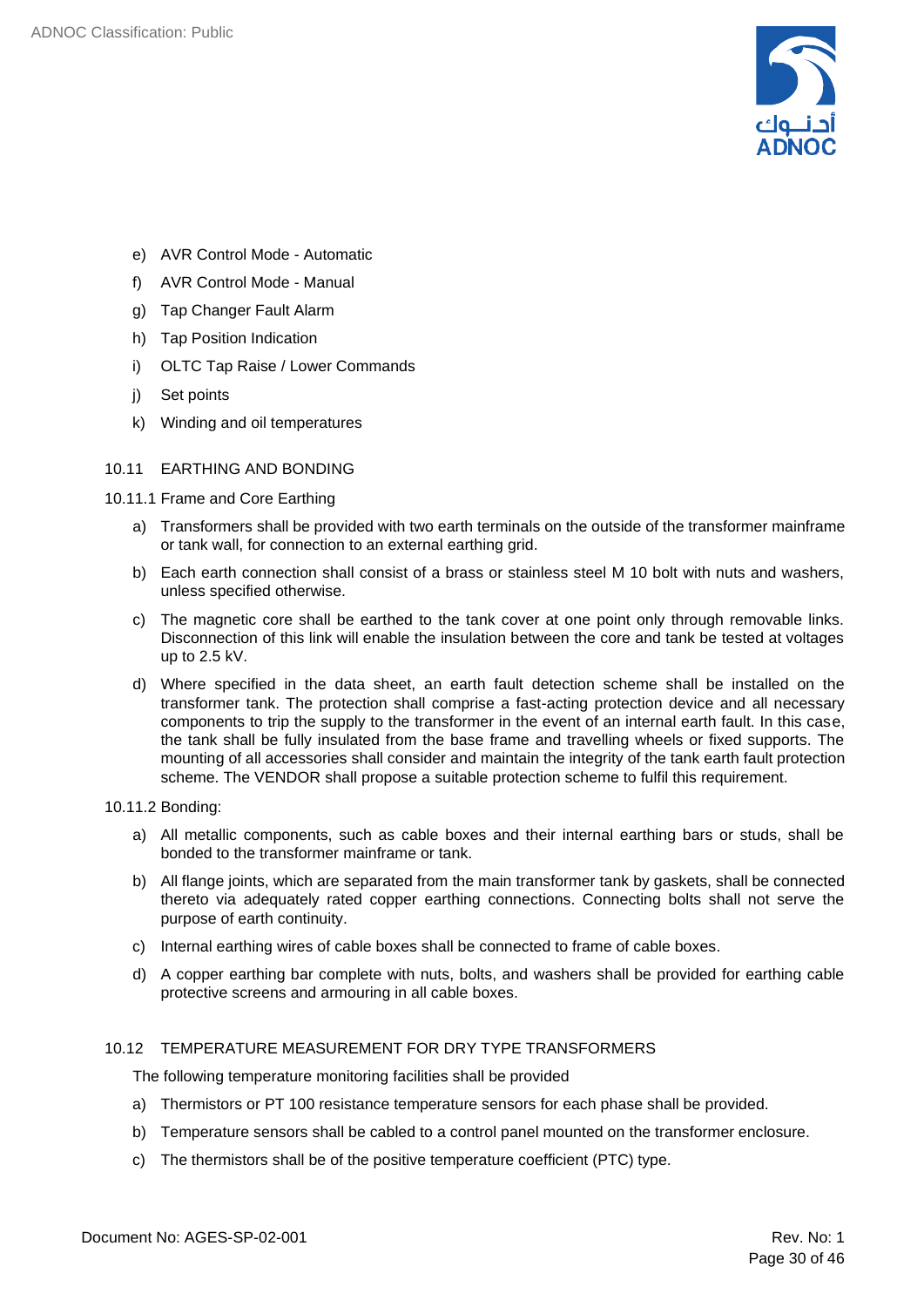

- d) The thermistors or resistance elements shall be supplied complete with the auxiliary equipment necessary to initiate remote alarms/trips via voltage-free changeover contacts.
- e) Temperature measurements shall be available to communicate to the ECMS.
- f) The thermistors and resistance elements shall avoid the transfer of over-voltages to auxiliary or external connections.

#### <span id="page-30-0"></span>10.13 ECO DESIGN

a) Transformers shall be optimised for lifetime costs. The vendors can offer low loss eco-design transformers. The vendor shall carry out the calculations, using the formula given below, and using the factors and cost data stated in the CONTRACTORS documents: NPV = (Po + a2.Pk) x 8760 x b x c

where:  $Po = no$ -load loss (kW)

 $Pk = load loss (kW)$ 

 $a =$ loading factor (% of transformer rating/100)

b = energy unit cost (cost/kWh)

 $c =$  capital

- b) The tolerances of the losses, on which the calculation of the NPV is based, shall be reduced from those normally allowed by IEC 60076-1, Table I, as follows:
	- i. Total loss:  $+5\%$  instead of 10%
	- ii. Component loss :  $+10\%$  instead of 15%
	- iii. These more demanding tolerances shall be guaranteed.

#### <span id="page-30-1"></span>10.14 SPECIAL APPLICATION TRANSFORMERS

- a) Unless otherwise stated on the data sheet tap changers for auto-transformers shall be variable flux design with neutral end taps.
- b) ASD Transformers shall be designed, manufactured and tested in accordance with IEC 61378-1 and IEC 61800-4, the ASD Data Sheet and single line diagrams
- c) ASD transformers and Generator step-up shall not be equipped with foil windings.
- d) Motor unit transformers shall be capable of withstanding three successive motor starts and a further two successive starts after a half-hour cooling-off period.
- e) Where included, Neutral Earthing Transformers shall comply with the requirements of IEC 60076-6.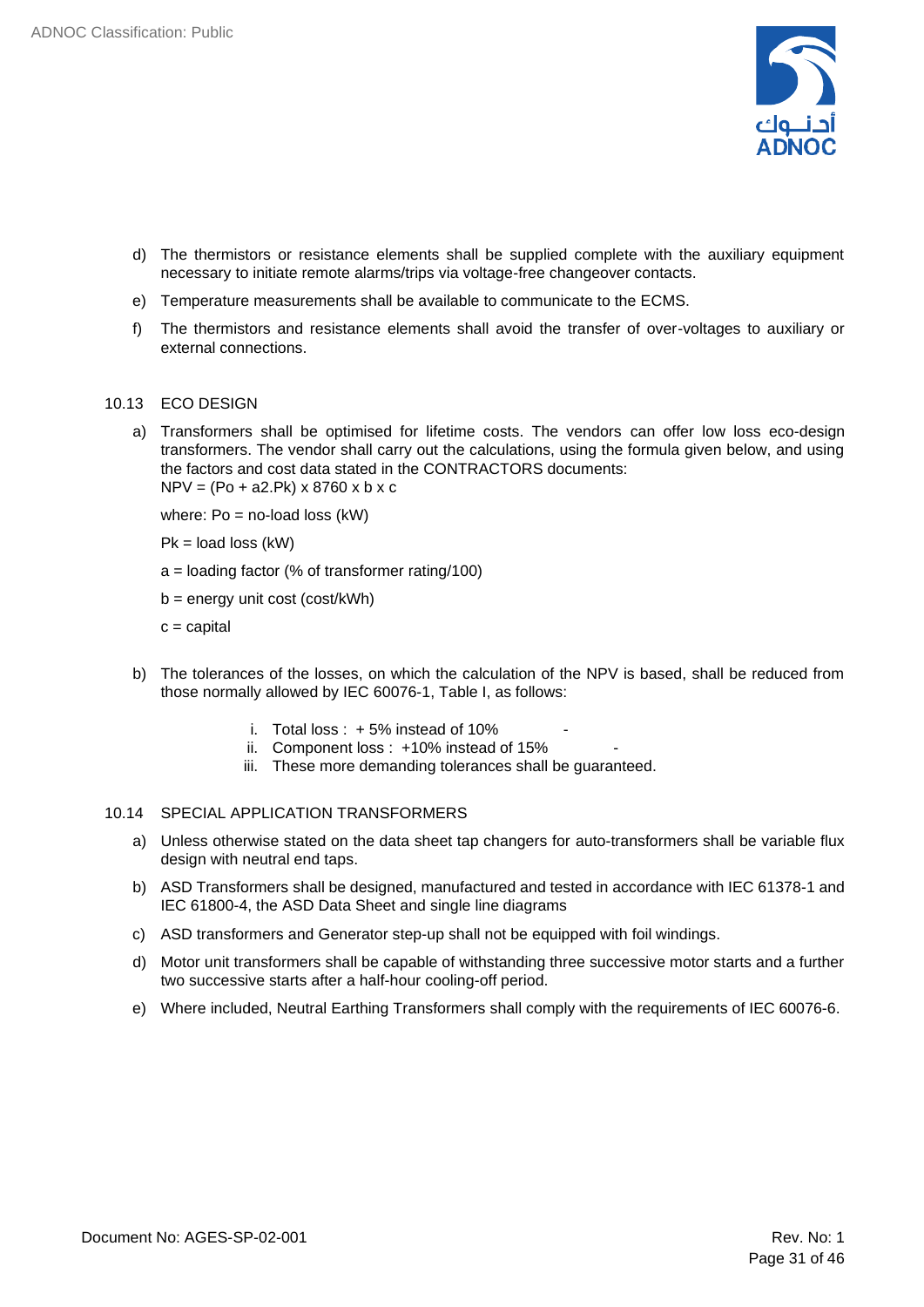

## <span id="page-31-0"></span>SECTION C

#### <span id="page-31-1"></span>**11. DETAILS SCOPE OF SUPPLY (AS APPLICABLE)**

The scope of supply of Transformer shall include:

- a) Detailed design
- b) Supply of materials
- c) Factory and site inspection and testing
- d) Documentation including certification
- e) Installation, commissioning and start-up assistance; where specified in the requisition
- f) Spare parts for 2 years operation

Refer to the project requisition document for detailed requirements

#### <span id="page-31-2"></span>**12. QUALITY CONTROL AND ASSURANCE**

Equipment shall only be purchased from Vendors approved by ADNOC Category Management. This approval indicates that the VENDOR has an approved Quality management system and a proven track record in supply of this equipment type.

#### <span id="page-31-3"></span>12.1 SUBCONTRACTORS/SUBVENDORS

The VENDOR shall assume unit responsibility and overall guarantee for the equipment package and associated equipment.

The VENDOR shall transmit all relevant purchase order documents including specifications to his subvendors and sub-contractors.

It is the VENDOR'S responsibility to enforce all Purchase Order and Specification requirements on his subvendors and sub-contractors.

The VENDOR shall submit all relevant sub-vendor and sub-contractor drawings and engineering data to the CONTRACTOR.

The VENDOR shall obtain and transmit all sub-vendor and sub-contractors warranties to the CONTRACTOR/COMPANY, in addition to the system warranty.

#### <span id="page-31-4"></span>**13. MATERIAL & CERTIFICATIONS**

Not Applicable

#### <span id="page-31-5"></span>**14. INSPECTION & TESTING REQUIREMENTS**

<span id="page-31-6"></span>14.1 GENERAL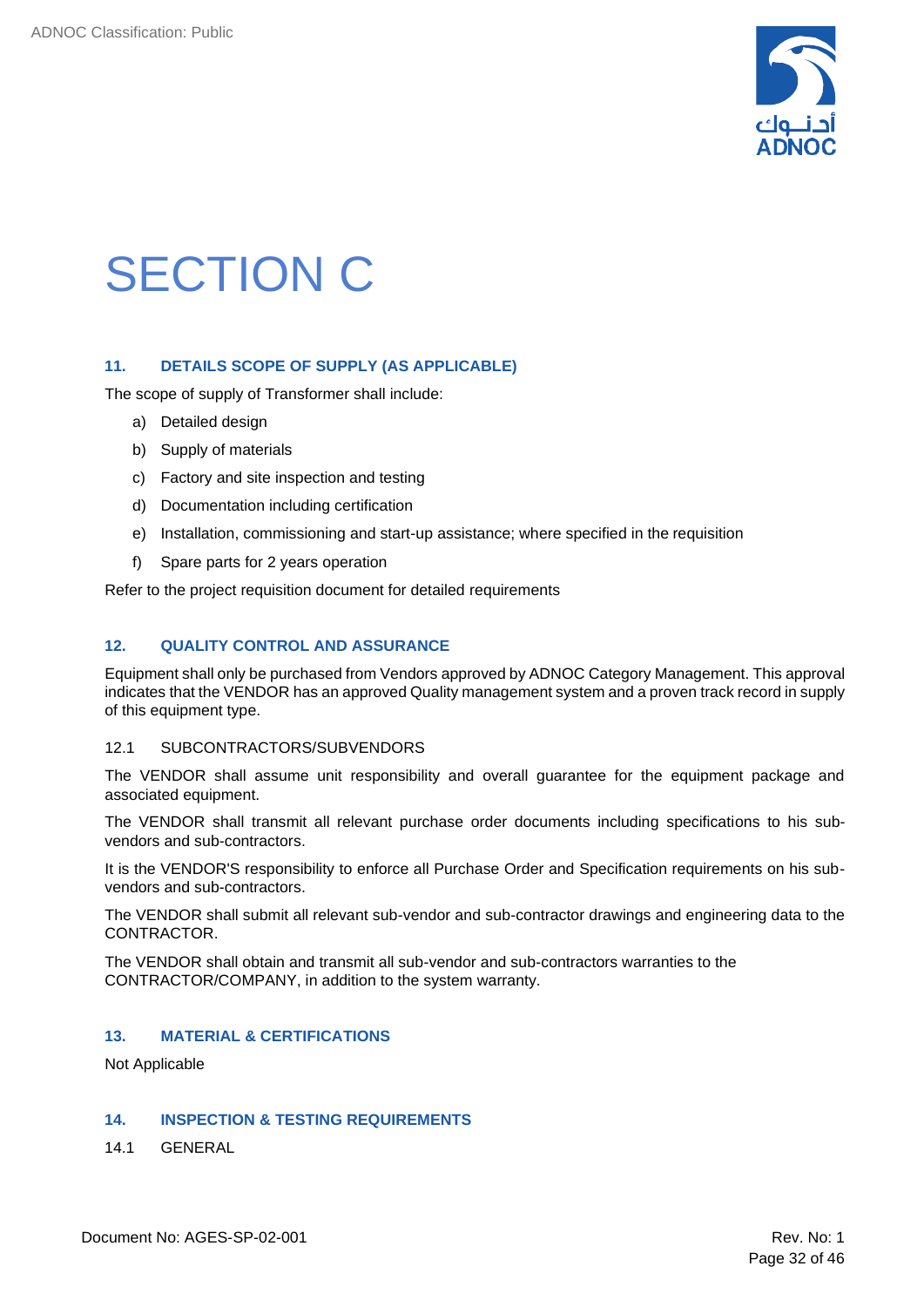

- a) Before leaving the VENDOR'S works, each item of equipment shall be inspected and tested in accordance with the relevant IEC Standards as listed in Section A of this specification.
- b) The VENDOR shall provide an Inspection and Testing Plan (ITP) at least 8 weeks' notice prior to the testing date.
- c) The ITP shall be submitted for review and acceptance by the COMPANY and include Witness and Hold points in the programme for VENDOR, CONTRACTOR, and the COMPANY.
- d) The COMPANY/CONTRACTOR or his nominee shall inspect the equipment and witness the required tests indicated in the Requisition at the time the equipment is offered for final inspection.
- e) A detailed test procedure of factory tests shall be submitted at least 3 months in advance of any testing, detailing the proposed inspection, testing and witness testing programme throughout the design and build of the equipment.
- f) Test certificates for each switchgear shall be submitted prior to delivery for approval.

#### <span id="page-32-0"></span>14.2 TESTS REPORTS

A test report form shall be submitted to COMPANY which shall include:

- i. The design values
- ii. The tolerance values
- iii. The real values as measured, including, if any, the intermediate values causing provisional refusal.

Finally, VENDOR shall compile the complete records of the inspection and tests (type, special, routine, FAT, site) in one inspection document to be included in the contractual technical documentation.

#### <span id="page-32-1"></span>14.3 TYPE TESTS

- a) Vendor shall submit the type test certificates for each item of equipment for tests as required in the applicable IEC standards, including the following additional tests.
	- i. Tests to evaluate the insulation of the equipment by the measurement of partial discharges.
- b) Type test certificates shall be submitted with the bid.
- c) Test certificates shall be from an internationally recognised, independent testing authority, and shall be subject to Company acceptance.
- d) Table 13.1 gives the type tests listed in IEC 60076-1 and IEC 6076-11.

#### **Table 13.1 Type Tests**

| <b>IEC 60076-1 Clause</b><br><b>Reference</b> | <b>Test</b>                  |
|-----------------------------------------------|------------------------------|
| 11.1.3a)                                      | Temperature Rise type test   |
| 11.1.3 b)                                     | Dielectric type test         |
| 11.1.3 c)                                     | Determination of sound level |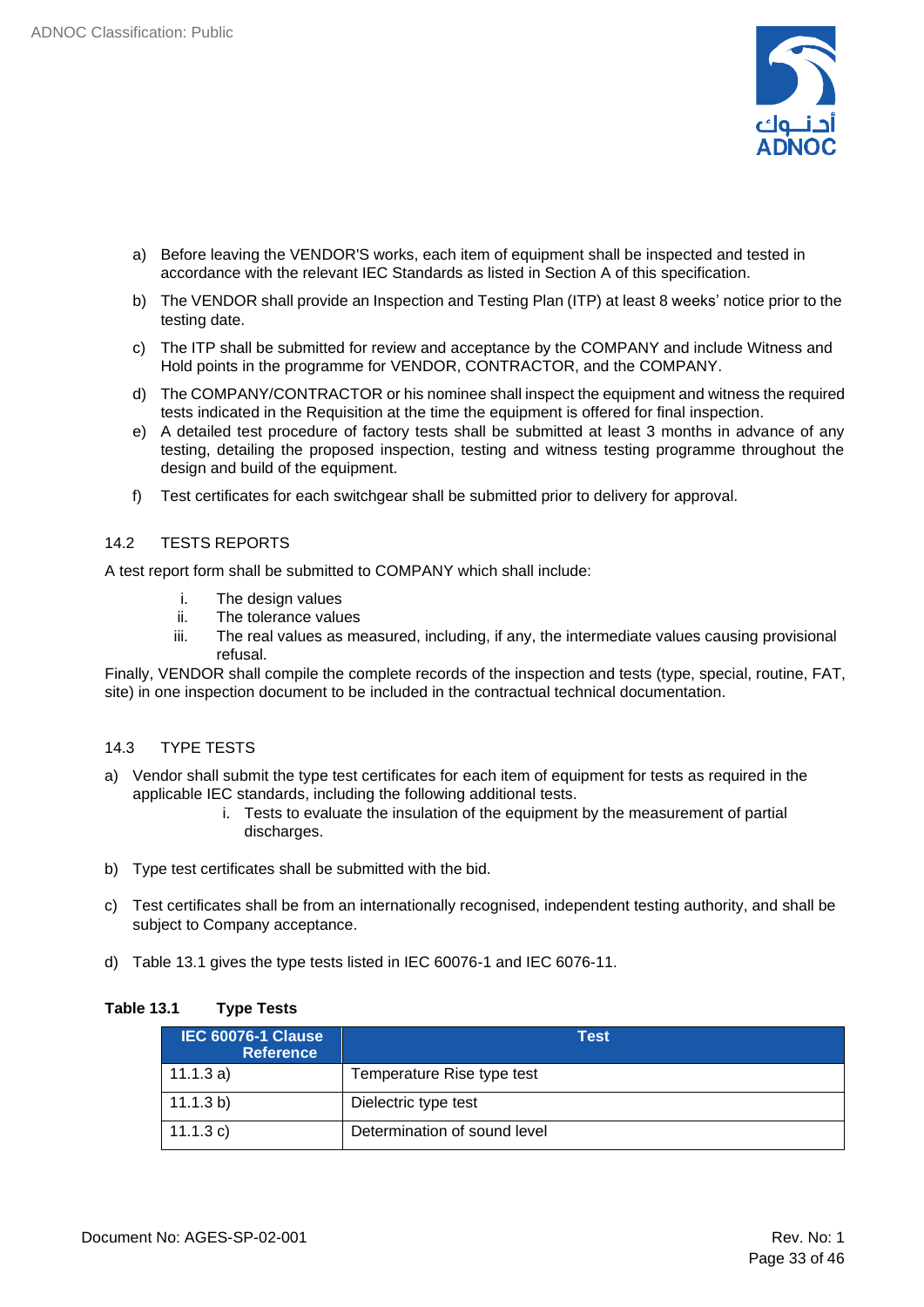

| 11.1.3 d)              | Determination of power taken by the fan and liquid pump motors   |  |  |  |
|------------------------|------------------------------------------------------------------|--|--|--|
|                        |                                                                  |  |  |  |
| 11.1.3 e)              | Measurement of no-load loss and current at 90% and 110% of rated |  |  |  |
|                        | voltage                                                          |  |  |  |
| IEC 60076-11 Clause    | Test (Dry Type Transformers)                                     |  |  |  |
| Reference              |                                                                  |  |  |  |
| 14.3.1                 | Full Wave Lightning Impulse Test (LI)                            |  |  |  |
| 14.3.2                 | <b>Temperature Rise Test</b>                                     |  |  |  |
|                        |                                                                  |  |  |  |
| IEC.<br>60214-1 Clause | Test (Tap Changers)                                              |  |  |  |
| Reference              |                                                                  |  |  |  |
| 5.2.1                  | <b>Temperature Rise of Contacts</b>                              |  |  |  |
| 5.2.1                  | <b>Switching Tests</b>                                           |  |  |  |
| 5.2.1                  | <b>Short-circuit Current Test</b>                                |  |  |  |
| 5.2.1                  | <b>Transition Impedance Test</b>                                 |  |  |  |
| 5.2.1                  | <b>Mechanical Tests</b>                                          |  |  |  |
| 5.2.1                  | <b>Tightness Test</b>                                            |  |  |  |
| 5.2.1                  | <b>Dielectric Tests</b>                                          |  |  |  |

#### <span id="page-33-0"></span>14.4 ROUTINE TESTS

- a) Routine tests shall include but not be limited to the following.
- b) Routine tests shall be carried out in accordance with the IEC 60076-1, IEC 60076-11, IEC 60214-1 as per table below.

| <b>Table 13.2</b> | <b>Routine Tests</b> |
|-------------------|----------------------|
|-------------------|----------------------|

| <b>IEC 60076-1 Clause</b><br><b>Reference</b> | <b>Test</b>                                                                                          |
|-----------------------------------------------|------------------------------------------------------------------------------------------------------|
| 11.1.2.1 a)                                   | Measurement of winding resistance                                                                    |
| 11.1.2.1 b)                                   | Measurement of voltage ratio and check of phase displacement                                         |
| 11.1.2.1 c)                                   | Measurement of voltage ratio and check of phase displacement                                         |
| 11.1.2.1 d)                                   | Measurement of no-load loss and current                                                              |
| 11.1.2.1 e                                    | Dielectric routine tests                                                                             |
| 11.1.2.1 f                                    | Test on no-load tap-changers, where appropriate                                                      |
| $11.1.2.1$ g)                                 | Leak test with pressure for liquid-immersed transformers                                             |
| 11.1.2.1 h                                    | Tightness test and pressure tests for tanks for gas-filled transformers                              |
| 11.1.2.1 i)                                   | Check of the ratio and polarity of built-in current transformers                                     |
| 11.1.2.1 j)                                   | Check of core and frame insulation for liquid immersed transformers with<br>core or frame insulation |
| IEC 60076-11 Clause                           | Test (Dry Type Transformers)                                                                         |
| Reference                                     |                                                                                                      |
| 14.2.1                                        | Measurement of winding resistance                                                                    |
| 14.2.2                                        | Measurement of voltage ratio and check of phase displacement                                         |
| 14.2.3                                        | Measurement of voltage ratio and check of phase displacement                                         |
| 14.2.4                                        | Measurement of no-load loss and current                                                              |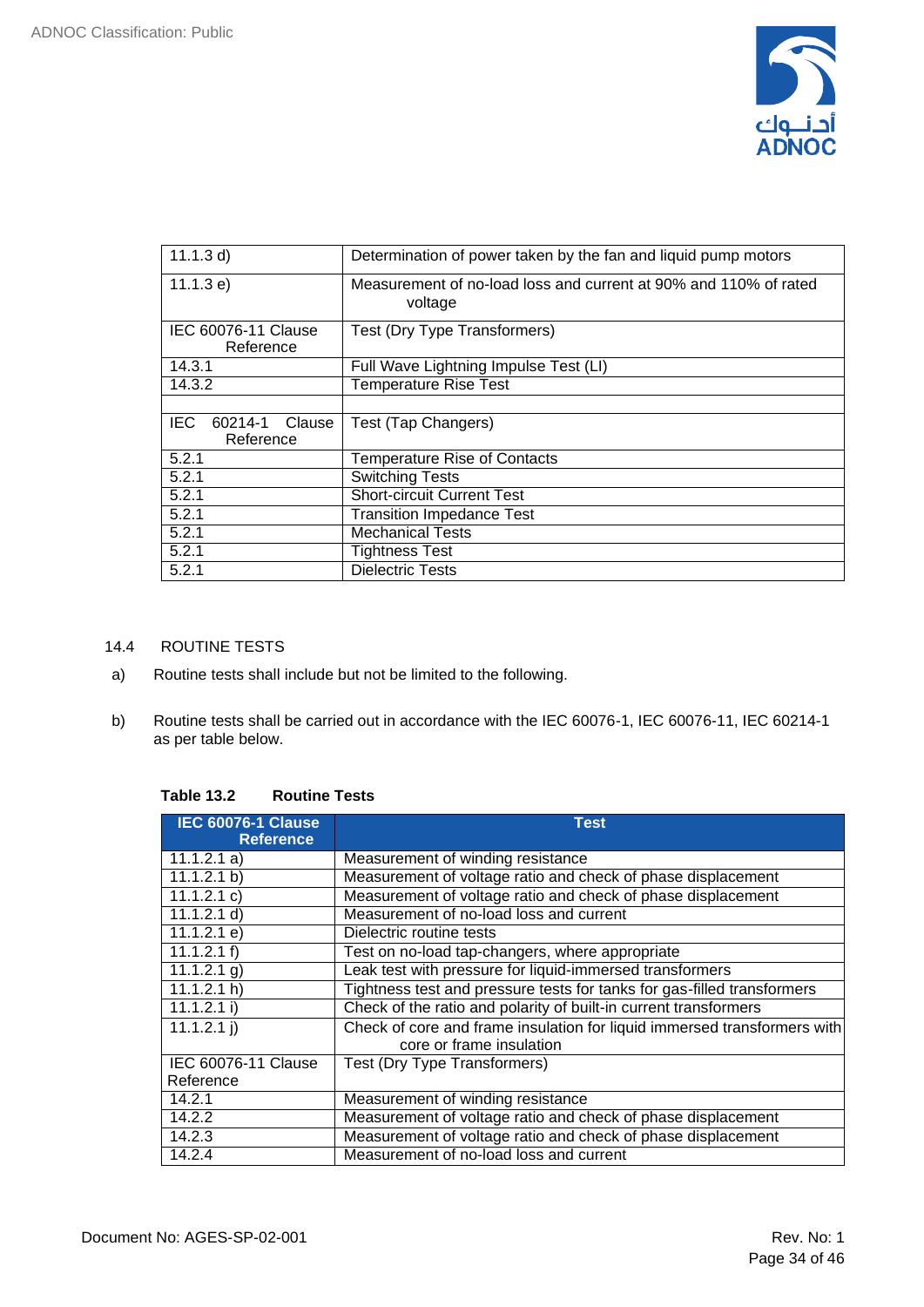

| 14.2.5                                 | Applied Voltage Test (AV)                 |
|----------------------------------------|-------------------------------------------|
| 14.2.6                                 | Induced Voltage Withstand Test (IVW)      |
| 14.2.7                                 | <b>Partial Discharge Measurement</b>      |
| <b>IEC 60214-1 Clause</b><br>Reference | Test (Tap Changers)                       |
| 5.3.1                                  | <b>Mechanical Test</b>                    |
|                                        | Sequence Test                             |
|                                        | <b>Auxiliary Circuits Insulation Test</b> |
|                                        | <b>Pressure and Vacuum Tests</b>          |

- c) Routine tests for reactors shall conform to IEC 60076-6.
- d) Routine tests on transformer components shall be carried out as per the relevant IEC standards.
- e) Routine tests shall also include:
	- i. Full functional tests including proving of interlocking, operating mechanisms, and ancillary devices, etc.
	- ii. Relay primary and secondary injection tests
	- iii. Conformity of tags, labels, wires, and terminals markings.
	- iv. Interface with remote panels provided by the VENDOR and third party VENDORs.
	- v. ECMS Simulation Tests: Proving of successful interfacing of all necessary communication devices between ECMS and DCS systems. This shall include full functional tests on switchgear and its feeders such as: remote control, automatic starting, automatic transfer and load shedding, etc.

#### <span id="page-34-0"></span>14.5 ADDITIONAL TESTS

a) Additional tests shall be carried out for transformers of  $U_m$  greater than 72.5kV, in accordance with IEC 60076-1 as per table below.

| <b>IEC 60076-1 Clause</b><br><b>Reference</b> | <b>Test</b>                                                                                                                   |
|-----------------------------------------------|-------------------------------------------------------------------------------------------------------------------------------|
| 11.1.2.2 a)                                   | Determination of capacitances windings-to-earth and between windings                                                          |
| 11.1.2.2 b)                                   | Measurement of d.c. insulation resistance between each winding to earth<br>and between windings                               |
| 11.1.2.2 c)                                   | Measurement of dissipation factor (tan delta) of the insulation system<br>capacitances                                        |
| 11.1.2.2 d)                                   | Measurement of dissolved gases in dielectric liquid from each separate<br>oil compartment, except diverter switch compartment |
| 11.1.2.2 e)                                   | Measurement of no-load loss and current at 90% and 110% of rated<br>voltage                                                   |

#### **Table 13.3 Additional Tests**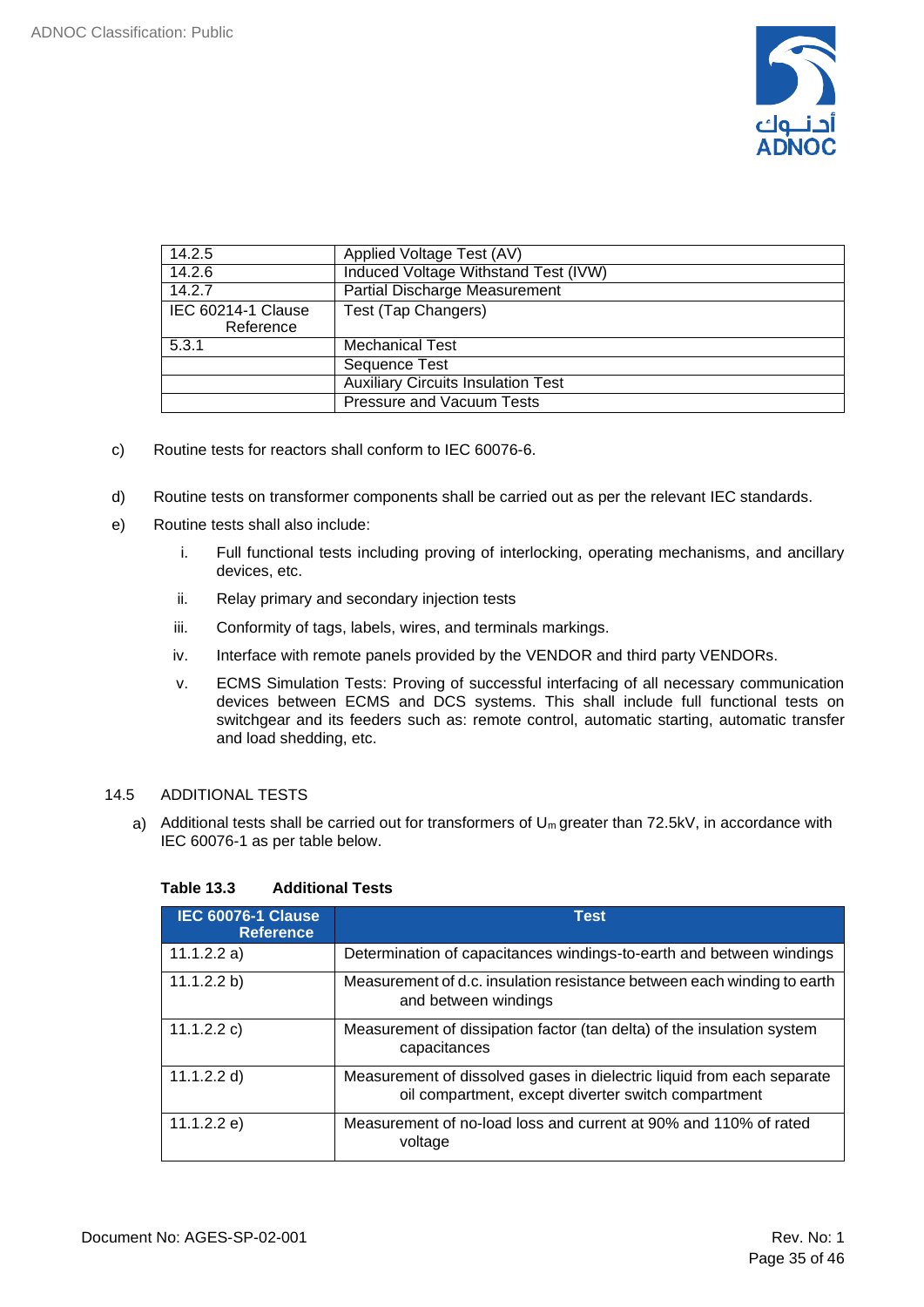

- b) Sealed tank transformers shall be filled with liquid and subject to a leak test of 1 bar(g) without loss of pressure for 24 h.
- c) Conservator type transformers shall be subjected to a leak test of 0,3 bar(g) without loss of pressure for 24 h.
- d) Transformers not of a standard prototype design previously tested shall be impulse tested in conformance to IEC 60076.

#### <span id="page-35-0"></span>14.6 SPECIAL TESTS

- a) Where agreed as part of the purchase order, the following special tests may be included in the scope of VENDOR testing, in accordance with IEC 60076-1.
- b) Other tests may be agreed in the purchase order for any specialised transformers included in the Vendor's scope of supply.

| <b>IEC 60076-1 Clause</b><br><b>Reference</b> | <b>Test (Dry Type Transformers)</b>                                                                |
|-----------------------------------------------|----------------------------------------------------------------------------------------------------|
| 11.1.4a)                                      | Dielectric special test                                                                            |
| 11.1.4 b)                                     | Winding hot-spot temperature-rise measurements                                                     |
| 11.1.4 c)                                     | Determination of capacitances windings-to-earth and between windings                               |
| 11.1.4 d)                                     | Measurement of dissipation factor (tan delta) of the insulation system<br>capacitances             |
| 11.1.4 e)                                     | Determination of transient voltage transfer characteristics                                        |
| 11.1.4 f                                      | Measurement of zero sequence impedance(s) on three-phase<br>transformers                           |
| $11.1.4$ g)                                   | Short-circuit withstand test                                                                       |
| 11.1.4 h                                      | Measurement of d.c. insulation resistance between each winding to earth<br>and between windings    |
| 11.1.4 i)                                     | Vacuum deflection test on liquid immersed transformers                                             |
| 11.1.4j)                                      | Pressure deflection test on liquid immersed transformers                                           |
| 11.1.4 k)                                     | Vacuum tightness test on site on liquid immersed transformers                                      |
| 11.1.41                                       | Measurement of frequency response                                                                  |
| 11.1.4 m)                                     | Check of external coating                                                                          |
| 11.1.4 n)                                     | Measurement of dissolved gases in dielectric liquid                                                |
| $11.1.4$ o)                                   | Mechanical test or assessment of tank for suitability for transport                                |
| 11.1.4 p)                                     | Determination of weight with transformer arranged for transport (for<br>transformers up to 1600kVA |

#### **Table 13.4 Special Tests**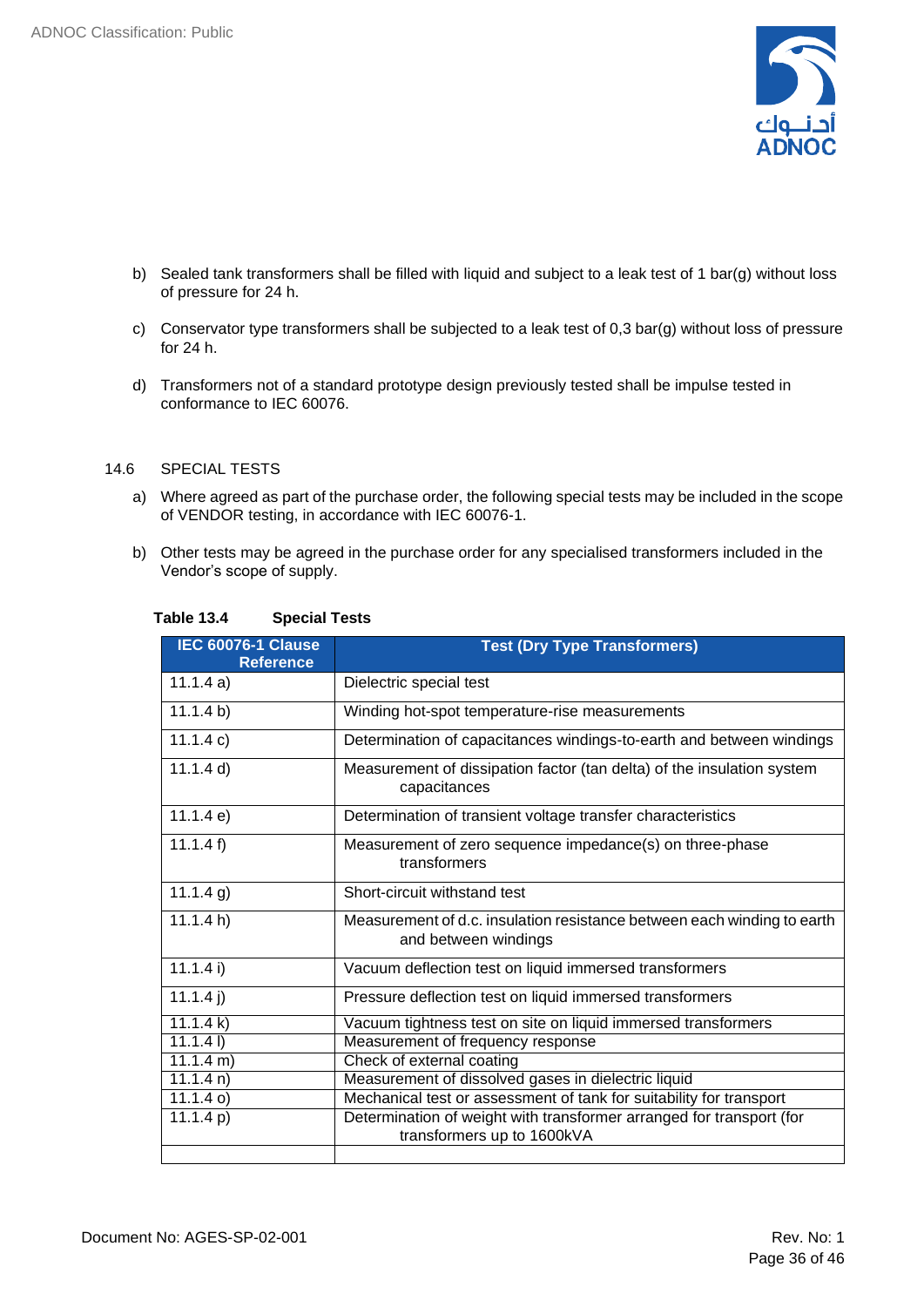

| IEC 60076-11 Clause<br>Reference | Test (Dry Type Transformers)                                                                                |
|----------------------------------|-------------------------------------------------------------------------------------------------------------|
| 14.4.1                           | Partial Discharge Test for Transformers Operated under Singe Phase<br>Line-to-Line-to Earth Fault Condition |
| 14.4.2                           | Measurement of Sound Level                                                                                  |
| 14.4.3                           | <b>Short-circuit Test</b>                                                                                   |
| 14.4.4                           | <b>Climatic Tests</b>                                                                                       |
| 14.4.5                           | <b>Environmental Test</b>                                                                                   |
| 14.4.6                           | <b>Fire Behaviour Test</b>                                                                                  |
| 14.4.7                           | Seismic Test                                                                                                |

#### <span id="page-36-0"></span>**15. SPARE PARTS**

- a) The VENDOR shall propose:
	- i. A list of commissioning spare parts
	- ii. A list of 2 years operation spare parts
	- iii. A list of special tools required for erection, commissioning and maintenance
- b) Special tools required for erection, commissioning and maintenance shall be shipped together with the Switchgear.
- c) Each spare part shall be separately packed and clearly identified for storage management.

#### <span id="page-36-1"></span>**16. PAINTING, PRESERVATION & SHIPMENT**

- 16.1 PAINTING
- a) Surface preparation and painting shall be in accordance with the COMPANY standard.
- b) Alternatively, VENDOR may propose the standard for enhanced protection against corrosion in outdoor climates. The paint system applied shall provide adequate protection against the adverse effects of the climatic conditions specified. Full details of VENDOR's painting specification shall be provided with the proposal for COMPANY approval.
- c) The equipment shall be fully tropicalized.
- d) Alternatively, VENDOR may submit his coating system for protection against external corrosion for COMPANY approval. Full details of VENDOR's painting specification shall be provided with the proposal.
- e) The finish of internal walls of tank, covers, connecting boxes and cooling systems shall effectively protect against the effects of corrosion and the influence of the oil or synthetic liquid used in the transformer.
- f) External surface preparations, prior to the overall paint finish, shall comprise at least the following:
	- i. Radiators and corrugated tanks shall be hot-dip galvanized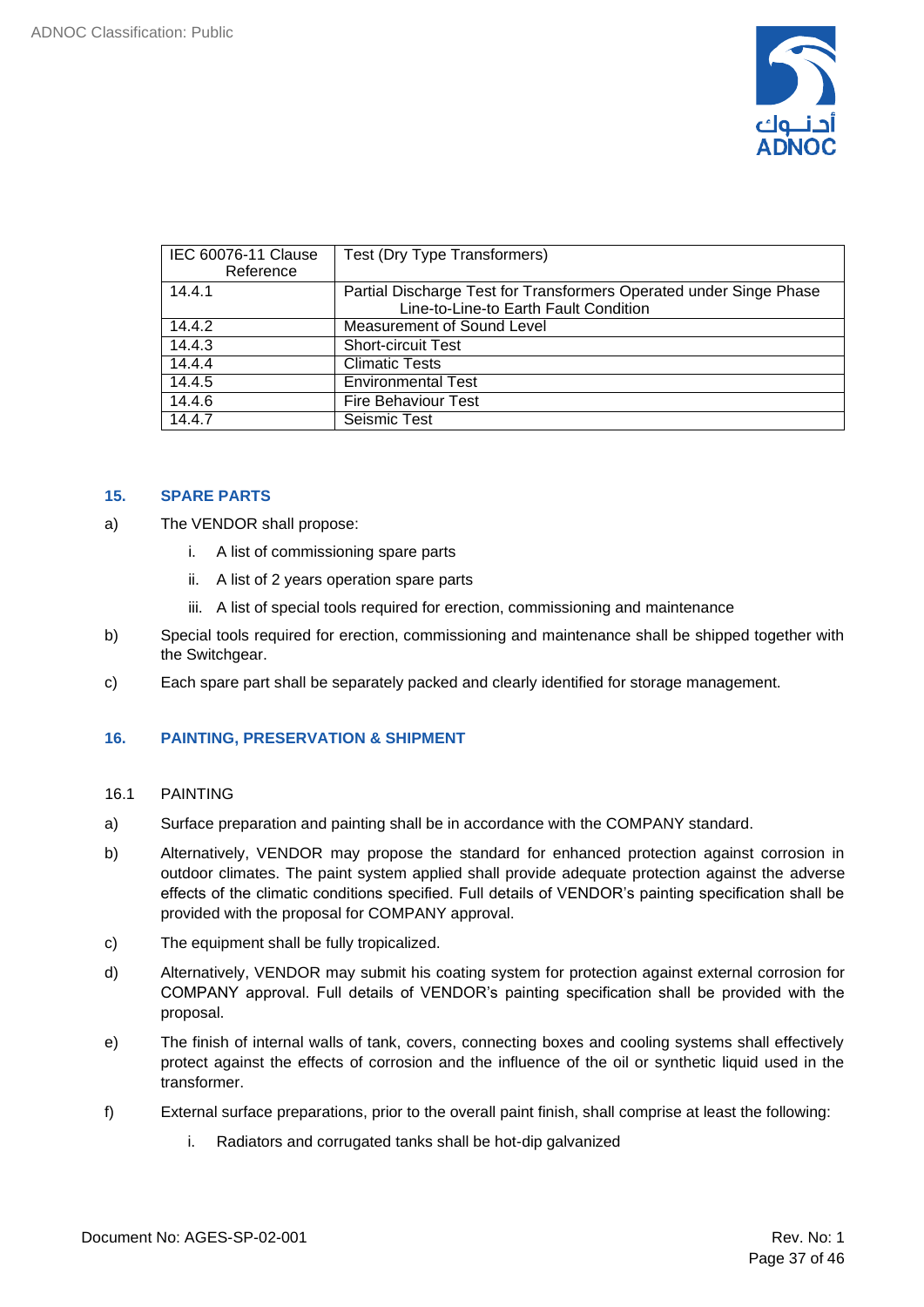

- ii. Tanks and other parts shall be hot-dip galvanized, or zinc sprayed if too large for thehot-dip process.
- iii. The surface preparation of tank walls shall include blast cleaning to surface preparation SP 5 in accordance with SSPC or SA 2.5 - 3 per BS EN ISO 8503-2.
- iv. Welded areas, such as the tank cover rims of hermetically sealed transformers, shall be painted with zinc-rich paint.
- g) The external paint finish colour shall be grey RAL 7035. Inside the main tank the colour shall be white to facilitate internal inspection.
- h) THE CONTROL PANELS SHALL BE PAINTED TO THE VENDOR'S STANDARD SPECIFICATION, IF DEMONSTRATED TO BE equal to or better than the ADNOC surface preparation specification – colour RAL 7035.

#### 1.1 SHIPMENT

Manufacturer's standard packing shall be acceptable unless otherwise stated in the COMPANY's preservation and export packing procedure and on data sheet. Installation of impact recorders on individual packing boxes and containers shall be included.

#### <span id="page-37-0"></span>**17. COMMISSIONING**

The requirements of commissioning shall be included in the requisition document.

#### <span id="page-37-1"></span>**18. TRAINING**

The requirements of commissioning shall be included in the requisition document.

#### <span id="page-37-2"></span>**19. DOCUMENTATION/ VENDOR DATA RECORDS**

#### <span id="page-37-3"></span>19.1 GENERAL

- a) VENDOR shall submit the type and number of drawings and documentation for CONTRACTOR'S authorization or information as listed in the Material Requisitions and Purchase Orders.
- b) Schedule of documents and data submittal shall be as agreed in the purchase order.
- c) Comments made by CONTRACTOR on drawing submittal shall not relieve VENDOR or sub-vendors of any responsibility in meeting the requirements of the specifications. Such comments shall not be construed as permission to deviate from requirements of the Purchase Order unless specific and mutual agreement is confirmed in writing.
- d) Each drawing shall be provided with a block in the bottom right-hand corner incorporating the following information:
	- i. Official trade name of the VENDOR.
	- ii. VENDOR'S drawing number.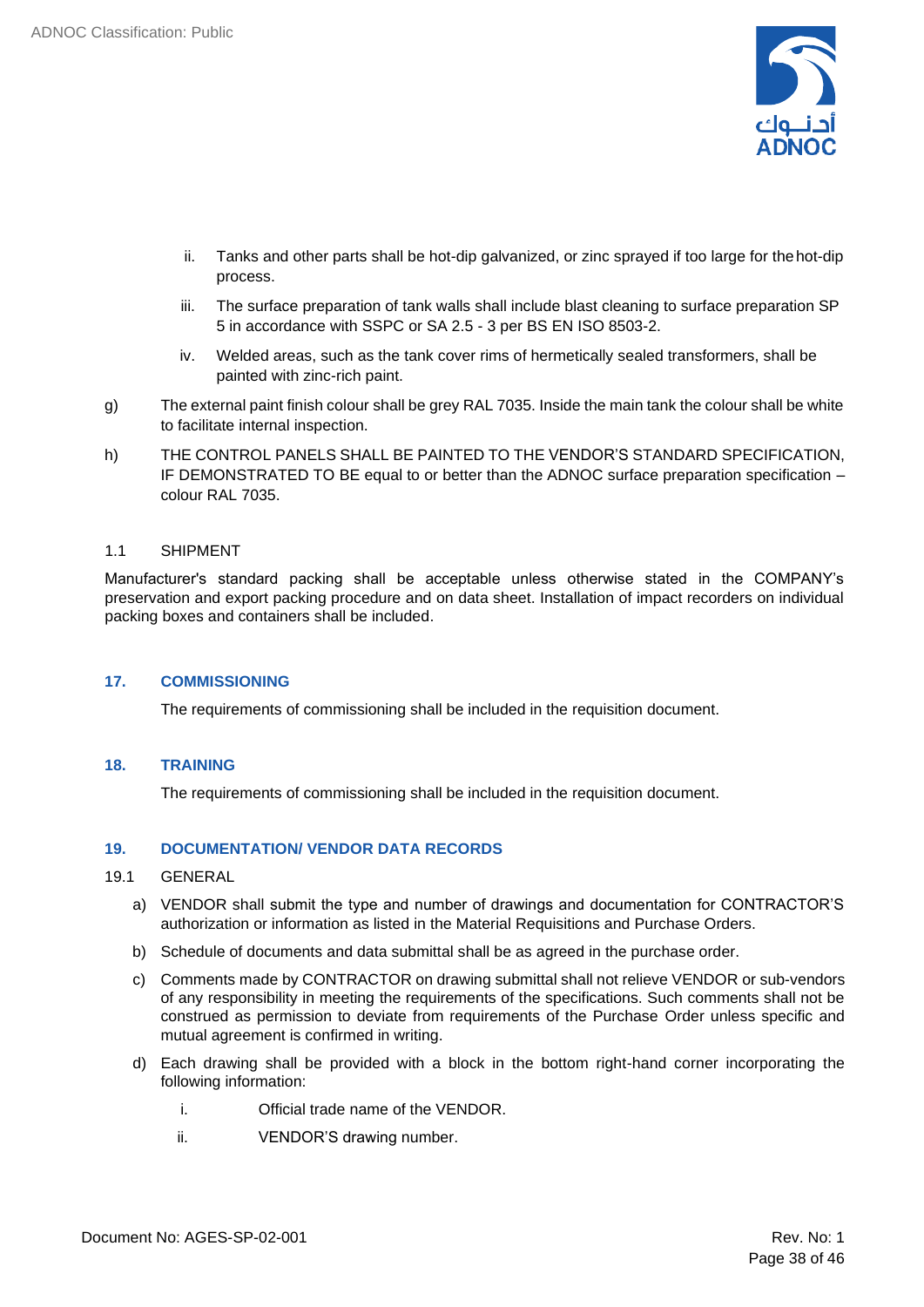

- iii. Drawing title giving the description of contents whereby the drawing can be identified.
- iv. A symbol or letter indicating the latest issue or revision.
- v. PO number and item tag numbers.
- e) Revisions
	- i. Document and drawing revisions shall be identified with symbols adjacent to the alterations.
	- ii. A brief description of each revision shall be given in tabular form.
	- iii. If applicable, the authority and date of the revision shall be listed. The term "Latest Revision" shall not be used.
- f) All documents shall show the relevant order number, item tag numbers and VENDOR'S references and shall be distributed as specified in the purchasing documents.
- g) Graphic symbols for electrical diagrams shall be according to IEC 60617-DB. Device code numbers shall be as per ANSI C-37.2 -1996.
- h) All documents shall be in English
- i) Installation operating and maintenance manuals shall be arranged as follows:
	- i. The front cover, spine and inside page shall state the purchase order number and VENDOR'S reference number.
	- ii. The inside front page shall carry an index listing the contents of each section of the manual.
	- iii. Individual sections shall be completed and shall refer to the equipment actually supplied.
	- iv. Published data shall also be included, including published data for bought-in items.
	- v. Full detail for installation setting up shall be included.
	- vi. Recommended test data shall be stated, covering initial and also regular testing shall be given. For example high voltage AC or DC test values.
	- vii. Items requiring regular inspection, checking, testing and maintenance shall be listed and the time scale clearly indicated.
	- viii. Important items shall be cross referenced to other part of the manual as necessary.
	- ix. Fault finding chapter shall be included.
	- x. As built panel and interconnection wiring diagrams
	- xi. CD ROM for programming protection relays
	- xii. Parts and equipment list

#### <span id="page-38-0"></span>19.2 DELIVERABLES

Unless otherwise stated in the requisition or purchase order documents, the VENDOR shall as a minimum supply the following documents.

Table 19.1 Deliverables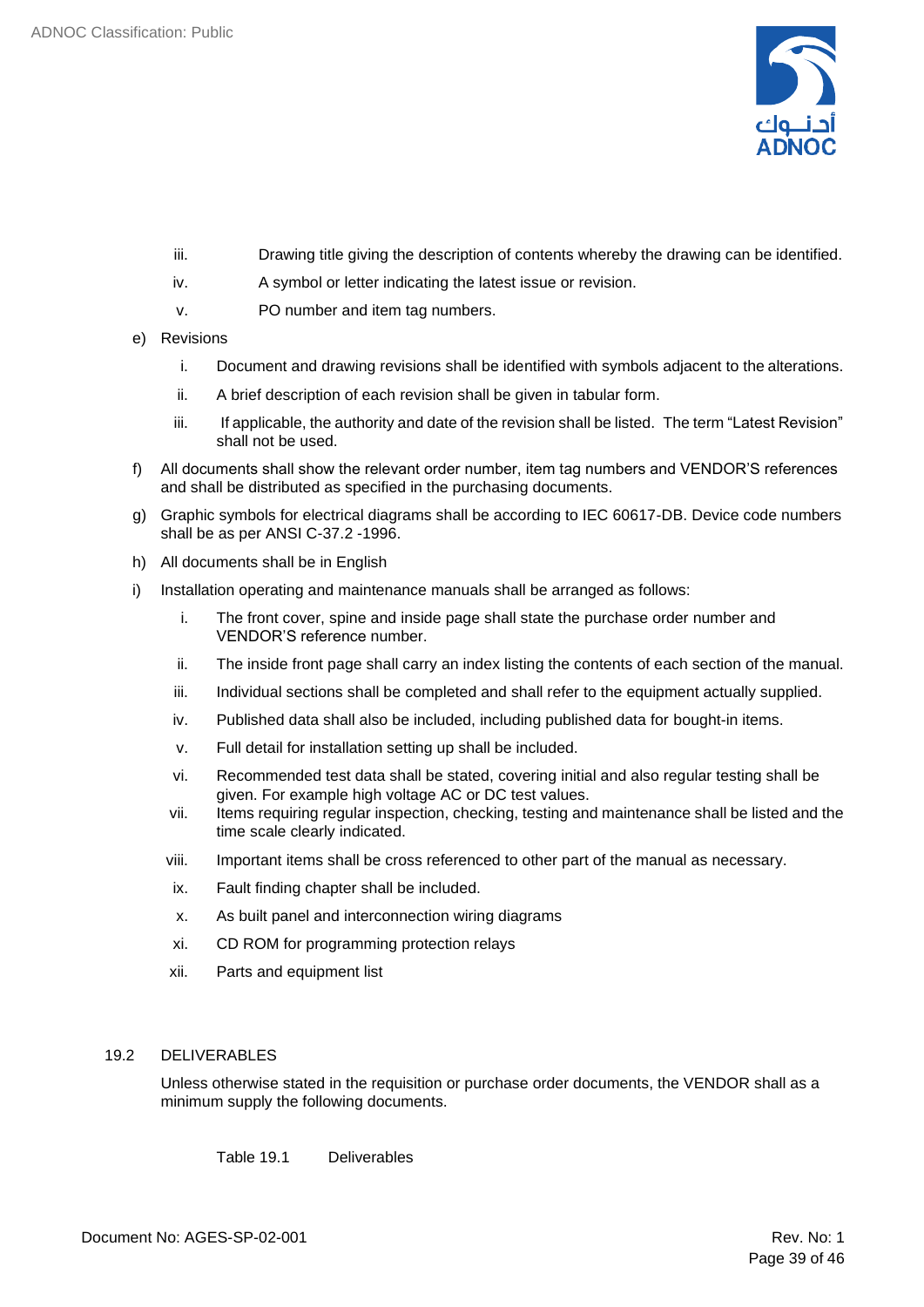

| <b>Document</b>                                                                                 | <b>With</b><br><b>Bid</b> | <b>Project</b><br><b>Documentation</b> |
|-------------------------------------------------------------------------------------------------|---------------------------|----------------------------------------|
| Transformer overall arrangement                                                                 | x                         | X                                      |
| Completed data sheet                                                                            | x                         | x                                      |
| Dielectric oil data sheets and type test certificate as<br>per IEC 60255 35                     | x                         | x                                      |
| Type test reports as per IEC 60076 - 1                                                          | X                         |                                        |
| For transformer of similar design<br>- Short circuit test<br>- Lightning impulse withstand test | x                         |                                        |
| Transformer and offline tap changer connection<br>diagram                                       |                           | x                                      |
| Equipment technical details                                                                     | Χ                         | X                                      |
| 2-years spare part list                                                                         | x                         |                                        |
| Special tools if any                                                                            | x                         | x                                      |
| Painting system specification                                                                   | X                         |                                        |
| Foundation guide details if required                                                            |                           | x                                      |
| List of Electric consumers                                                                      |                           | X                                      |
| Lifting and handling procedures                                                                 |                           | X                                      |
| Arrangement details of auxiliary equipment                                                      |                           | x                                      |
| Layout of connection boxes and control panels                                                   |                           | x                                      |
| Wiring and termination diagrams                                                                 |                           | x                                      |
| Schematic diagrams                                                                              |                           | x                                      |
| Operation and maintenance manuals                                                               |                           | X                                      |
| Detailed drawings of all interface points                                                       |                           | Χ                                      |
| FAT procedures                                                                                  |                           | x                                      |
| Test reports for or type test, routine tests, special<br>tests, and site tests                  |                           | x                                      |

#### <span id="page-39-0"></span>**20. GUARANTEES & WARRANTY**

The VENDOR shall guarantee, in accordance with the general conditions that the equipment shall meet the performance conditions specified in this specification, associated documents and Data Sheets.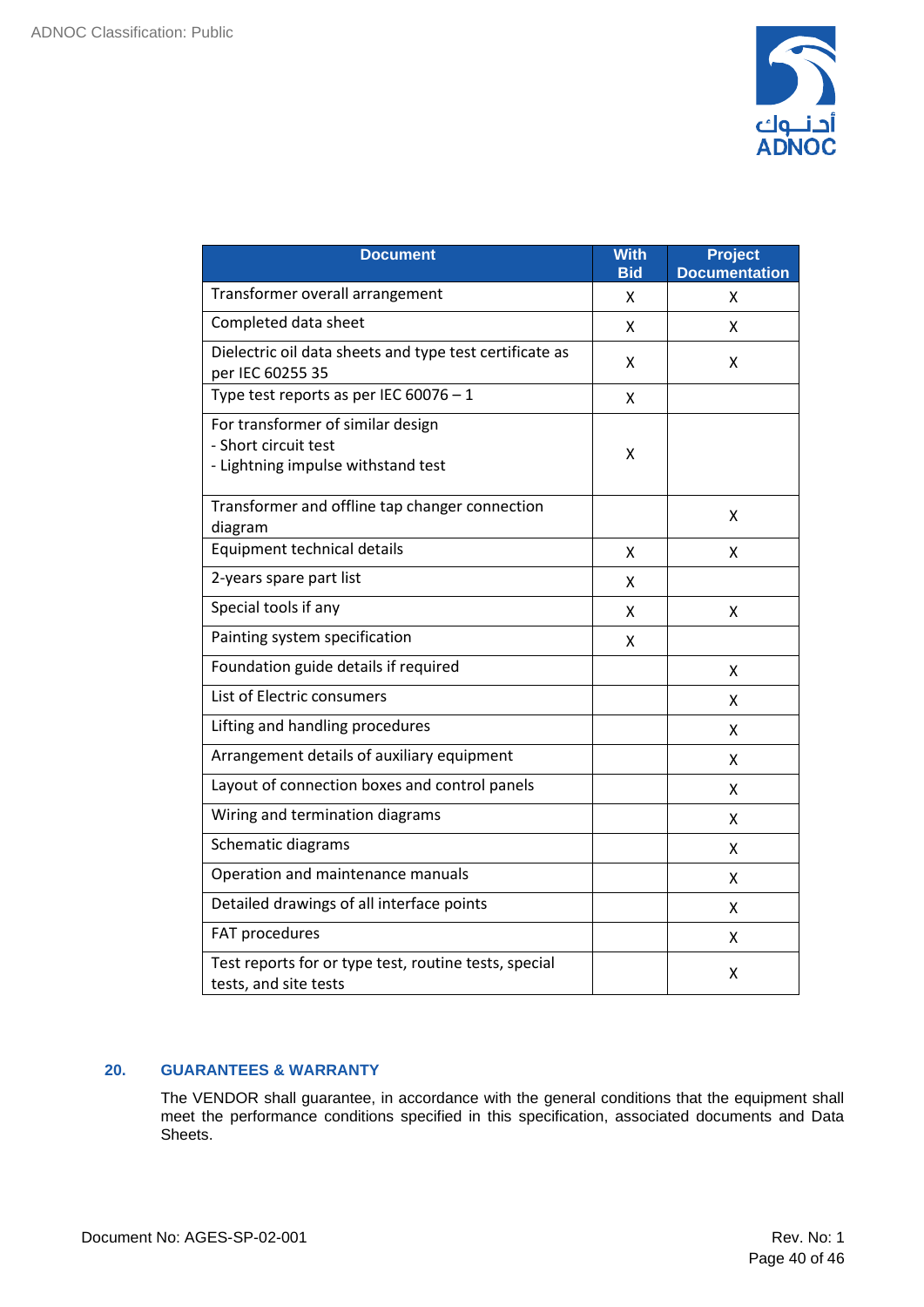

## <span id="page-40-0"></span>SECTION D

#### <span id="page-40-1"></span>**21. DATA SHEETS TEMPLATES**

Data sheet shall be inserted and decided by ADNOC

Data sheet (Document number to be advised later)

#### <span id="page-40-2"></span>**22. STANDARD DRAWINGS**

Not applicable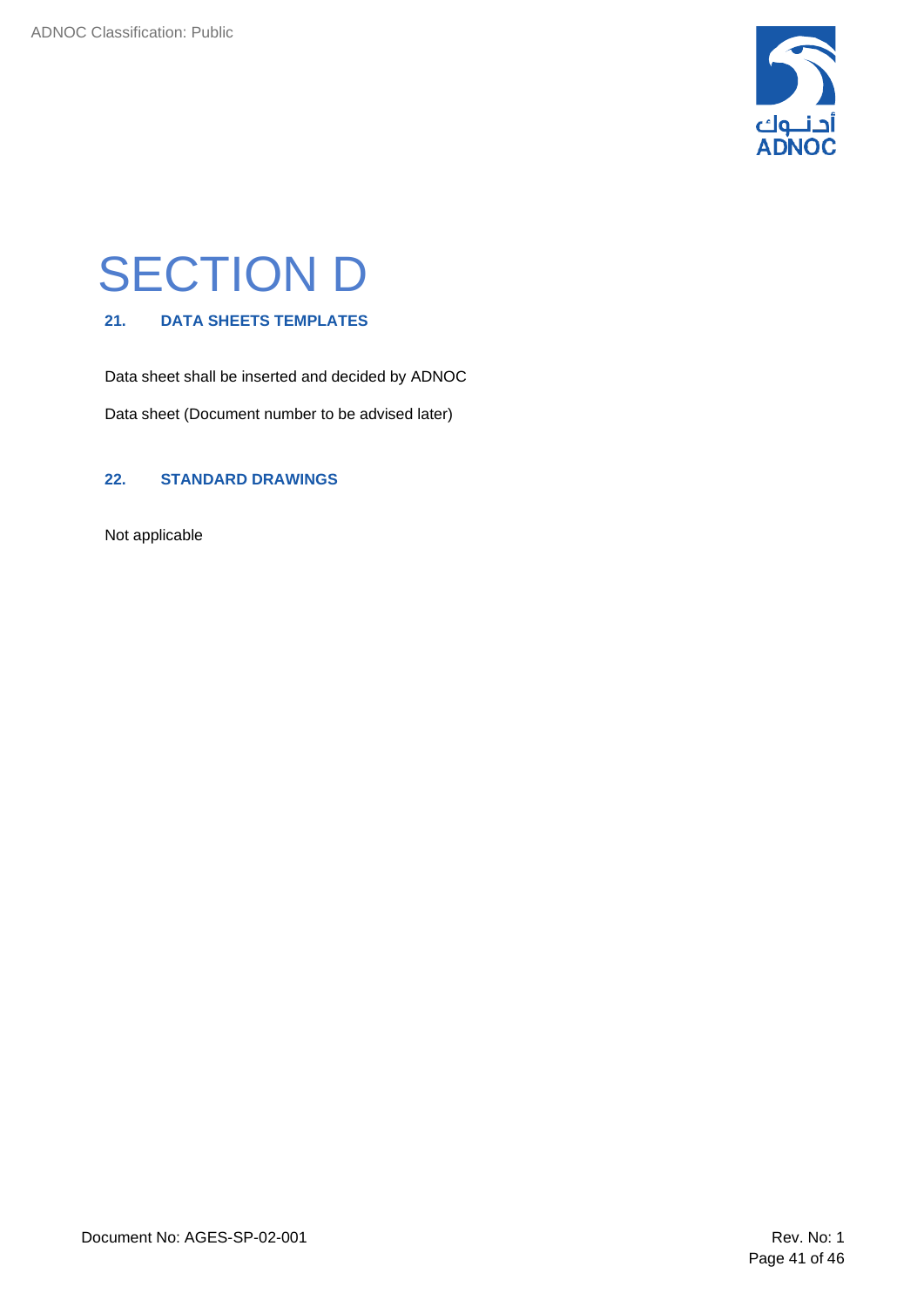

## <span id="page-41-0"></span>SECTION –E

#### <span id="page-41-1"></span>**23. ANNEXURE 1 - AUXILIARY AND CONTROL EQUIPMENT ADDITIONAL REQUIREMENTS**

#### **1. SCOPE**

This Annexure specifies the requirements for the auxiliary and control equipment such as enclosures and components, anti-condensation heaters, wiring, earthing, identification labels and markings, colour coding etc., where these are not fully covered by the main specification.

#### **2. NORMATIVE REFERENCES:**

| IEC 60204   | Safety of Machinery. Electrical Equipment of Machines.                                                                                                             |
|-------------|--------------------------------------------------------------------------------------------------------------------------------------------------------------------|
| IEC 60332   | Tests on electric and optical fibre cables under fire conditions.                                                                                                  |
| IEC 60364   | Low Voltage Electrical Installations                                                                                                                               |
| IEC 60445   | Basic and safety principles for man-machine interface, marking and identification.<br>Identification of equipment terminals, conductor terminations and conductors |
| IEC 60754-1 | Test on gases evolved during combustion of materials from cables. Determination of the<br>halogen acid gas content                                                 |
| IEC 61034-2 | Measurement of smoke density of cables burning under defined conditions - Part 2: Test<br>procedure and requirements.                                              |
| IEC 61439   | Low Voltage Switchgear and Controlgear Assemblies                                                                                                                  |

In addition, the auxiliary and control equipment and components shall comply with the relevant IEC standards

#### **3. ENCLOSURE**

- 3.1 The auxiliary control panels shall be:
	- a) Fabricated sheet steel, or GRP where specified in the data sheet.
	- b) Painted and finished in accordance with the VENDOR as well as COMPANY standard for indoor or outdoor installation as applicable, whichever is more stringent.
	- c) Have bottom cable entry, unless specified otherwise on the data sheets.
	- d) Provided with LED type panel light, operated by a door switch, unless specified otherwise.
	- e) Pad-lockable incoming supply switch where applicable.
	- f) Equipped with an anti-condensation heater.
- 3.2 Floor mounted panels shall be rigid, self-supporting, and installed on a base frame.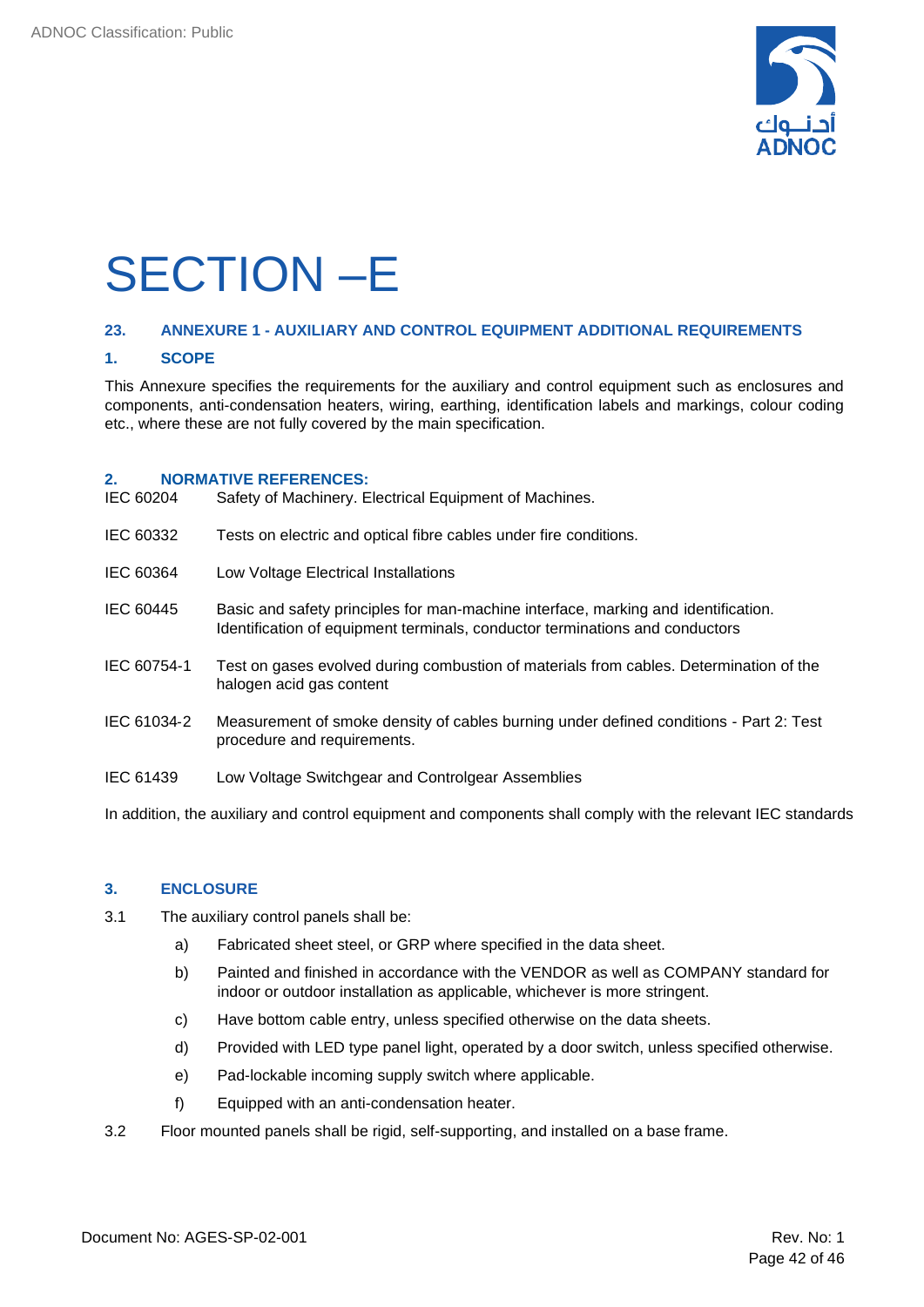

- 3.3 Enclosures and doors shall be fabricated of heavy gauge steel of minimum thickness of 2mm with structural reinforcing members as 3mm minimum.
- 3.4 Wall mounted panels shall be suitable for bolting to a frame to be fixed to the wall.
- 3.5 Components mounted within the control panels shall be din rail mounted on a removable back-plate.
- 3.6 Door mounted metering, protection, and indication components shall be flush mounted.

#### **4. WIRING AND TERMINATION**

- 4.1 Wire Conductor material shall be stranded copper
- 4.2 Minimum conductor size shall be as below.
	- a) Power circuit: 2.5 sq. mm
	- b) Control circuit: 1.0 sq. mm
	- c) Data communication: Unless otherwise specified the minimum conductor size for data communication shall be as per Table 5 of IEC 60204-1.
- 4.3 Wire insulation shall be:
	- a) 450/750V grade for power circuits
	- b) 250V grade for instrumentation.
- 4.4 Wiring, including accessories and trunking shall be as below:
	- a) Flame retardant complying with IEC 60332 series standards.
	- b) Where specified on data sheet these shall be low smoke and halogen free complying with the following requirements.
		- i. Minimum light transmission value of 60%, conforming to IEC 61034‑2.
		- ii. Maximum halogen gas emission of 0.5%, when tested in accordance with IEC 60754‑1.
- 4.5 Cables shall be run in trunking or conduits. Separate trunking shall be provided within the panel for CONTRACTOR wiring to be completed at site, where terminal blocks are not mounted adjacent to incoming cable glands.
- 4.6 Trunking fill shall be limited to maximum 70%.
- 4.7 Gland plates shall be undrilled metallic compatible with cable armour and panel material.
- 4.8 Terminals and lugs shall be one of the following:
	- a) Crimped bootlace type lugs.
	- b) Crimped ring type copper lugs.
	- c) Screw-less push-in type terminals (if approved by Approving Authority).
- 4.9 Wires shall be identified at terminating points using printed heat-shrink sleeves.
- 4.10 20% spare terminals shall be provided in each section of terminal blocks for future use.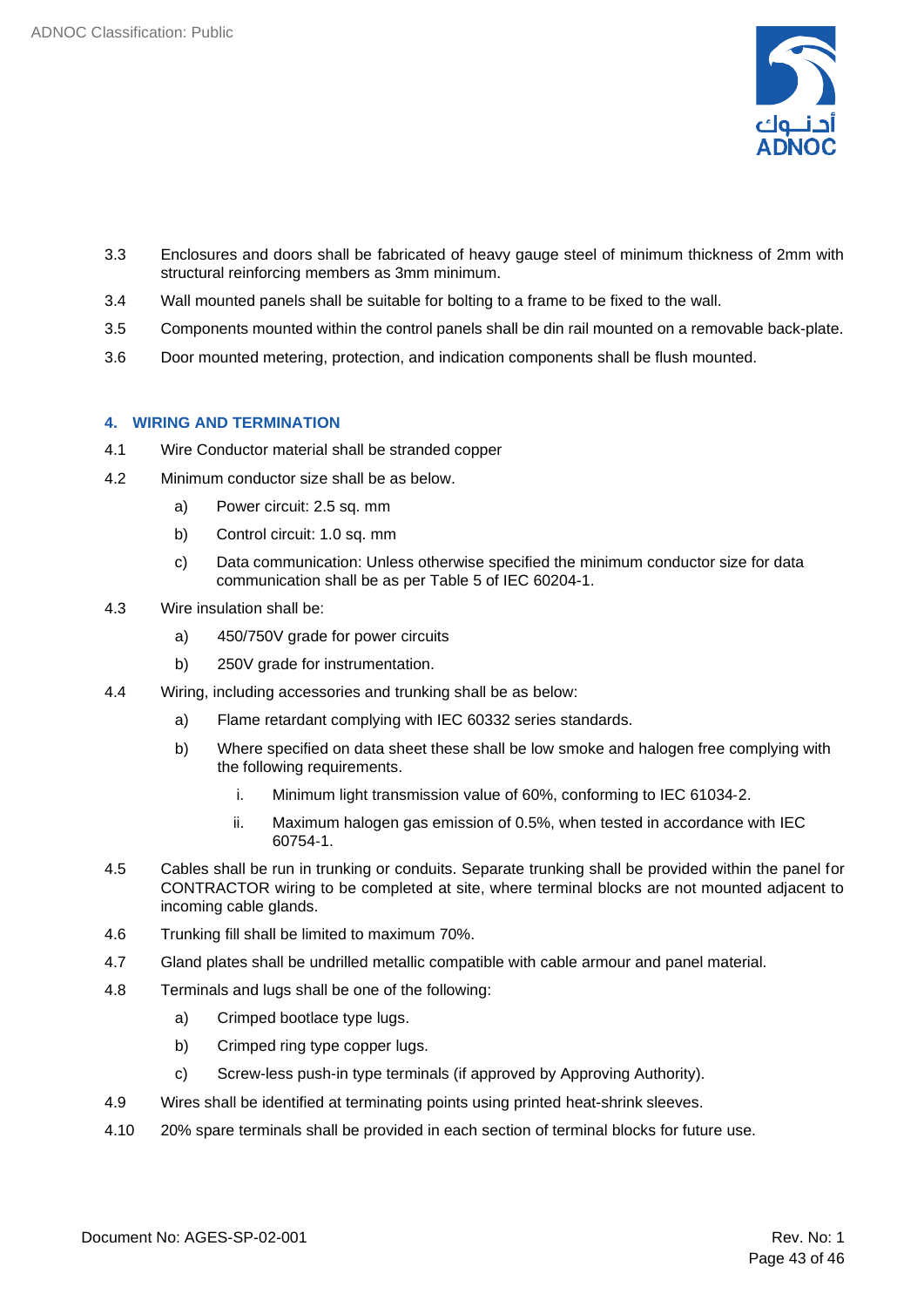

- 4.11 All spare I/O contacts of protection and auxiliary relays shall be wired to terminal blocks and numbered as per VENDOR documentation.
- 4.12 Unless the access to live terminals is prevented by interlocking (or otherwise), terminal and lugs at voltage above 110 V shall be shrouded.
- 4.13 Terminal Arrangement and Segregation:
	- a) Terminal blocks shall be grouped into separate terminals for internal and external connections.
	- b) Terminals carrying different voltages shall be segregated.
	- c) Only one conductor shall be terminated in one side of a terminal
- 4.14 Where necessary shorting terminals (or switch terminals) shall be used to facilitate operations and testing.
- 4.15 Terminals associated with inductive CT circuits shall be provided with shorting links mounted in an accessible position in the LV compartment.
- 4.16 Disconnection links shall be used for earthing of control supplies and CTs.
- 4.17 VTs shall be provided with isolating type terminals.
- 4.18 The VENDOR shall include in his scope of supply test plugs and connection cables for relay testing purposes

#### **5. COLOUR CODING AND MARKING:**

- 5.1 The colour and marking of actuators (push buttons) shall be in accordance with IEC 60204-1.
- 5.2 The following colour code shall be used:
- 5.3 Status signal light:
	- a) On/closed: RED
	- b) Off/Open: GREEN
	- c) Fault/Trip: YELLOW
	- d) Voltage presence: WHITE
	- e) Anti-con heater on WHITE
- 5.4 Non-illuminated push button:
	- a) On/Close/Start: GREEN
	- b) Off/Open/Stop: RED
	- c) Emergency Stop RED
	- d) Lamp test BLACK
	- e) Reset BLUE (if any)
- 5.5 Mechanical indication shall be provided for the following positions of circuit breakers, if applicable:
	- a) Close / Open position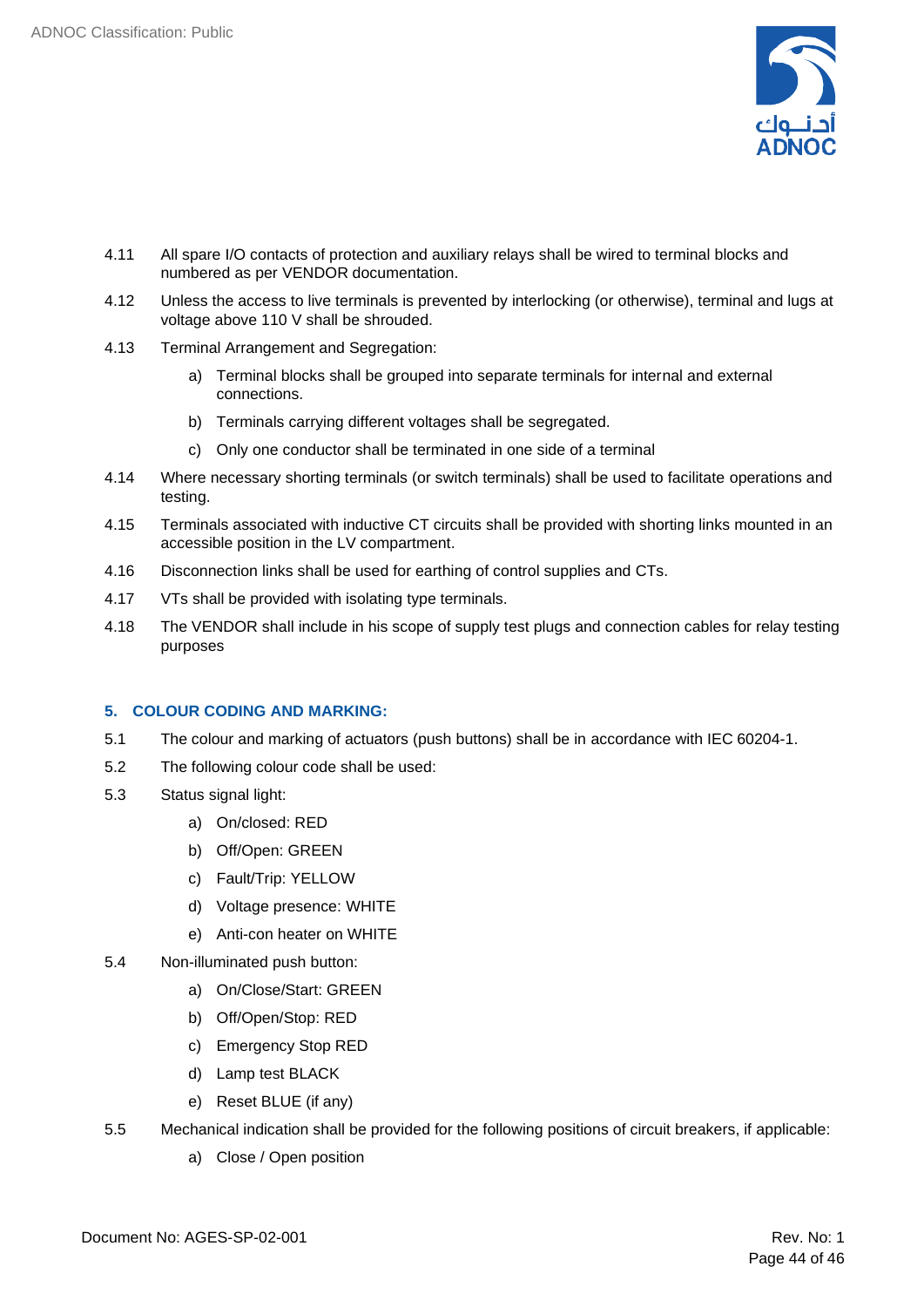

- b) Test / Service / Withdrawn position
- c) Spring charged / discharged condition
- d) Earth switch position Open / Closed
- 5.6 Conductors and terminals shall be in compliance with the IEC 60445

#### **6. EARTHING AND BONDING**

- 6.1 A separate earth bar shall be provided within the panel for termination of all earth wires.
- 6.2 The earth bar shall be insulated from the back-plate but connected by one earthing conductor to the back-plate. Unless otherwise specified, this bus bar shall have a minimum cross-sectional area in accordance with clause 8.2.2 of IEC 60204-1.
- 6.3 Earthing bus bars and conductors shall be hard-drawn, high-conductivity copper.
- 6.4 A means of earthing the incoming cable glands and the enclosure to this central earthing point shall also be provided.
- 6.5 An earth stud shall be provided on all doors, with earthing straps across hinges.
- 6.6 Panels containing instrument circuits requiring instrument reference earth shall be equipped with a separate instrument earth bar insulated from the enclosure protective earth.
- 6.7 A separate IS earth bar, insulated from both the PE and the instrument earth bar, shall be provided for non-galvanic IS components located in the panel.

#### **7. LABELS AND IDENTIFICATION**

- 7.1 Equipment and components shall be tagged as per the ADNOC tagging and numbering procedure, document reference (Document number will be advised later)
- 7.2 Each equipment and component shall be labelled as per the general arrangement drawings.
- 7.3 Warning labels shall be provided with white characters on a red background for the following:
	- a) Terminals remaining live when a functional unit is isolated
	- b) Terminals associated with external sources of supply
- 7.4 Identification labels shall be laminated, engraved Traffolyte with black letters on a white background. The text shall be in the language nominated on project documentation.

#### **8. ANTI-CONDENSATION HEATER:**

- 8.1 Each assembly section of enclosures shall be equipped with anti-condensation heaters.
- 8.2 Capacity of heaters shall be sufficient to prevent the formation of possible condensation under the service conditions.
- 8.3 Anti-condensation heaters shall:
	- a) Have IP 2X protection.